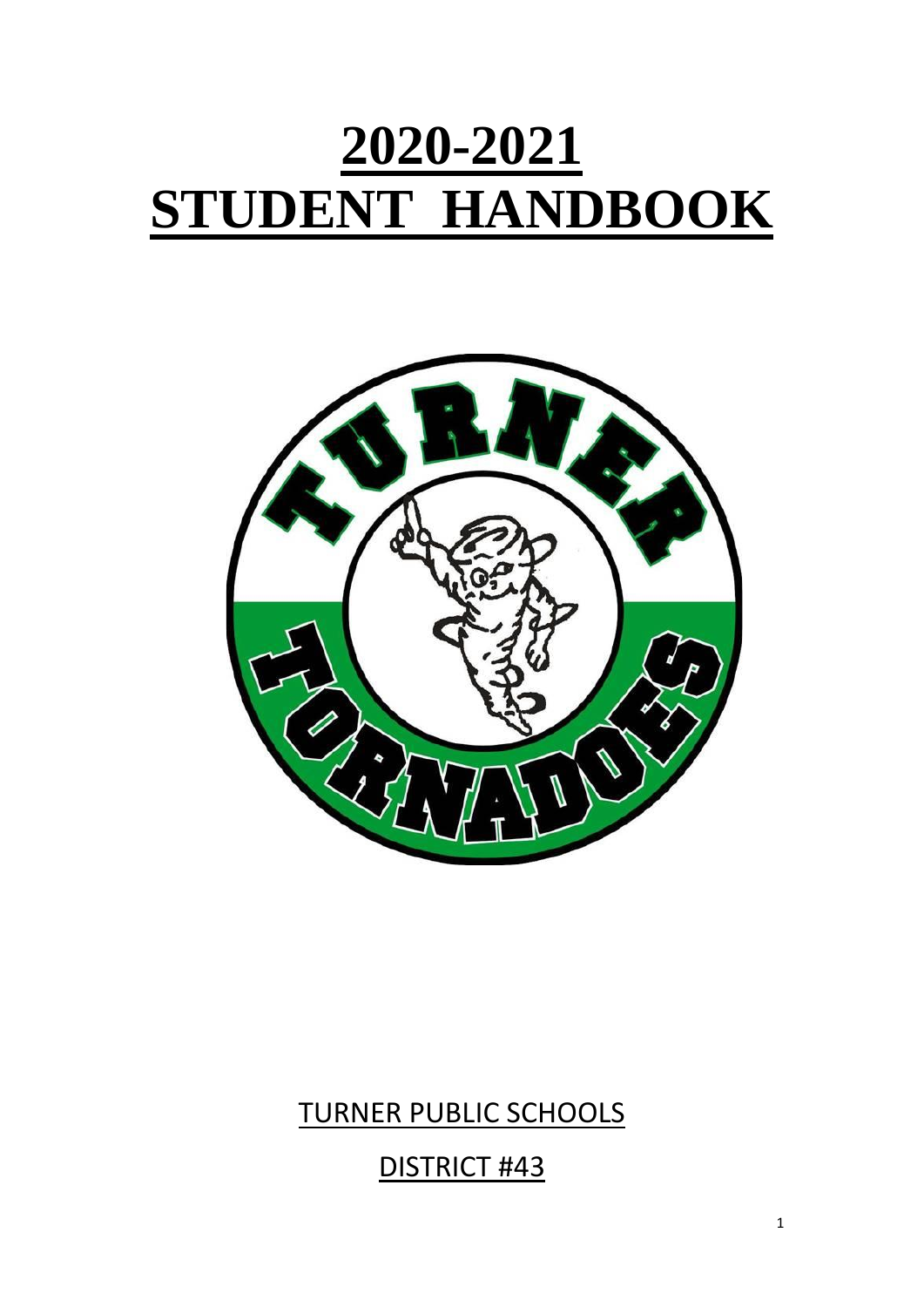#### **Receipt of Handbook and Student Forms**

Initial next to each form title to agree to conditions within each document and confirm both you and the student have read and understand the policies provided. *This page must be returned to the School District Secretary, along with Policy 3612F* 

Student Acceptable Use Policy #3612F-completed and signed

\_\_\_\_ Student Internet Account Agreement

\_\_\_\_ Allows my child to have internet access.

\_\_\_\_ Does not allow my child to have internet access.

\_\_\_\_ K-12 Student Laptop Computer Use Agreement

Turner Permission Forms for Photos - initial all appropriate.

We are requesting your permission to include photographs of your child in publications released by the Turner Public School. In order for your child's photo to be included in any documents, including the yearbook, we need parent approval.

I will allow my child's picture and name to be published individually on the website.

\_\_\_ I will allow my child's picture and name to be published in a group picture on the website.

\_\_\_ I will allow my child's picture and name to be published individually in print documents.

I will allow my child's picture and name to be published in group picture in print documents.

I will allow my child's name and picture to be posted on a bulletin board within the school.

"I have received a copy of the Turner Student-Parent Handbook for 2020-21. I understand the handbook contains information that my child and I may need during the school year. I understand that all students will be held accountable for their behavior and will be subject to disciplinary consequences outlined in the handbook."

\_\_\_ Student Handbook

|      | Grade |
|------|-------|
|      |       |
|      |       |
|      |       |
| Date |       |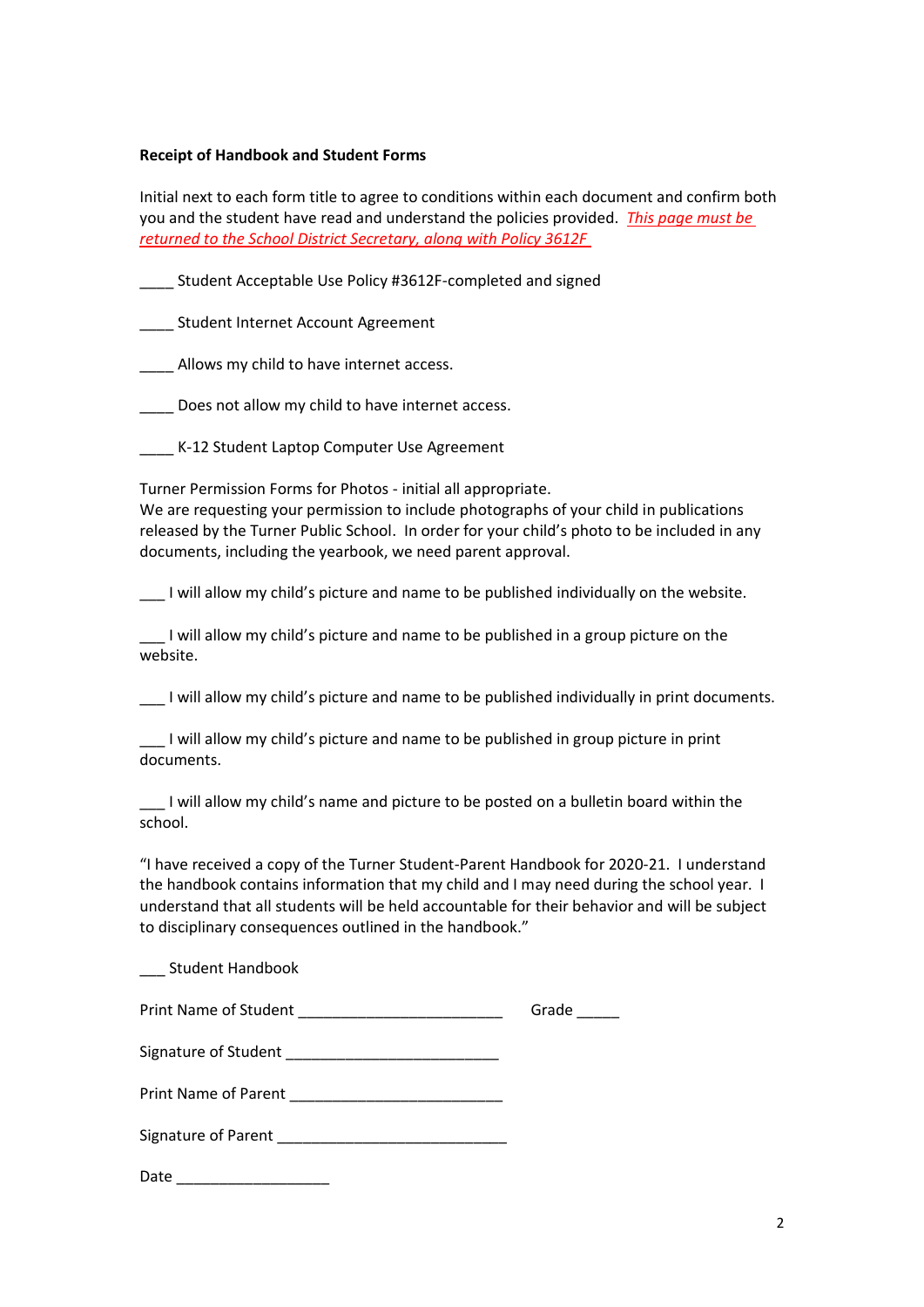#### Release of "Directory Information"

"Regarding student records, federal law requires that "directory information" on my child be released by the District to anyone who requests it unless I object in writing to the release of the information. This includes release of directory information to military recruiters and post-secondary institutions. This objection must be filed within ten school days of the time this handbook was given to my child. Directory information ordinarily includes the student's names, address, telephone number, date and place of birth, participation in officially recognized activities and sports, weight and height of members of athletic teams, photographs, dates of attendance, awards received in school, and most recent previous school attended.

In exercising my right to limit release of this information, I have completed the Student Directory Information Notification and returned it to the school.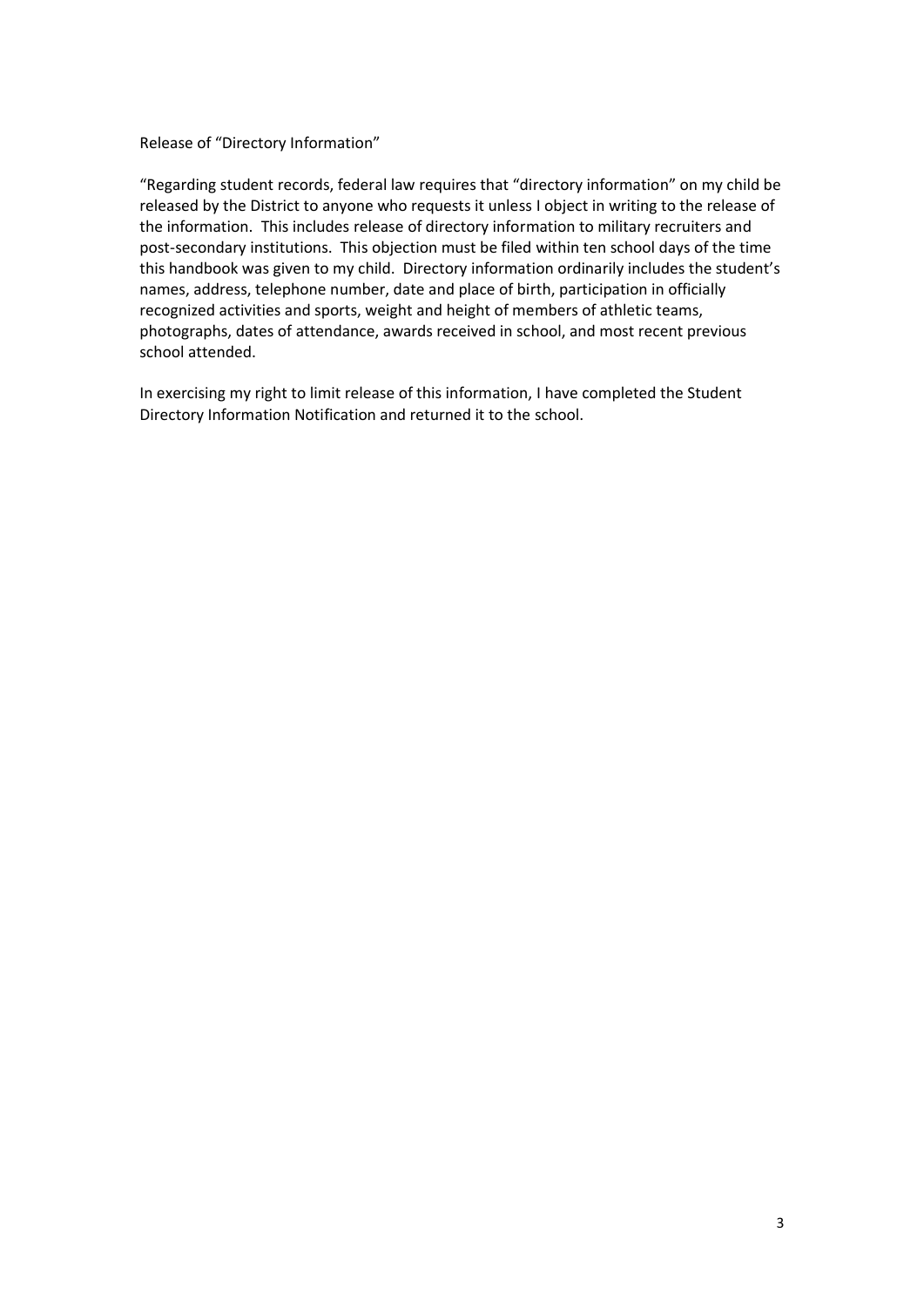Table of Contents for Each Section(s)

- 1. General School Info
- 2. Access to Grades
- 3. Attendance
- 4. Awards and Honors
- 5. Bus Regulations
- 6. Cafeteria Services
- 7. Cell Phones
- 8. Class Ranking
- 9. Communicable Diseases/Conditions
- 10. Complaints by Students/Parents
- 11. Computer Resources
- 12. Conduct
- 13. Correspondence Classes/MTDA
- 14. Counseling
- 15. Discipline
- 16. Distribution of Materials
- 17. Dress and Grooming
- 18. Drop -Add
- 19. Eligibility
- 20. Extracurricular
- 21. Fees
- 22. Fund Raising
- 23. Grading Guidelines
- 24. Graduation
- 25. Guns and Weapons
- 26. Grievance Procedures
- 27. Assignments
- 28. 28A Immunization, 28B Illness
- 29. Library Services
- 30. Lunch Period
- 31. Medicine at School
- 32. Motor Vehicle
- 33. Prayer
- 34. Promotion and Retention
- 35. Protection of Student Rights
- 36. Registration
- 37. Release of Students from School
- 38. Report Cards, Progress Reports, and Conferences
- 39. Safety
- 40. Searches
- 41. Semester Exams
- 42. Senior Trip
- 43. Sexual Harassment, Sexual Discrimination
- 44. Bullying/Harassment/Intimidation/Hazing
- 45. Student Records
- 46. Student Load
- 47. Student Leaving the Building
- 48. Substance Abuse Policy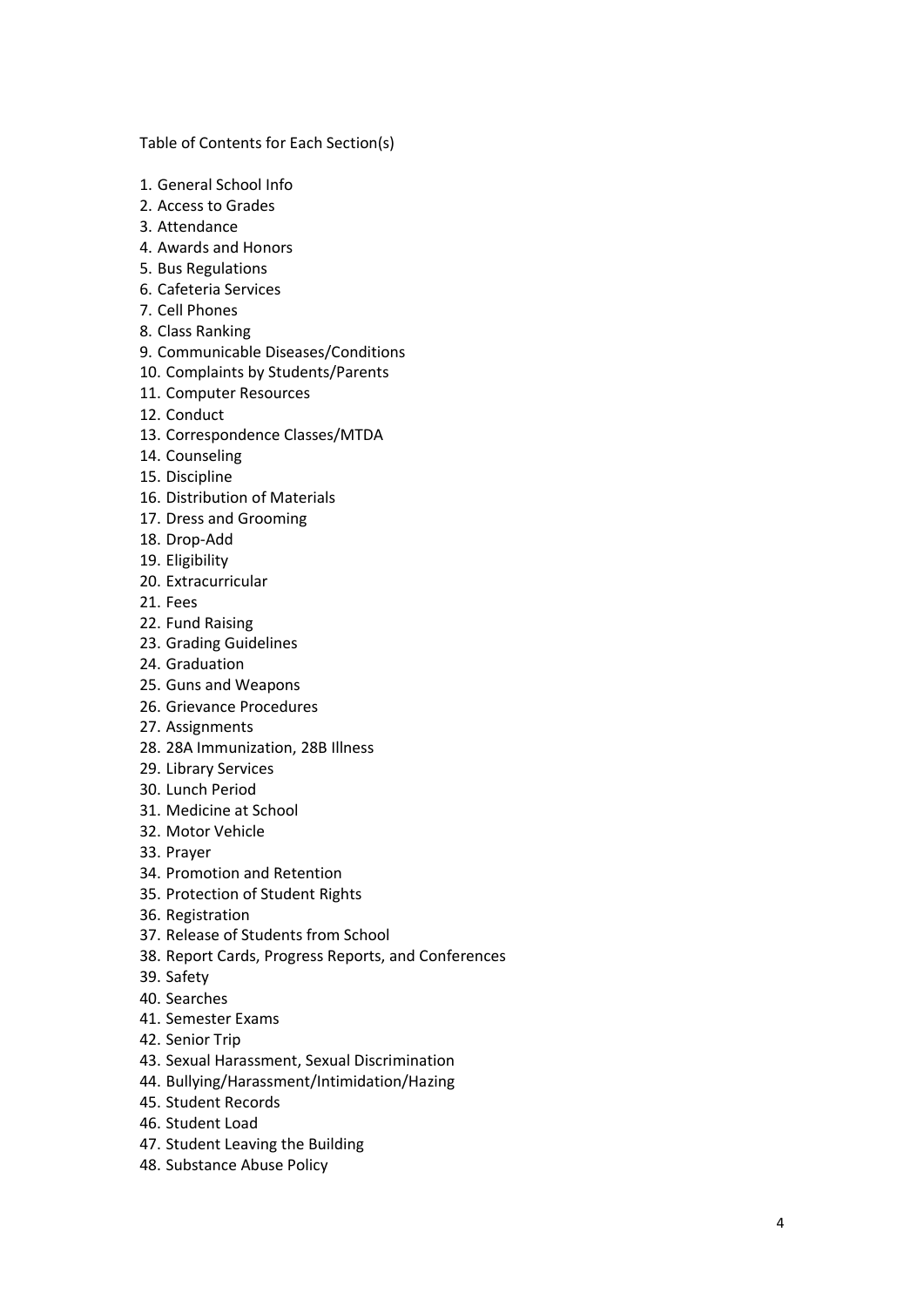- 49. Suspension and Expulsion
- 50. Transportation
- 51. Videoing of Students
- 52. Visitors
- 53. When Should a Student Stay Home

FORMS: Student Acceptable Use Policy Student Laptop Computer Use Agreement Internet Access Conduct Agreement Policy 3612F

Welcome to Turner Public School

Dear Students and Parents,

On behalf of the faculty, staff, and student council, I am pleased to welcome new and returning students to Turner Public School for the 2020-21 school year. We intend to make the student experience at Turner Public Schools a positive one by striving to provide a safe and nurturing learning environment while preparing students for post-secondary education and careers.

This handbook is arranged to answer questions you might have to provide clear information regarding expectations for student conduct at Turner Public School. Please read this handbook carefully so that you are aware of school policies and procedures. By understanding and complying with these policies and procedures, students will enjoy an environment designed to promote the greatest academic success.

Please call the school if you have questions, concerns or successes you would like to share with us. We are happy to assist you at any time.

Sincerely,

Tony Warren Turner Superintendent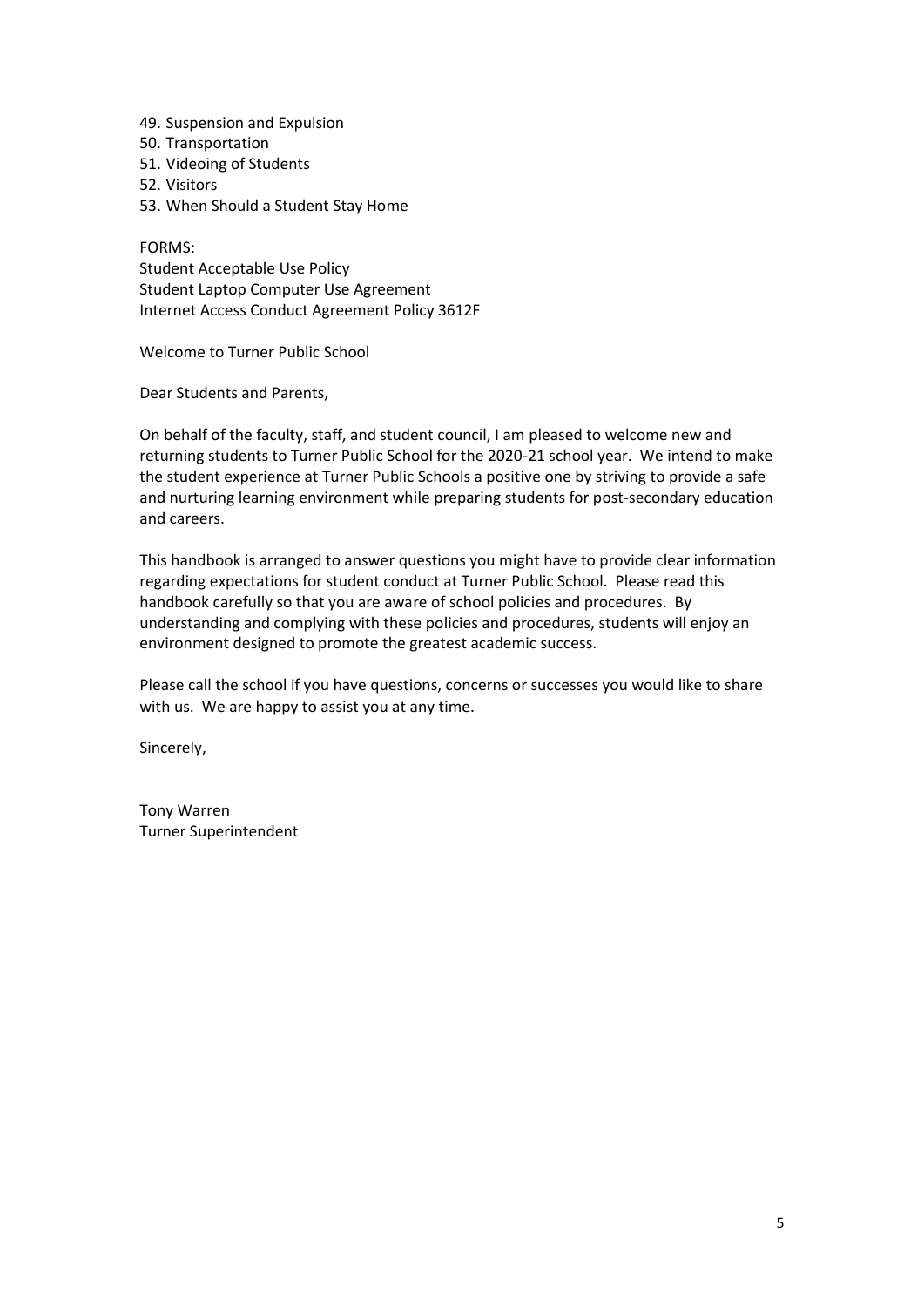#### To Students and Parents: Handbook Overview

The Turner Public School Student-Parent Handbook contains information that students and parents and likely to need during the school year. The handbook is organized alphabetically by topic. Throughout the handbook, the term "the student's parent" is used to refer to the parent, legal guardian, or other person who has agreed to assume school related responsibility for a student.

The Student Handbook is designed to be in harmony with the Board policy. Please be aware that this document is updated annually, while policy adoption and revision is an ongoing process. Therefore, any changes in policy that affect student handbook provisions will be made available to students and parents through proper communications. These changes will generally supersede provisions found in this handbook that have been obsolete by newly adopted policy.

Please note that references to policy codes are included to help parents confirm current policy. A copy of the District's Policy Manual is available in the school office.

In case of conflict between Board policy or any provisions of student handbooks, the provision in the student handbooks are to be followed.

Turner Public School does not discriminate on the basis of race, religion, color, national origin, sex, or disability in providing educational services, activities, and programs including vocational programs, in accordance with Title VI of the Civil Rights Act of 1964 as amended; Title IX of the Educational Amendments of 1972; Section 504 of the Rehabilitation Act of 1973; as amended. (Refer to Policy 3210).

The Title IV Coordinator has been designated to coordinate compliance with these requirements.

The contents of this handbook are official School Board Policy at the time of its printing in August 2020. Changes made after printing supersede.

#### **1. General School Information**

#### Mission Statement

"Creating an environment to educate students for the future."

#### **Beliefs**

- Student learning should be the chief priority for the district based on high expectations for all.
- A safe, supportive environment based on positive relationships and mutual respect promotes student learning and self-esteem.
- Each student should be provided with a variety of instructional approaches that reflect an individual's unique physical, social, emotional, and intellectual needs.
- The commitment to continuous improvement is imperative to empower students to be confident, self-directed members of society.
- The community, parents, school staff, and students share the responsibility for advancing the district's mission.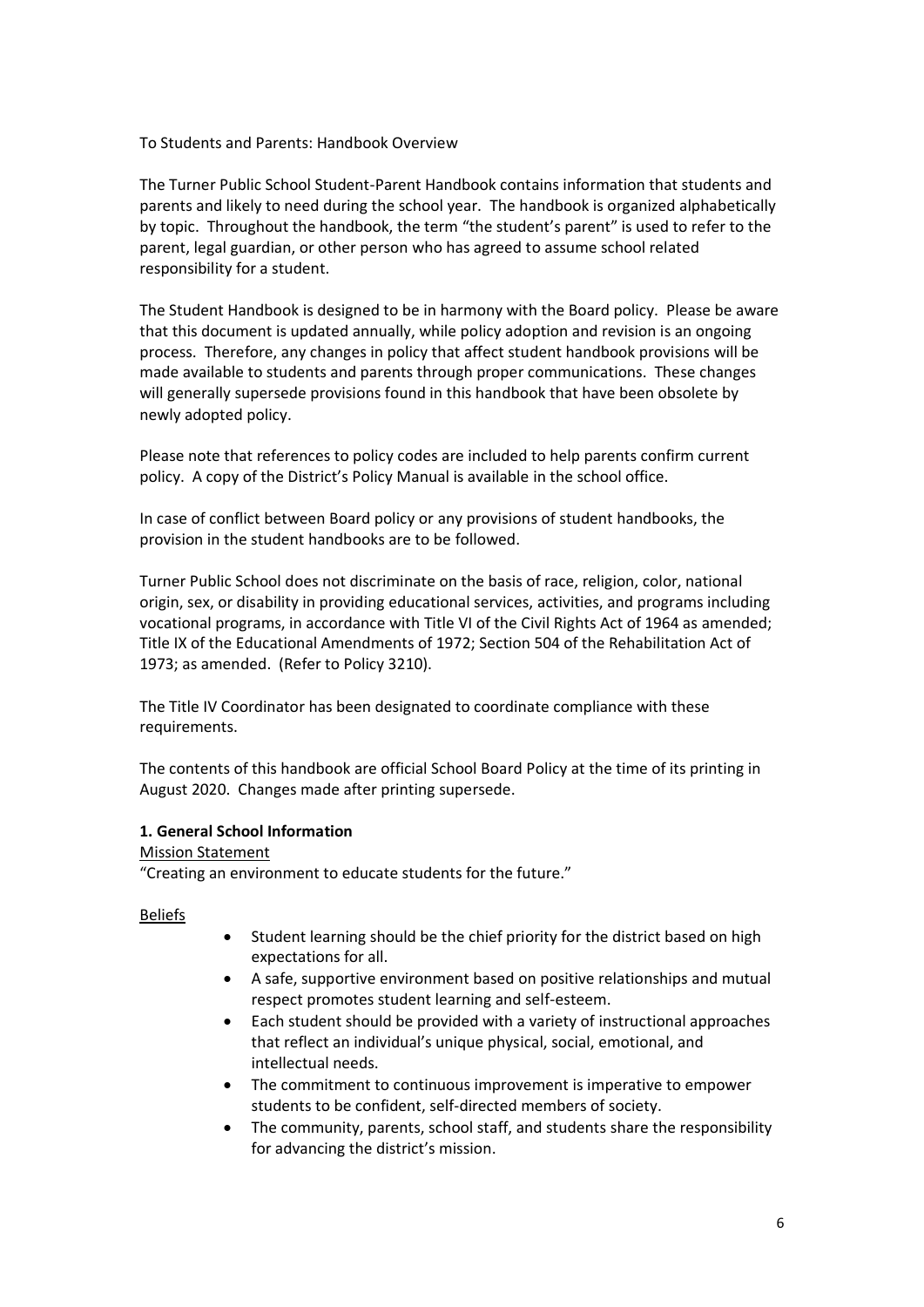| Directory                               |                                |          |  |
|-----------------------------------------|--------------------------------|----------|--|
| Staff                                   |                                |          |  |
| Superintendent, Principal               | <b>Tony Warren</b>             | 379-2315 |  |
| District Clerk                          | Maggie Kimmel                  | 379-2205 |  |
| Administrative Assistant                | Sadie Grabofsky 379-2219       |          |  |
| Maintenance                             | Bryan Ricci                    |          |  |
| Custodian                               | Vanessa Harmon                 |          |  |
| <b>Head Cook</b>                        | Anne Hance                     |          |  |
| <b>Assistant Cook</b>                   | Mary Jane Waldahl              |          |  |
| Title IX Office & 504                   | <b>Tony Warren</b>             |          |  |
| Athletic Director                       | Denita Humphries               |          |  |
| Title I                                 | Bobbi Beck                     |          |  |
| <b>Special Education Aide</b>           | Janie Mohar & Denita Humphries |          |  |
| Counselor                               | Open                           |          |  |
| Library & Kindergarten                  | Shelly Harmon                  |          |  |
| 1st & 2nd Grade                         | Diana Maloney                  |          |  |
| 3rd & 4th Grade                         | Tatyana Vukcevic               |          |  |
| 5 <sup>th</sup> & 6 <sup>th</sup> Grade | Elissa Zellmer                 |          |  |
| 7-12 Math                               | Mary Jane Morales              |          |  |
| Social Studies/PE                       | Zachary Holland                |          |  |
| <b>Business/Computer Sciences</b>       | Amy Egbert                     |          |  |
| Science                                 | Aristotle Mejia                |          |  |
| English                                 | Heather Jorgenson              |          |  |
| Art/French                              | April Fox                      |          |  |
|                                         |                                |          |  |

School Day Elementary Schedule Warning Bell 8:00AM Breakfast K-2 8:00AM - 8:15AM 7:45AM - 8:00AM Recess (K-6) 10:08AM - 10:25AM Lunch (K-6) 11:40AM - 12:05PM Recess (afternoon, K-3)1:42PM - 1:57PM

| Jr. High & High School Schedule |                    |
|---------------------------------|--------------------|
| <b>Breakfast</b>                | 7:45AM - 8:00AM    |
| <b>Warning Bell</b>             | 8:00AM             |
| <b>First Period</b>             | 8:05AM - 9:05AM    |
| Second Period                   | $9:08AM - 10:08AM$ |
| Third Period:                   | 10:11AM - 11:11AM  |
| Fourth Period                   | 11:14AM - 12:14PM  |
| Lunch                           | 12:14PM - 12:39PM  |
| Fifth Period                    | 12:42PM - 1:42PM   |
| Sixth Period                    | 1:45PM - 2:45PM    |
| Seventh Period                  | 2:48PM - 3:45PM    |

#### School Hours

No Student is allowed in the building before 7:30AM. Students are not allowed to remain in the building after 3:45PM without proper and approved supervision. This is especially true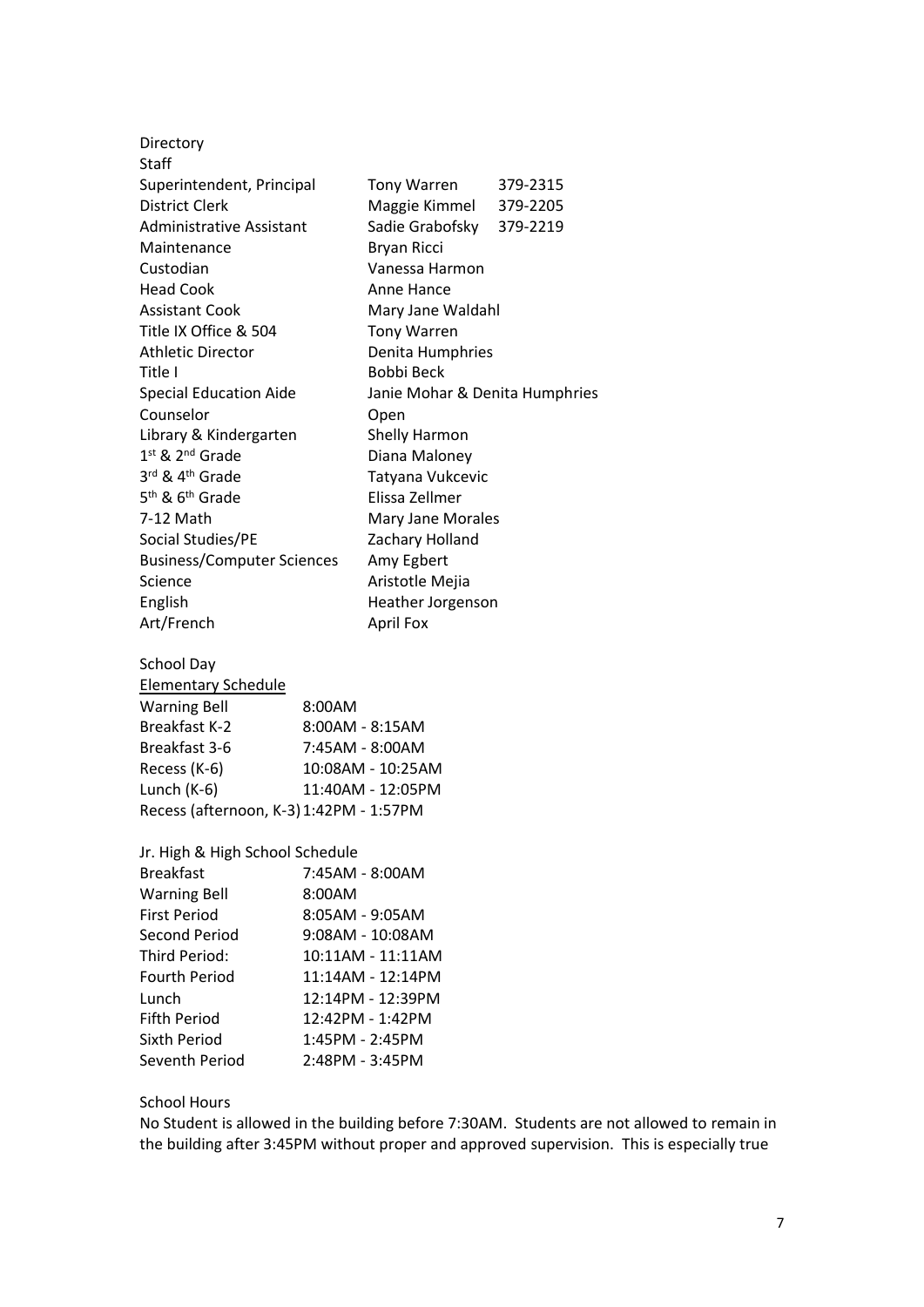on days when Turner has after school games or activities. Students cannot stay in the building without supervision and prior approval.

# **2. Access to Grades (Parent and Student)**

Parents are encouraged to stay informed regarding their child's progress. Parents are able to stay up-to-date of their child's progress more than ever before. At Turner Public School, we utilize an internet program, Infinite Campus, which allows parents to access their child's attendance, schedule, grades, and more. Parents should regularly check their child's progress to ensure their child's highest academic achievement. For an Identification Number and Password, contact the main office. Grades will be updated by 8:00AM Monday morning.

#### **3. Attendance**

Regular school attendance is essential for the student to make the most of his or her education - to benefit from teacher-led activities, to build each day's learning on that of the previous day, and to grow as an individual.

#### A. Attendance by State law requires

A student between the ages of 7 and 16 MUST attend school unless the student is otherwise legally exempt or excused. A student who voluntarily attends or enrolls after his or her sixteenth birthday is required to attend each school day.

A student absent from school without permission, from any class or from required special programs, will be considered truant and subject to disciplinary actions. Truancy may also result in assessment of a penalty by a court of law against the student and his or her parents (See policies 3122, 3122P, and 3123).

#### B. Attendance Policy

A frequent absence of pupils, from regular classroom learning experience disrupts the continuity of the instructional process. The benefit of regular classroom instruction is lost and cannot be entirely regained, even by extra instruction. Consequently, pupils who miss school frequently experience greater difficulty in achieving the maximum benefits of schooling. Many pupils in these circumstances are able to achieve only mediocre success in their academic programs. The school cannot teach pupils who are not present. The entire process of education requires regular continuity of instruction, classroom learning experiences, peer interaction, and higher thinking skills, lab work, research, films, speaker tests, demonstrations, and group participation in order to reach maximum benefits for each individual pupil.

There is a direct relationship between poor attendance, class failure, and drop-outs. Students who have good attendance, generally achieve high grades, enjoy school more, and are much more desirable employees after leaving high school.

#### C. Excused Absences

- This type of absence has been approved by a parent or guardian. The following absences will be designated excused absences:
- Doctor's appointments
- Hospitalization
- Serious illness requiring the student to miss school and verified by a signed letter from a medical doctor or parent authorization.
- Absences for funerals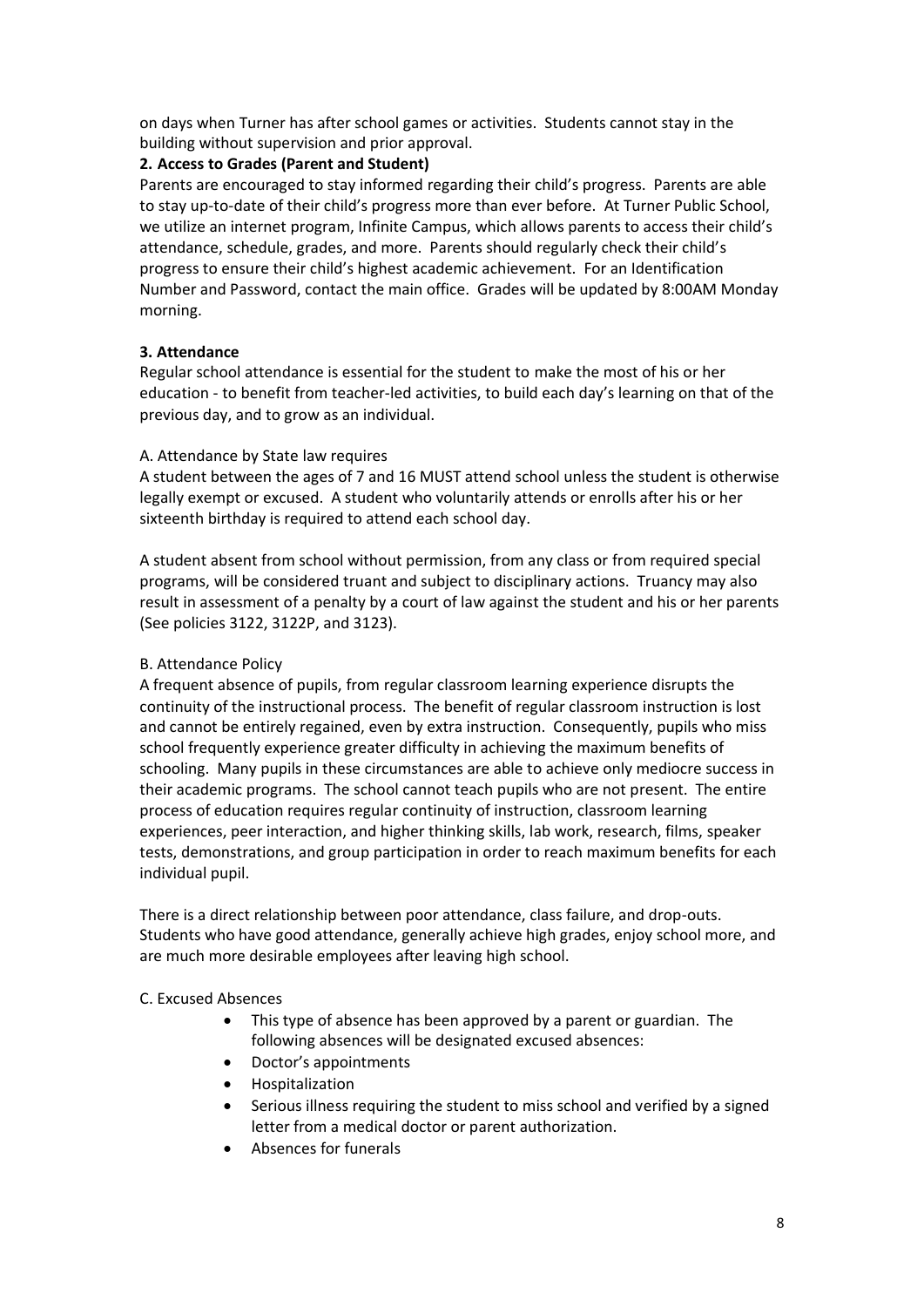- Seniors may use up to two days for college visitations (with advance administrative approval)
- Those absences that occur due to school-sponsored activities. These activity exemptions will apply to students participating in sports events, musicrelated events, science trips, academic field trips, and others deemed cocurricular.
- Students who as spectators, attend district, divisional, or state tournaments in which our school is actively participating.
- Religious responsibilities as approved by the Superintendent or designee.

#### D. Truancy/Unexcused Absences

This type of absence has not been approved by a parent or guardian, is the result of student's leaving the school without checking out through the office, or is the result of a parent or guardian failing to notify the school within twenty-four (24) hours of his or her knowledge of the absence. While students are encouraged to complete any work they missed during classes from which they were truant, the will not receive credit for work. It shall be noted that the school determines truancy not the parent or student. Truancy is subject to disciplinary action including suspension.

#### E. Attendance and transfer students

Students who transfer to the school system will be responsible for all absences accumulated in the school(s) from which they are transferring in calculating the total absences for the semester. Exceptions to this rule can be made at the discretion of the Superintendent.

#### F. Absences due to weather

Absences due to weather caused by buses not running their routes or parents not being able to bring students to school because of blocked roads shall not count against perfect attendance for any student.

#### G. Absences & Extracurricular Events

Students wishing to participate in any after school or evening extracurricular activities must be in school on that day or the Thursday prior to the weekend activity. The exception to this rule is for students who obtain approval from the Superintendent and coach, to participate in such activities. In the case of a Friday or Saturday event, the same rule applies.

#### H. School-sponsored absences

Absences for school-sponsored activities will not be counted on students' attendance records or transcripts.

#### I. Notification and due process in regards to attendance

It is the student's responsibility to keep track of his/her attendance record. However, when the student has accumulated five (5) absences for the quarter, the parents or guardians will be notified. When a student has reached ten (10) days in a semester, a meeting with the parents or guardians and the administration may be required. If a student reaches fifteen (15) days absences in a semester, the student and the parents or guardians may be asked to address this issue with the school board at the next available meeting.

#### J. Attendance appeals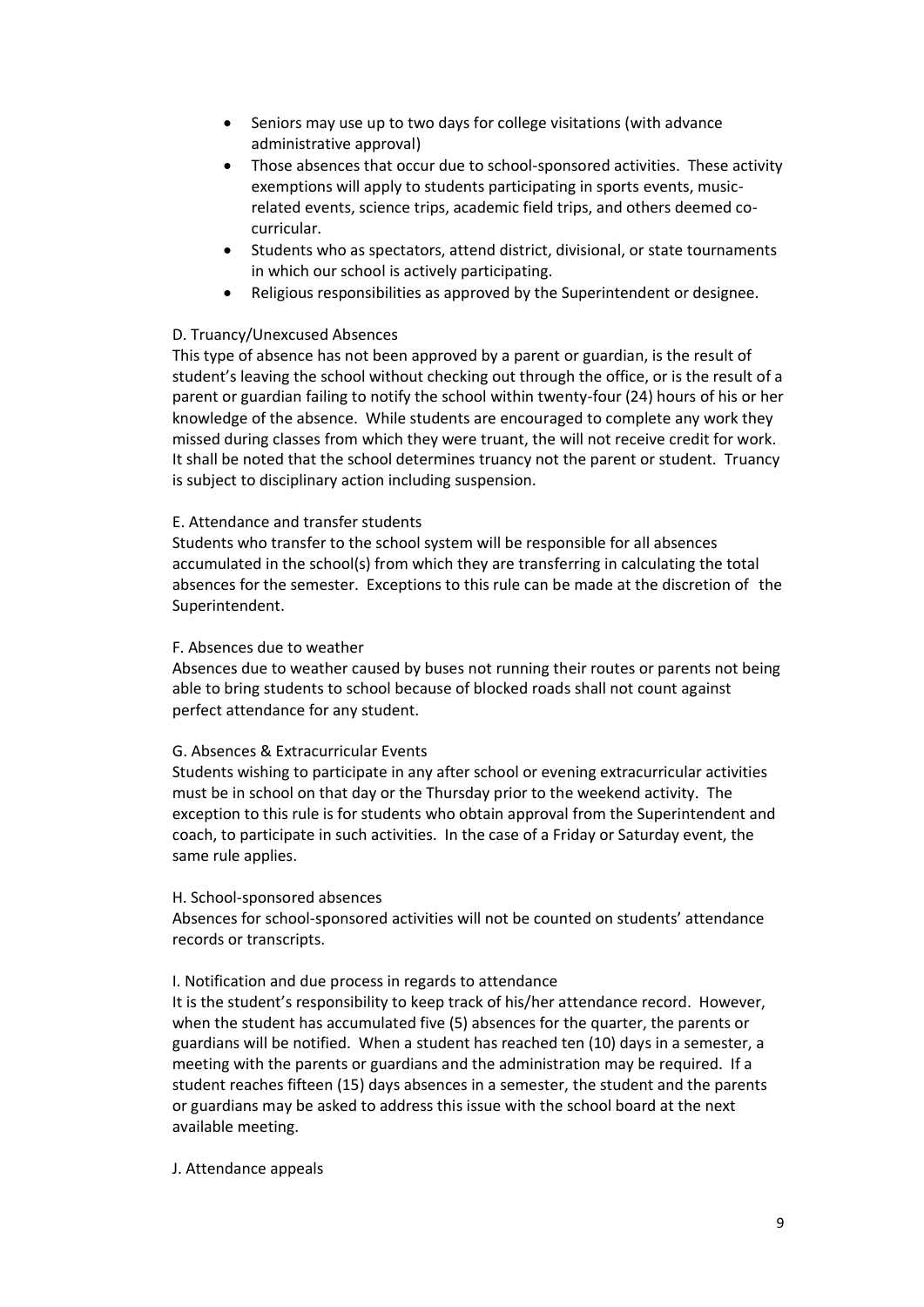If a student, parent, or guardian does not agree with a decision made by the administration concerning unexcused absences or loss of credit, he/she may: State the complaint in writing, sign it, and submit it to the Superintendent. If the decision at that level is not satisfactory, a hearing may be requested at the next regular meeting of the Board of Trustees.

#### K. Attendance Policies

If a student is going to be absent from school, a parent or guardian is expected to telephone the office as soon as possible on the day of the absence. If a parent or guardian does not have access to a telephone, a note verifying knowledge of the absence will need to be written. The school must be contacted within 24 hours of the beginning of the absence or the absence will be unexcused.

The office staff or administration will attempt to contact the parent or guardian if a call or note has not been received concerning an absence.

If a student goes home at any time and does not return, the school must be notified by telephone or note as mentioned above. Any time a student leaves the building, he or she must check with the main office first and explain the reason for wanting to leave. Parental permission is normally required. When the student returns, they must check in at the office. Failure to follow these procedures will result in an unexcused absence.

#### L. Make Up Work

#### Absence Make-up Work (1-3 days absent)

A student will have one school day for reach of the days absent to complete make-up work i.e. absent on Tuesday, make up work is due Thursday morning before the start of period one (1) to all teachers. Make-up work turned in on time will be counted in full.

#### Extended Absence Make-up Work (4 or more days absent)

If a student is absent for four (4) or more days the student will be given no more than four (4) school days for the make-up work to be turned in. Make-up work turned in on time will be counted in full.

#### M. Tardies

Tardies of ten (10) minutes or more per class period will be considered an absence. If a student is detained by a staff member, the tardy will be excused if a note signed by that staff member is presented when the student arrives at class.

Tardies are cumulative per class on a quarterly basis. The following procedure is used in recording student tardies:

First and Second Unexcused tardies - warning

Subsequent tardies may result in detention with the teacher.

The Superintendent may assign additional consequences if individual student tardies become habitual.

#### N. Vacation During the School Year

It is strongly encouraged that family vacations take place during school holidays. It is very difficult, if not impossible, to make-up work missed during an extended absence. Classroom experiences include direct instruction, group activities, individual activities, practice, and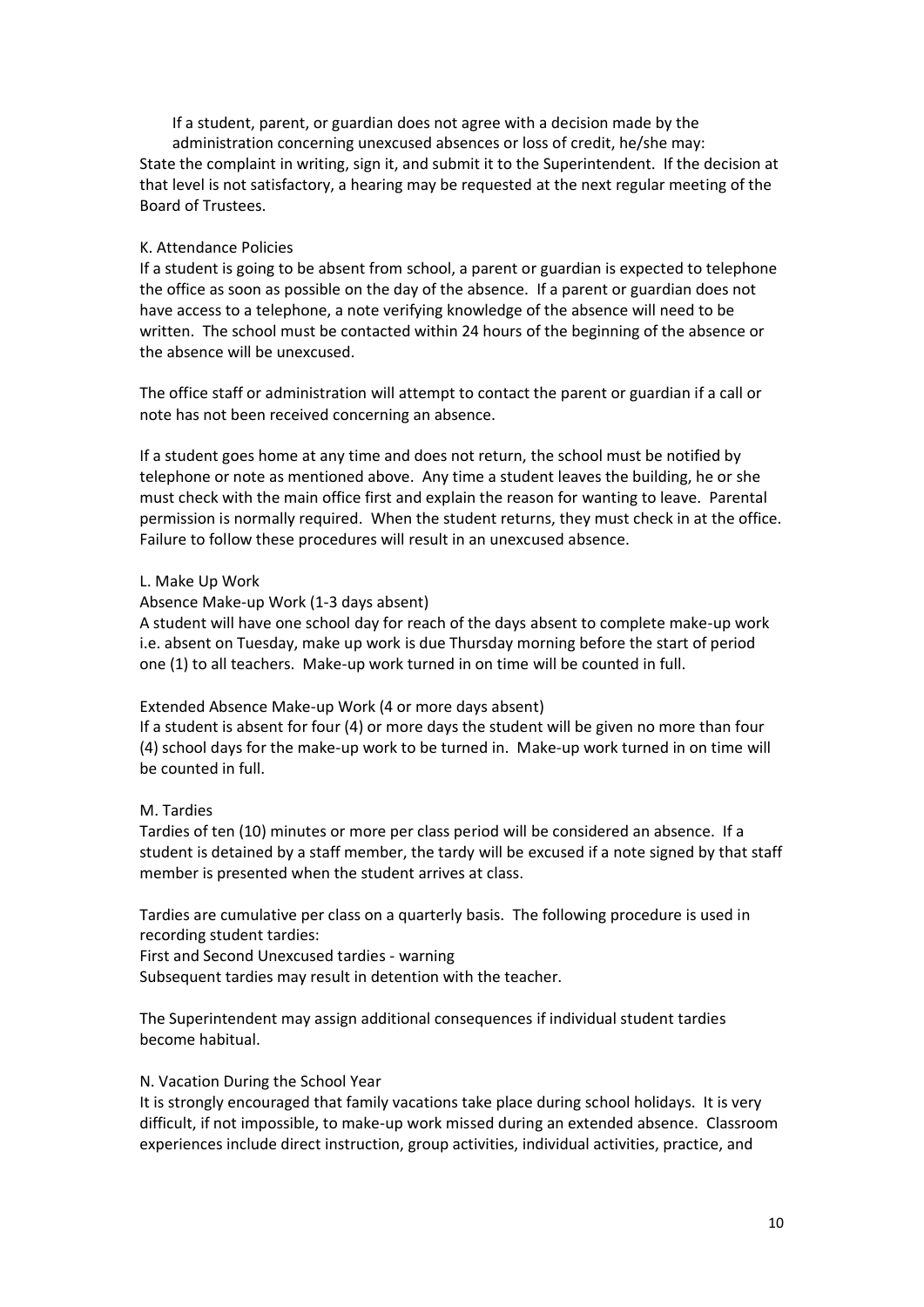application of new learning. When these activities are missed, it is impossible to recreate them.

#### **4.Awards and Honors**

#### A. Honor Roll

All subjects will be considered in awarding honor roll status and eligibility status. A 3.00 grade point average is required for honor roll status. Superintendent's honor roll status is 3.50 or above.

#### B. Honor Society

Honor Society is one scholastic organization that recognizes academic excellence. Membership in the National Honor Society is determined by a constitution and overseen by a faculty committee at the local level. An application process is used and selection is determined by the committee and overseen by the administration. It must be stressed that selection is not based solely on grades or academic performance. Other important factors, include leadership, citizenship, and community service/involvement, and character. In order to be eligible a student MUST have an overall GPS of 3.50.

#### **5. Bus Regulations**

Driving a school bus full of children of all ages places a great deal of stress on the school bus driver. Nowhere in our day-to-day school operations is there any more potential risk than with the school transportation service. School bus safety depends largely on the behavior of the student passengers. In other words, it is very difficult for the driver to train his/her eyes on the roadway (where they should be) and on the rear-view mirror watching students. *School bus safety depends largely on the behavior of student passengers.*

- Students who come to school on the bus must return home on the bus unless they have notes from their parents.
- Riding the school bus is a privilege. Improper conduct on the buses will result in that privilege being denied. Drivers may assign riders seats.
- Only regularly scheduled passengers are to ride the school buses.
- Passengers are to go immediately to the buses as soon as they are dismissed from school.
- Parents are responsible to use discretion in sending children to the buses, especially during inclement weather.
- Passengers must be on time at their bus stops.
- Passengers must keep all body parts inside the buses at all times.
- No objects may be thrown from the buses.
- All school regulations apply to buses.
- Students must cross in front of buses when exiting and entering for the safety of all students.
- Students will be dropped off in the morning at the main entrance (gym door entrance)
- Students will load on the buses, in the afternoon, from the front doors (elementaryelementary door, 7-12-main entrance door). Buses will park to load students on the north end of the building out front.
- Students who are NOT riding the bus, at the end of the school day, but are being picked up by their parents, MUST be picked up at the main entrance (gym door). Parents MUST park on the south side of the school building. Parents MUST leave the park lot headed south.

#### Consequences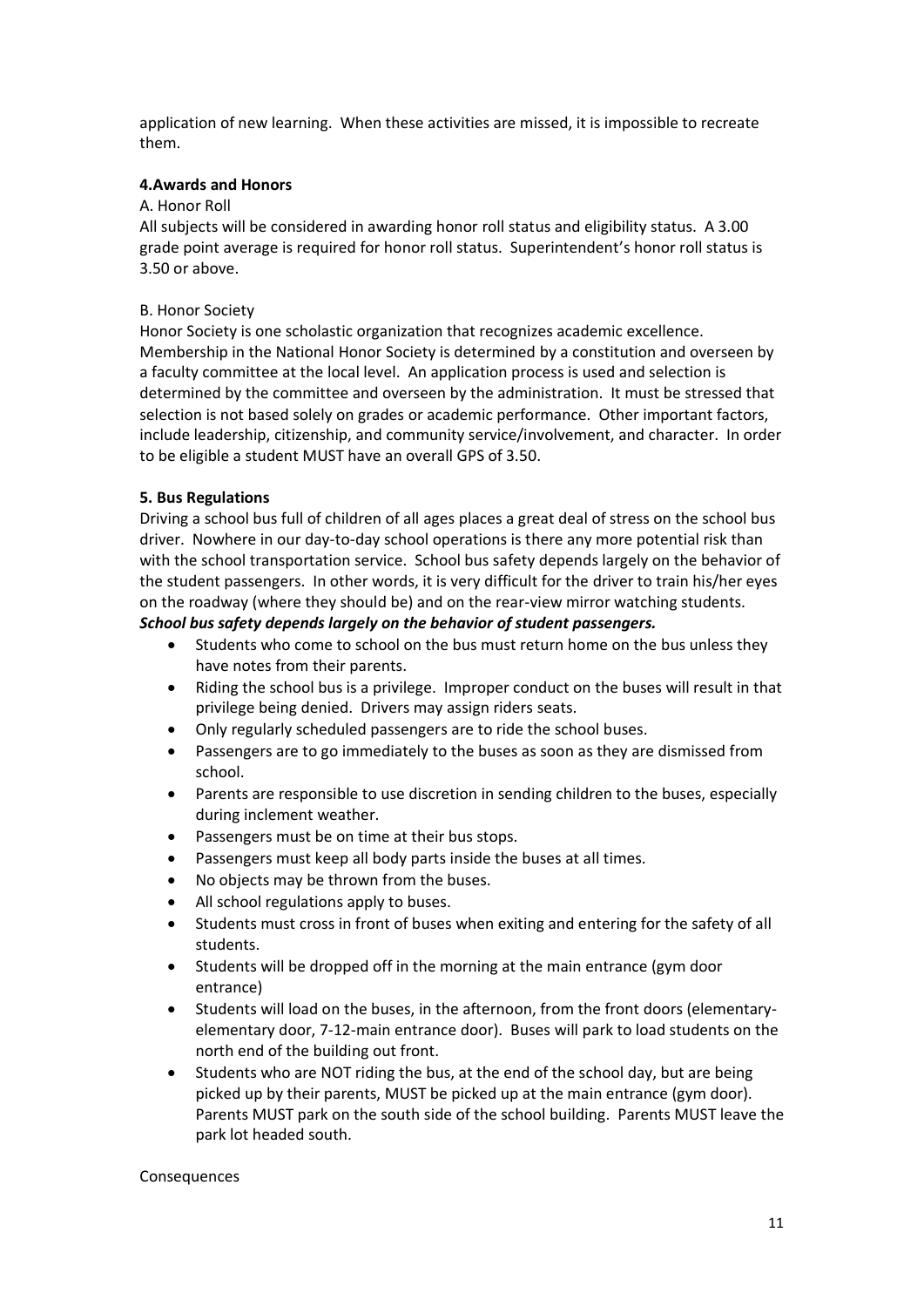Students may be restricted from riding the bus if their behavior contributes to an unsafe condition as determined by the driver in consultation with the Superintendent.

Severe behaviors include fighting, swearing, vandalism, direct defiance of the driver, use of tobacco, alcohol, and/or drugs, obscene gestures, any other behavior disrupting the safe operation of the school bus. Students involved in severe behavior will receive an automatic suspension from district transportation. If the driver feels he cannot continue his route safely, he will return to town immediately or stop and call the office.

Students who come to school on the bus should return home on the same bus unless they have a note or phone call from the parents.

#### **6. Cafeteria Services**

The District participates in the National School Lunch Program and offers students nutritionally balanced lunches daily. Free and reduced-price meals are available based on financial need. Information about a student's participation is confidential. See the school secretary to apply.

#### Serving Schedule

Grades K-6 11:35AM - 12:05PM

Grades 7-12 Lunch duty teacher will release their class at 12:07PM. All others are released at the end of period four (12:10).

#### Meal Prices

Prices for meals are:

| Grades K-6 Breakfast  |           | \$1.50 Lunch \$2.00 |               |
|-----------------------|-----------|---------------------|---------------|
| Grades 7-12 Breakfast |           | \$1.75 Lunch \$2.25 |               |
| Adults                | Breakfast | \$2.00              | Lunch $$3.00$ |

#### **7. Cell Phones/Electronic Devices**

Student possession and use of cellular phones and other electronic signaling devices on school grounds, at school-sponsored activities, and while under the supervision and control of direct employees is a privilege which will be permitted only under the circumstances described herein. At no time will any student operate a cell phone or other electronic device with video capabilities in a locker room, bathroom, or other location where such operation may violate the privacy right of another person. Using a device in this manner constitutes a violation of the law and law enforcement will be notified.

It is recommended that students keep their cell phones in their vehicles or at home. Students may use cellular phones and other electronic devices on campus before school begins and after school ends. In addition, students may use these devices during passing time and at lunch break. During instructional times, cellular phones and other electronic devices with communication capabilities must be turned off or set to silent. Cellphones may be used for instructional purposes at the discretion of the classroom teacher. Unauthorized use of such devices disrupts the instructional program and distracts from the learning environment. Therefore, misuse is ground for confiscation of the device by school official including classroom teachers.

If a parent needs to leave a message for their child(ren) they can call the office and that message will be given between class changes. If it's an emergency the student will be notified at the time of the call.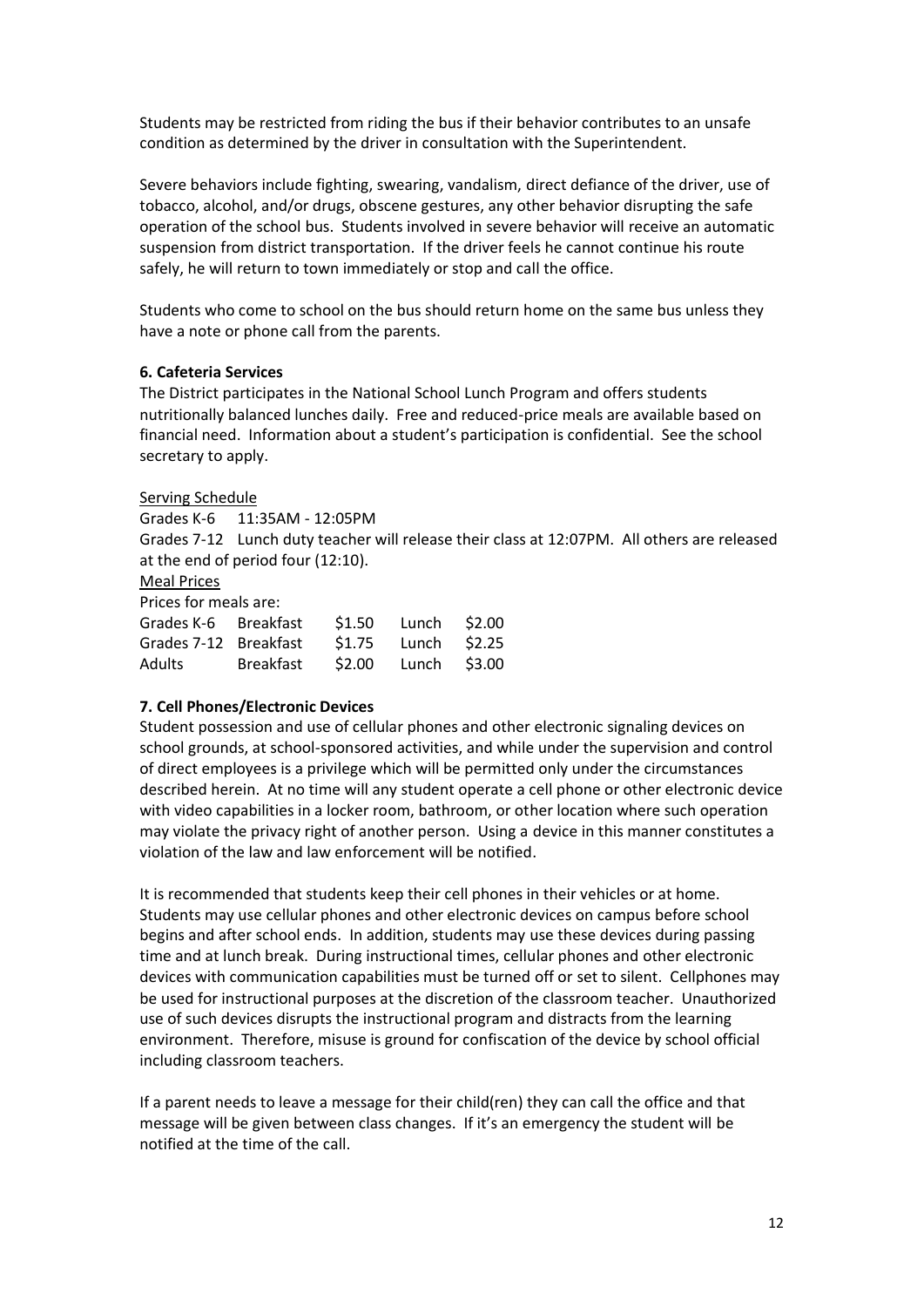1. First consequence, the phone will be taken down to the office and can be picked up by the student at the end of the day.

2. Second consequence, the phone will be taken to the office and must be picked up by a parent/guardian.

3. Third consequence, the phone will be taken to the office and the student will serve a lunch detention. The phone must be picked up by a parent/guardian.

4. Fourth consequence, the phone will be taken to the office and a full day of in school suspension (ISS) will be served. At the end of the school day or the following morning the phone must be picked up by a parent and/or guardian.

5. Fifth consequence, the student will serve a full day of out of school suspension (OSS). The phone must be picked up by a parent/guardian.

6. Sixth consequence: Start at step 5. The phone must be picked up by a parent/guardian.

7. Seventh consequence. A Third day of out of school suspension results in an appearance before the School Board.

#### **8. Class Ranking**

Valedictorian/Salutatorian

A cumulative grade point average of at least 3.25 is required to be considered the salutatorian and cumulative grade point average of at least 3.50 to be considered the valedictorian plus a minimum ACT score of 20. (SAT Math/Verbal scores of at least 504/516 respectively) are necessary to be considered for this honor. The cumulative GPA is calculated using only solid courses. Solid courses consist of History, Business, English, Math, and Science classes. Candidates must have attended the last four semesters at Turner High School. The valedictorian will be the student with the highest grade point average as computed at the end of seven semesters of high school work. The salutatorian will be the student with the second highest grade point average as computed at the end of seven semesters of high school work. In case of ties for valedictorian, co-valedictorian's will be honored. In case of tie for salutatorian, co-salutatorian's will be honored. Transfer credits will be allowed from any accredited high school. Seniors who have not met graduation requirements will not be allowed to participate in graduation ceremonies.

#### Class Rank (Grade Point Average)

Class Rank is compiled from semester grades. Courses not eligible for GPA are designated with an asterisk on the report card. See Grading Guidelines below for more details on grading. (See Policy 2410P).

#### **9. Communicable Diseases/Conditions**

To protect children from contagious illnesses, students infected with certain diseases are not allowed to come to school while contagious. Parents of a student with a communicable or contagious disease should phone the school so that other students who may have been exposed to the disease can be alerted. These diseases include, but are not limited to:

Amebiasis, Campylobacteriosis, Chickenpox, Chlamydia, Colorado Tick Fever, COVID-19, Diptheria, Gastroenteritis, Giardiasis, Hansen's disease, Hepatitis, Influenza, Lyme disease, Malaria, Measles (Rubeola), Meningitis, Mumps, Pinkeye, Ringworm of the scalp, Rubella (German Measles), including congenital, Salmonellosis, Syphilis, Scabies, Shingellosis, Streptococcal disease, invasive, Tubervulosis, Whooping Cough (Pertussis)

(Further information may be found at policy 3417 in the District's Policy Manual).

#### **10. Complaints by Students/Parents**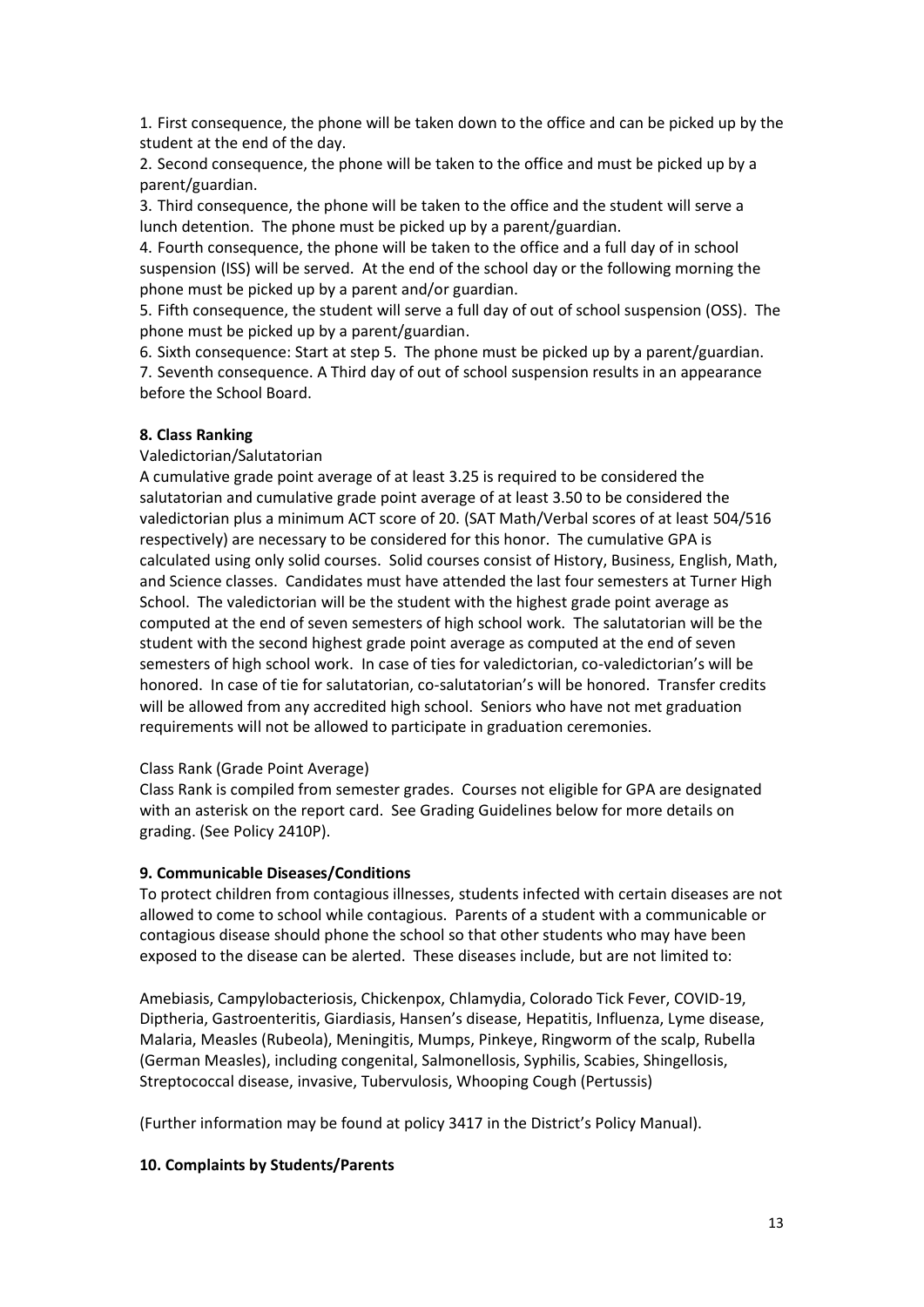Usually student or parent complaints or concerns can be addressed simply by a phone call or with a conference with the teacher. For those complaints and concerns that cannot be handled so easily, the District has adopted a uniform complaint procedure policy at 1700 in the District's policy manual. In general, a parent or student should first discuss the complaint with the individual involved. If unresolved, a written complaint and a request for a conference should be sent to the Superintendent. Under some circumstances, the District provides for the complaint to be presented to the Board of Trustees in the event the matter cannot be resolved at the administrative level.

Some complaints require different procedures. The District office or the Superintendent's office can provide information regarding specific processes for filing complaints. Additional information can also be found in the designated Board policy, 1700, available in the Superintendent's office.

#### **11. Computer Resources**

To prepare students for an increasingly computerized society, the District has made a substantial investment in computer technology for instructional purposes. Use of these resources is restricted to students working under a teacher's supervision and for approved purposes only. Students and parents will be asked to sign a user agreement (separate from this handbook) regarding use of these resources; violations of this agreement may result in withdrawal of privileges and other disciplinary action.

Students and parents should be aware that electronic communications --email -- using District computers are not private and may be monitored by District staff. Unauthorized use of email, instant messaging, or other similar computer communication forms on school equipment may result in temporary or permanent loss of internet and/or computer use. (For additional information, see policy 3612 and 3612F).

# **12. Conduct School Wide Expectations** Be Safe Be Respectful Be Responsible Be a Learner

Whether you are a kindergarten student or a teacher with thirty years of classroom experience, you want to be treated with courtesy and respect by the people with whom you come in contact with on a daily basis. Behave in an appropriate manner toward the various age groups you will be dealing with each day. As high school students, the younger students look up to you as role models. Set good examples for them, treat them with courtesy and respect, and watch out for their welfare. Treat your peers as you would like them to treat you. Show respect for your teachers and other school staff. They are no your peers, pals or buddies. They are professional people hired to educate you. Address your teachers by their proper names proceeded by Mr., Mrs., or Ms.

#### A. Conduct in the Classrooms

Help the class begin on time by being at your desk when the tardy bell rings. Set a good example for others by behaving in a respectful manner toward your peers and towards the teacher. Be an active participant, help promote discussion, and bring a positive attitude with you. Making mistakes is a natural part of learning. Do not laugh at the mistakes of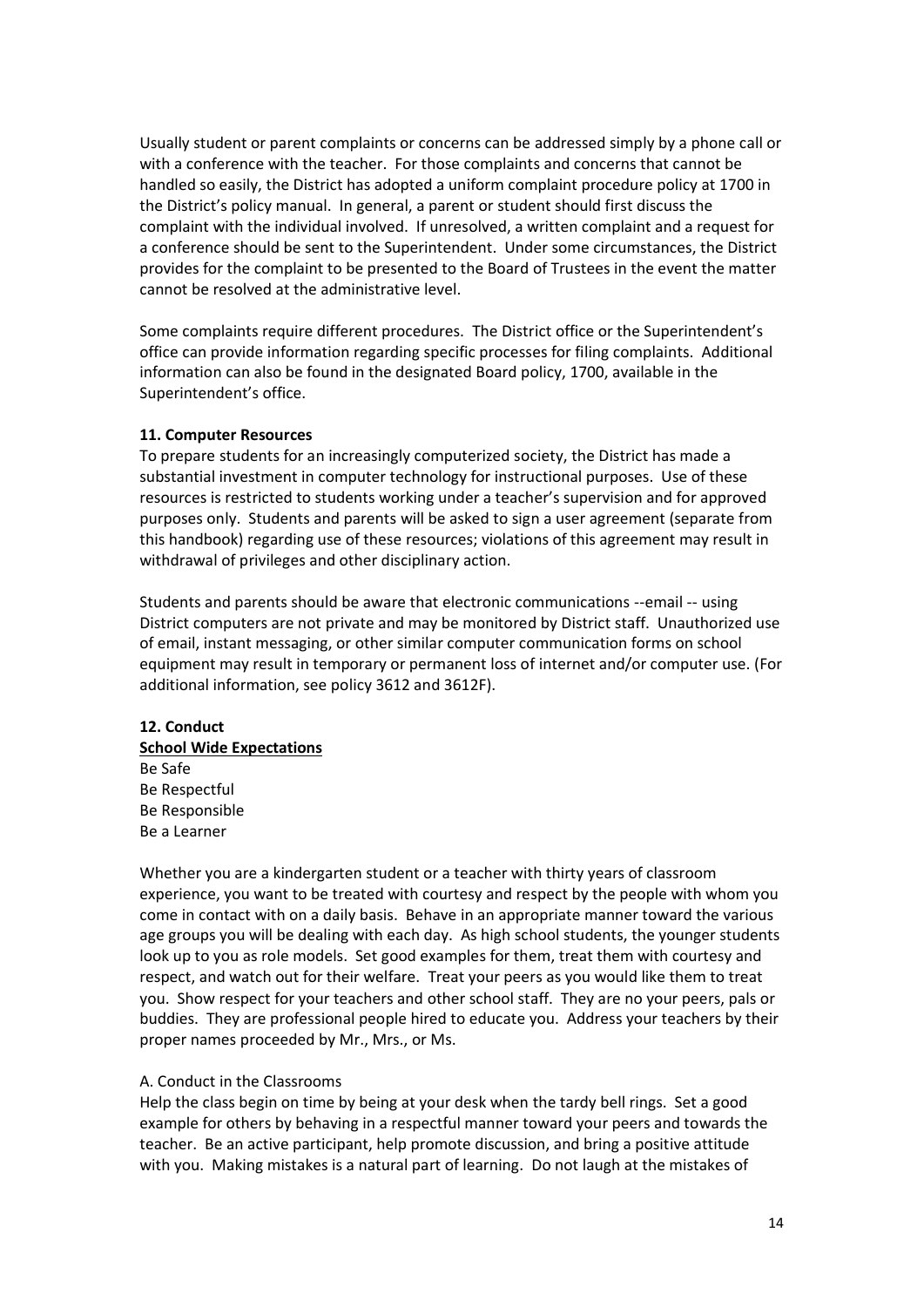others. Be honest with yourself and others. Cheating will not be tolerated. Teachers will give a "zero" grade to any student caught plagiarizing or cheating on any assignment. The use of profanity or sexually suggestive comments is prohibited in or out of class. Food, candy and beverages beside water are not permitted in the classrooms, shop or computer lab. Help keep our building looking clean. Before leaving class pick up any paper or other garbage on the floor and deposit it in the garbage can. When the bell rings signifying the end of class, show your good manners by remaining at your desk until the teacher has dismissed you.

#### B. Conduct in the Hallways

Be considerate of others. Do not run or push, charge up or down the stairs, or make a mad dash to be the first one in the lunch line. Always keep your hands to yourself.

Help reduce noise pollution - avoid whistling, and loud or boisterous talking.

# *If a teacher speaks to you regarding any improper behavior, remember that is the teacher's duty to correct such behavior.* Also, remember good manners and a smile is as important as being accepted by society as is knowledge.

Younger students (K-6) are not allowed in the 7-12 wings of the building without prior approval from the administration or the office.

#### C. Conduct at Assemblies

At all times student behavior is to be refined and courteous. An indication of the cultural level of a school is the conduct of its student body at an assembly. Whether guests are present or not, each student is responsible for the impression made by the school as whole.

#### D. Applicability of School Rules and Discipline

To achieve the best possible learning environment for all our students, Turner Public Schools rules and discipline will apply:

On, or within sight of, school grounds before, during or after school hours or at any other time when the school is being used by a school group.

Off school grounds at a school sponsored activity or event, or any activity or event that bears a reasonable relationship to school.

Traveling to and from school (including the bus) or a school activity, function, or event; anywhere, if the conduct may reasonably be considered to be a threat or an attempted intimidation or a staff member, or an interference with school purposes of an educational function (see policy 3310).

#### **13. Correspondence Courses/Dual Enrollment/College Credit**

Turner High School will permit a student to enroll in an approved correspondence course so that the student may include a greater variety of learning experiences within the student's educational program. These courses may be taken under the supervision of a teacher.

Credit for correspondence courses may be granted, provided the following requirements are met:

- A. Prior permission has been granted by the Superintendent
- B. The program fits the education plan submitted by the regularly enrolled student.
- C. Credit is granted for the following approved schools: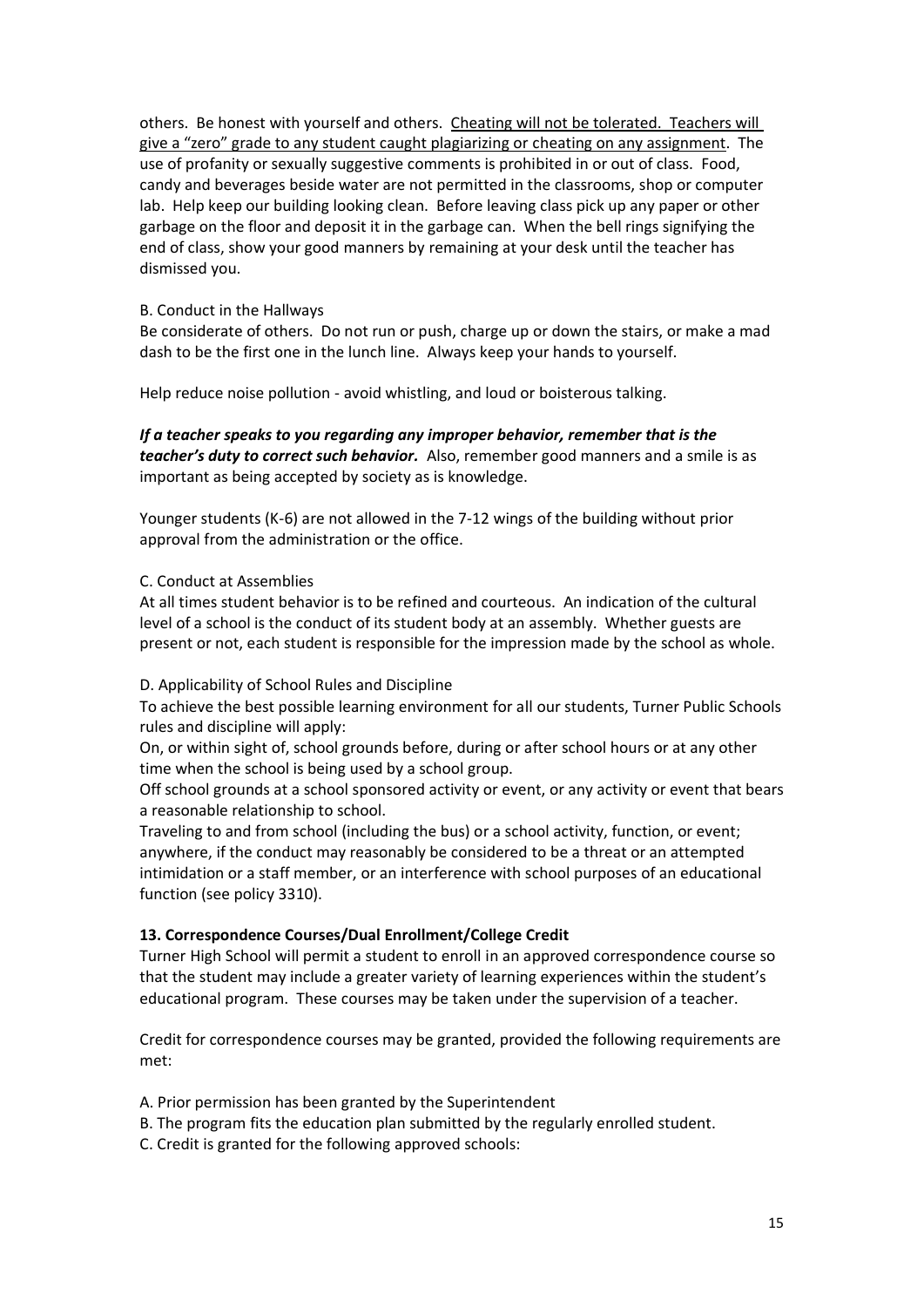a. Schools approved by the National University Extension Association or through one of the schools approved by the National Home Study Council;

b. Community colleges, vocational-technical institutes, four-(4) year colleges and universities and state-approved private schools in the state of Montana; and

c. Other schools or institutions which are approved by the district after evaluation for a particular course offering.

The district is not obligated to pay for a student's correspondence courses. No correspondence courses are allowed that serve to supplant coursework already provided in the regular academic schedule at Turner High School. Correspondence coursework cannot be used to allow a student to graduate early from high school.

#### Montana Digital Academy (MTDA)

MTDA is specifically designed to provide unique educational opportunities to Montana students and schools. MTDA offers credit recovery classes, AP courses, and several elective courses. MTDA puts no limits on learning. Students can access coursework whenever and wherever they want, which eliminates any course conflicts allowing more students to graduate on time and enrich their educational experiences.

MTDA school year is uninterrupted, running through fall, winter, spring, and summer. Students in the summer school classes can access courses at home or while traveling on vacation. MTDA breaks down the barriers to make learning as easy as possible.

Montana Digital Academy courses are open to Turner High School Students who meet the following criteria:

1. Generally speaking, Junior or Senior status is required. Exceptions to this rule must be approved by the Superintendent. Generally speaking, younger students wishing to take MTDA courses must demonstrate an exceptionally high level of maturity, selfmotivation, and academic success in order to be considered. If a student does not meet this minimum standard they may appeal to the Superintendent for consideration of a waiver of this policy.

2. Student must possess at least a 3.0 cumulative high school grade point average or receive approval from Superintendent.

3. Turner High School course withdrawal policies apply to all MTDA courses. After the fourth day of the school term, students will not be allowed to drop an online course.

4. MTDA courses will be posted to the THS student's transcript.

5. If a student would like to do credit recovery through MTDA there are no preset requirements other than getting permission from the Superintendent.

6. Training rules/extra-curricular eligibility can be impacted by poor performance on MTDA classes. Students are encouraged to evaluate their motivation to achieve with little to no direct supervision prior to registering for MTDA courses.

#### **14. Counseling**

The purpose of the guidance program is to help each student achieve his/her highest growth mentally, emotionally, and socially. Those students wishing to speak with the counselor need to let the office know the morning of, or the day before the scheduled visit.

#### **15. Discipline**

The District's goal is to provide each student with the best education possible in a safe, secure, and predictable learning environment. To this end, the school will not tolerate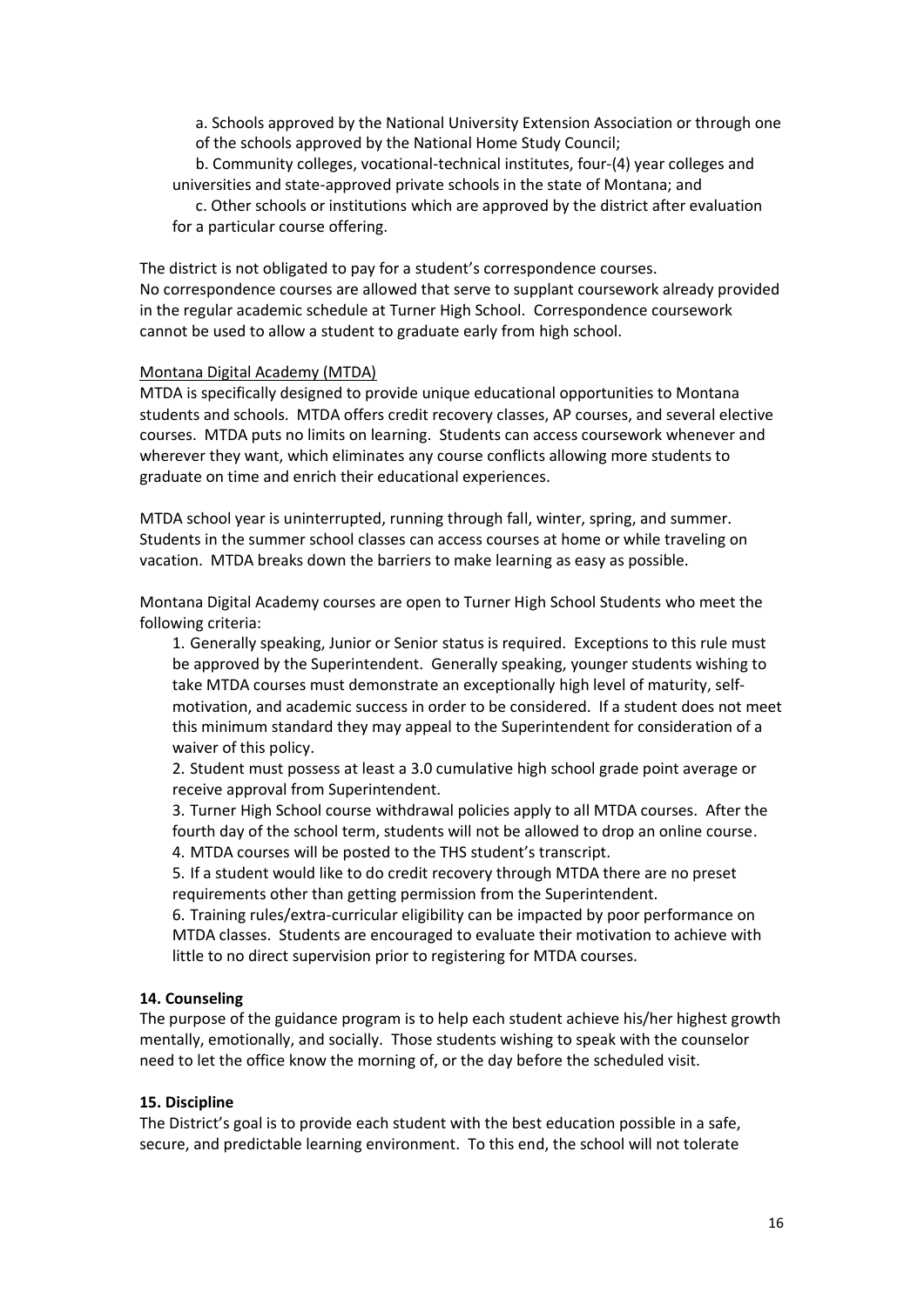anyone doing something that is not in his/her best interest. Students have the right to learn and teachers have the right to teach in a safe environment.

The Board grants authority to any teacher and to any other school personnel to impose on students under their charge any discipline measure, other than suspension or expulsion, corporal punishment, or in-school suspension, that is appropriate and in accordance with policies and rules on student discipline. The Board authorizes teachers to remove students from classrooms for disruptive behavior.

Students sent to the Superintendent's office for disciplinary action on offenses to include but not limited to dress code violations, classroom disruption, offensive language, profanity, vandalism, inappropriate lunchroom behavior, etc., will be treated as follows:

A. First offenders will be warned and, a notice will be placed in the office file after a discussion with the Superintendent with a possible detention to be determined by the Superintendent.

B. Second offenders will be given one hour of detention (minimum) after a discussion with the Superintendent, a notice will be placed in the office discipline file and the student may not be allowed to compete in any athletic contest or participate in any extracurricular and/or school affiliated activity involving another school the afternoon or evening of the day they are sent to the office. A letter reporting their actions will be mailed to the parents. C. Third offenders will be given a hearing with the Superintendent. If the Superintendent believes the student's actions warrant suspension, the student will be suspended either in or out of school for a length determined by the Superintendent. Additionally, the student may not be allowed to compete in any athletic contest or participate in any extracurricular and/or school affiliated activity involving another school the afternoon or evening of the day they are sent to the office. An out of school suspension is an unexcused absence. During an out of school suspension, the student will receive a zero for each day he or she is suspended for all class work and on all tests scheduled for each day. A notice will be placed in the office file and a letter reporting their actions will be mailed to the parents.

D. When a student is reported to the office for a breach of discipline classified as most serious, such as but not limited to assaulting any school district employee, making threatening remarks, sexual harassment, destroying school property, endangering an individual's health, insubordination, truancy, using drugs, alcohol, or tobacco on school premises; immediate suspension followed by a possible expulsion hearing can follow with no previous warnings to the student. A notice will be placed in the office file and a letter reporting their actions will be mailed to the parents.

The administration has the final responsibility to assure that consequences fit the infraction and thus some consequences may be less or more severe than detailed above.

At any offense level a parental meeting with Superintendent may be held.

Students on an out of school suspension or expulsion CANNOT attend, participate or compete at any school activity.

#### **16. Distribution of Material**

All school publications are under the supervision of a teacher, sponsor, and the Superintendent.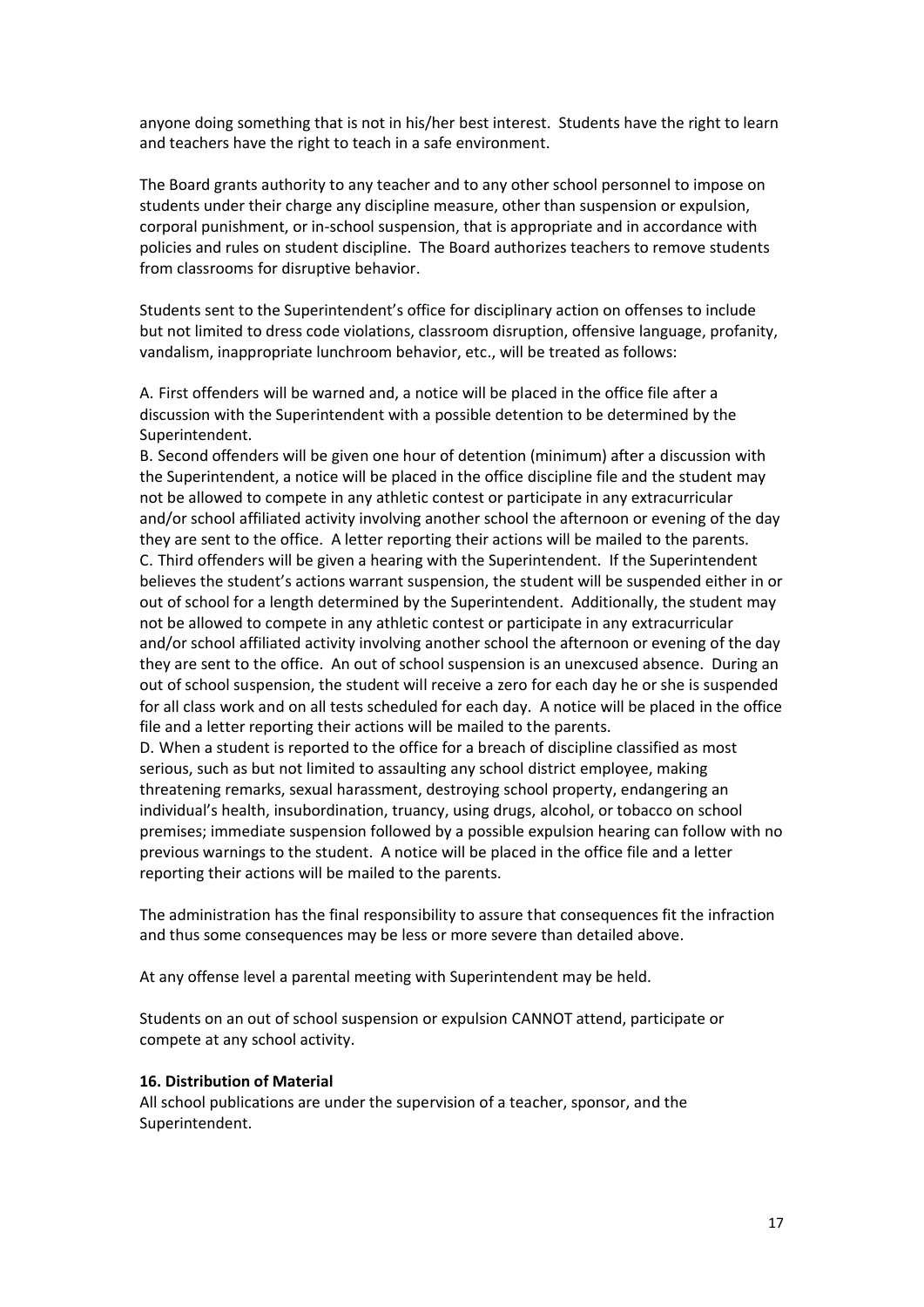District policy allows distribution of materials of parent and student organizations sponsored by the District or other governmental agencies.

To facilitate the distribution of materials with information about student activities, each school may maintain a centrally located bulletin board for the posting of materials, and/or maintain a table available to students for placing approved materials.

Any student who posts material without prior approval may be subject to disciplinary action. Materials displayed without this approval will be removed. (See Policy 3222)

#### **17. Dress and Grooming**

Students will be expected to keep themselves well-groomed and neatly dressed at all times. Any form of dress or hair style which is considered contrary to good hygiene, or which is distracting or disruptive to the educational process of the school, or creates a health or safety hazard for the student or others will not be permitted. Tube tops, halter spaghetti straps, any clothing that reveals the midriff, sport type tank tops, pajama bottoms or other similar types of clothing will not be permitted. Leggings, if worn, must be worn with a shirt extending past buttocks. Girls are to wear a bra and cleavage will not be visible. Shirts with obscenities, drug, alcohol, tobacco, sexual references or other questionable printing on them will not be permitted. All clothing must be hemmed (sleeves, shorts, etc) and without any significant holes in them. Because of their destructive nature, no metal cleats or taps will be permitted on boots or shoes. Hats, sunglasses, and coats will not be worn in the building during regular school hours. For sanitary reasons, shoes will be worn at all times. The Superintendent will make the final decision on all questionable items or items not specifically covered in this section. (See Policy 3224).

The District may regulate the dress and grooming of students participating in extracurricular activities.

Shorts will be permitted for boys and girls during the first two months and the last two months of the school year. The Superintendent may extend this period if weather conditions permit. Shorts, skirts, and dresses must rise no more than four (4) inches above the knee. The shorts must be neat in appearance with no holes. Any type of spandex shorts will not be permitted.

#### **18. Drop-Add**

The following rules apply:

- No student will be allowed to drop a class without a valid reasons and/or recommendation from the instructor and Superintendent.
- Schedule changes must be accomplished before the end of the first week of the first and third quarter.
- **Students wishing to drop year long classes must do so the first week of school,** otherwise they are required to stay in the class for the full year. Semester classes will be specifically identified before the school year begins.
- All schedule changes must be done through the office. Students changing classes on their own will not receive credit for those classes.

#### **19. Eligibility**

In accordance with the Montana High School Association (MHSA), to be eligible to participate in an Association contest, a student must have received a passing grade in at least twenty (20) periods of prepared work or its equivalent during the preceding semester in which he/she was in attendance. If a student is assigned an "incomplete" or a "condition"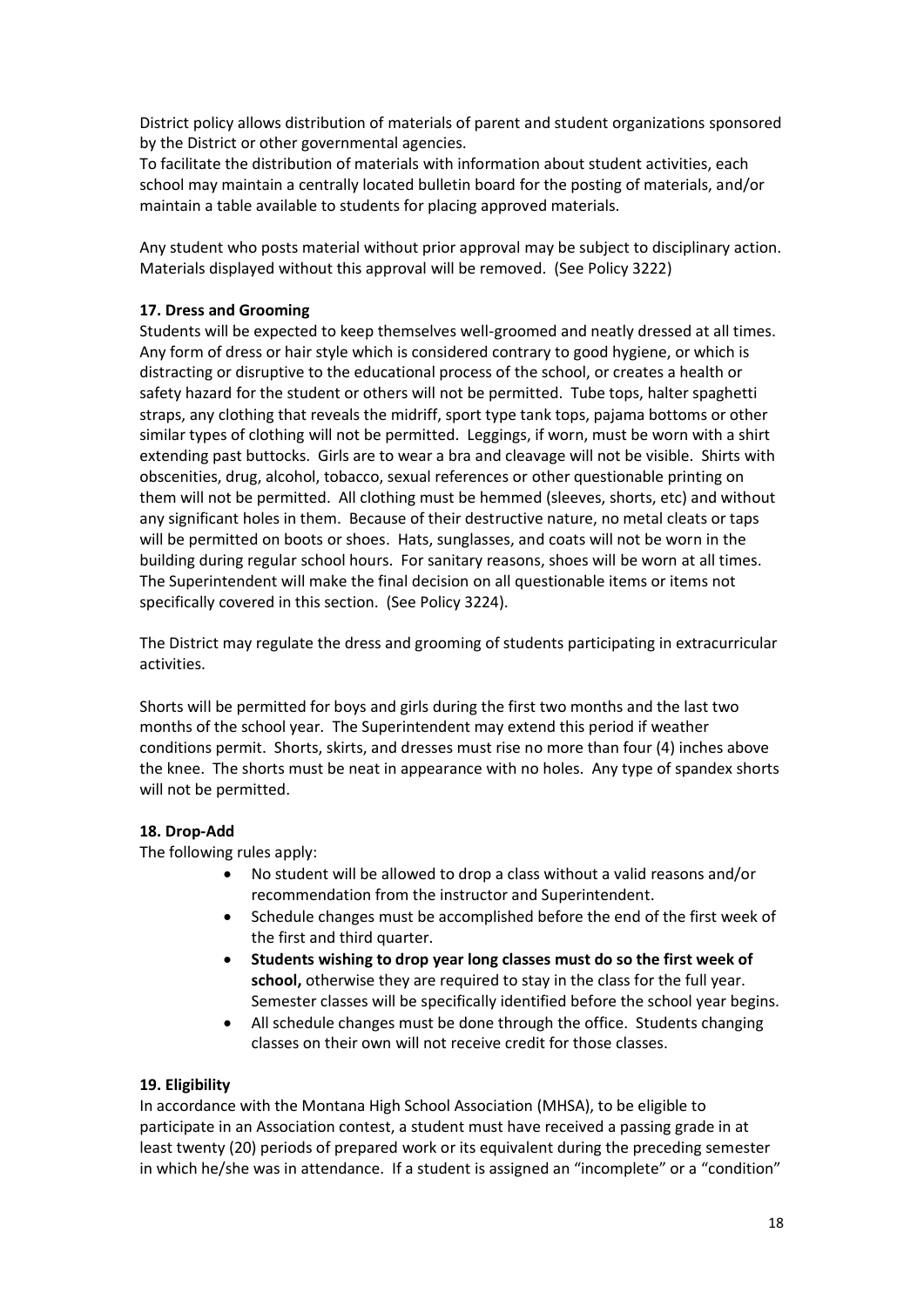in a subject, or if he/she has not received a passing grade in the subject after two weeks, the grade will become an F. The record at the end of the semester is final, and scholastic deficiencies may not be made up in any way.

Eligibility standards imply the philosophy that regular academic study is the first responsibility of the student.

Eligibility standards will be rigidly enforced and shall not be subject to change during the time that a regular school year is in session.

Eligibility standards set forth in the Montana High School Association Handbook will be complied with by the high school

In addition, the following standards for academic eligibility are in place:

- Students participating in varsity sports will be monitored every week. A student must maintain at least a 2.0 average, and have passing grades in call classes from the beginning of the current quarter. If a student's GPA drops below 2.0 or if that student FAILS (receives an F in any given class they are automatically suspended until the next grade check 1 week later.
- If a student fails a class at the end of the quarter, they are automatically ineligible during the next two weeks regardless of their GPA.
- Due to the short season, elementary and junior high grades will be checked on a weekly basis. An elementary or junior high student who fails a class or subject, may not participate in any games for one week.
- Eligibility will be checked on the first day of practice and then every week thereafter. Grades for elementary and junior high will be checked on Monday every week during those particular seasons. See above for junior high if they participate at the high school level.
- Eligibility will be checked through Infinite Campus at 8:00AM on the designated Wednesday's. The status at 8:00a.m. Wednesday will be the determining status for the next one week, no exceptions.
- A warning/ineligible list will be updated every Monday of each week during the season. Students on the warning/ineligible list will be those identified as having a D or F cumulative grade in any class.
- A student cannot participate if he/she is not considered a student in good standing due to disciplinary action.
- The Administration will notify the coach of any players with a D or F by the start of Monday practice.
- A student that is ineligible for any reason can still practice at the coach's discretion and can ride bus at coach's discretion.
- During the time a student is ineligible, the student will be allowed to practice and travel on the team bus at coach's discretion.
- Activity participants must be in school attendance all day on the day of any activity in which they plan to participate, unless prior arrangements have been made. For Friday or Saturday competitions or performances, participants must be in school the preceding day, unless prior arrangements have been made.
- These rules apply to all extra-curricular activities including but not limited to sports, managing, and any other school activity that the Superintendent feels fits the intent of this rule.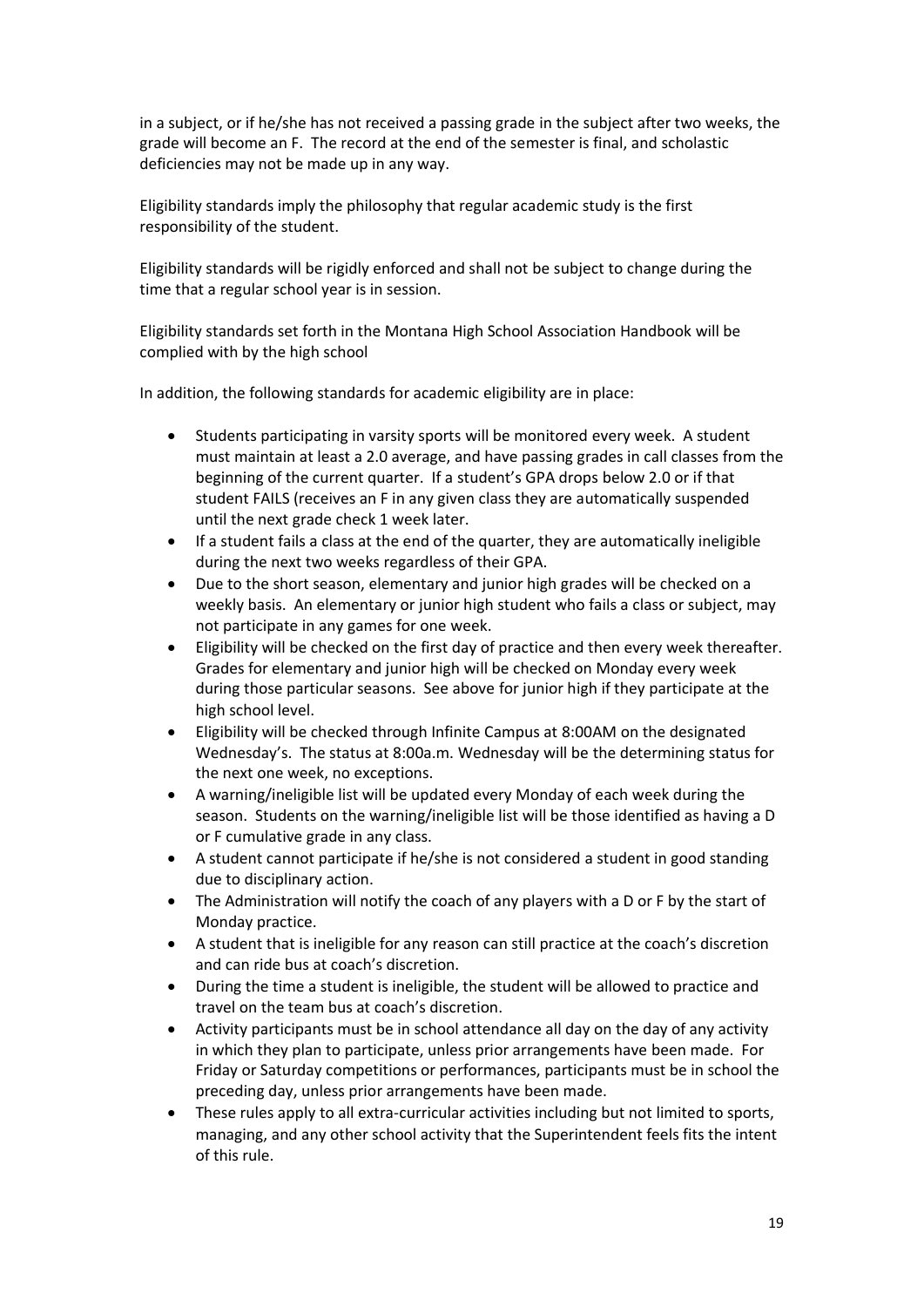#### **20. Extracurricular**

- 1. Organization and class meetings will be held on the last Monday of each month.
- 2. Student Council:

The student council provides for student activities, serves as a training experience for both leaders and followers, promotes the common good, gives students a share of the management of the school, develops high ideals of personal conduct, acts as a clearinghouse for student activities, seeks to interest students in school affairs and helps solve problems that may arise. Members of the council represent grades 7-12 and have direct access to the school administration.

- The president is elected at a student body election held in the spring. He/she must have one year of experience in the student council and one year in an executive position.
- Representatives from each class and organization are elected at the time of the annual class election in the fall.
- Activities of the student council are controlled by the constitution.
- Student council meetings are held on the first Monday of each month.
- Student council minutes will be posted on the bulletin board after each meeting.
- 3. Athletics: Turner Public school is a member of the Norther Division Class C Schools.

#### Basketball

High School Boys and Girls – 18 games per season Junior High Boys and Girls – equal number per season.

#### Track

High School Boys & Girls – up to 7 meets per year, not including post season events.

Junior High Boys & Girls – equal number per season.

#### Insurance

Each participating student is required to carry medical insurance at his/her own expense.

#### Uniforms

All uniforms will be issued and recorded by the Athletic Director. Cleaning and caring for uniforms are the responsibility of the students. Varsity Home (white) uniforms will be washed at the school or the home of the coach, due to water variations.

#### Managers

There will be up to 2 managers for Varsity Season. Managers must be in  $7<sup>th</sup>$  grade or older. A list of Manager duties will be provided by the Athletic Director.

#### Practice

Students will not be excused from class to practice for, or work on extracurricular activities without special permission from the superintendent. Refer to Dress Code Policy - 16.0 page 13 (for length of shorts & tops)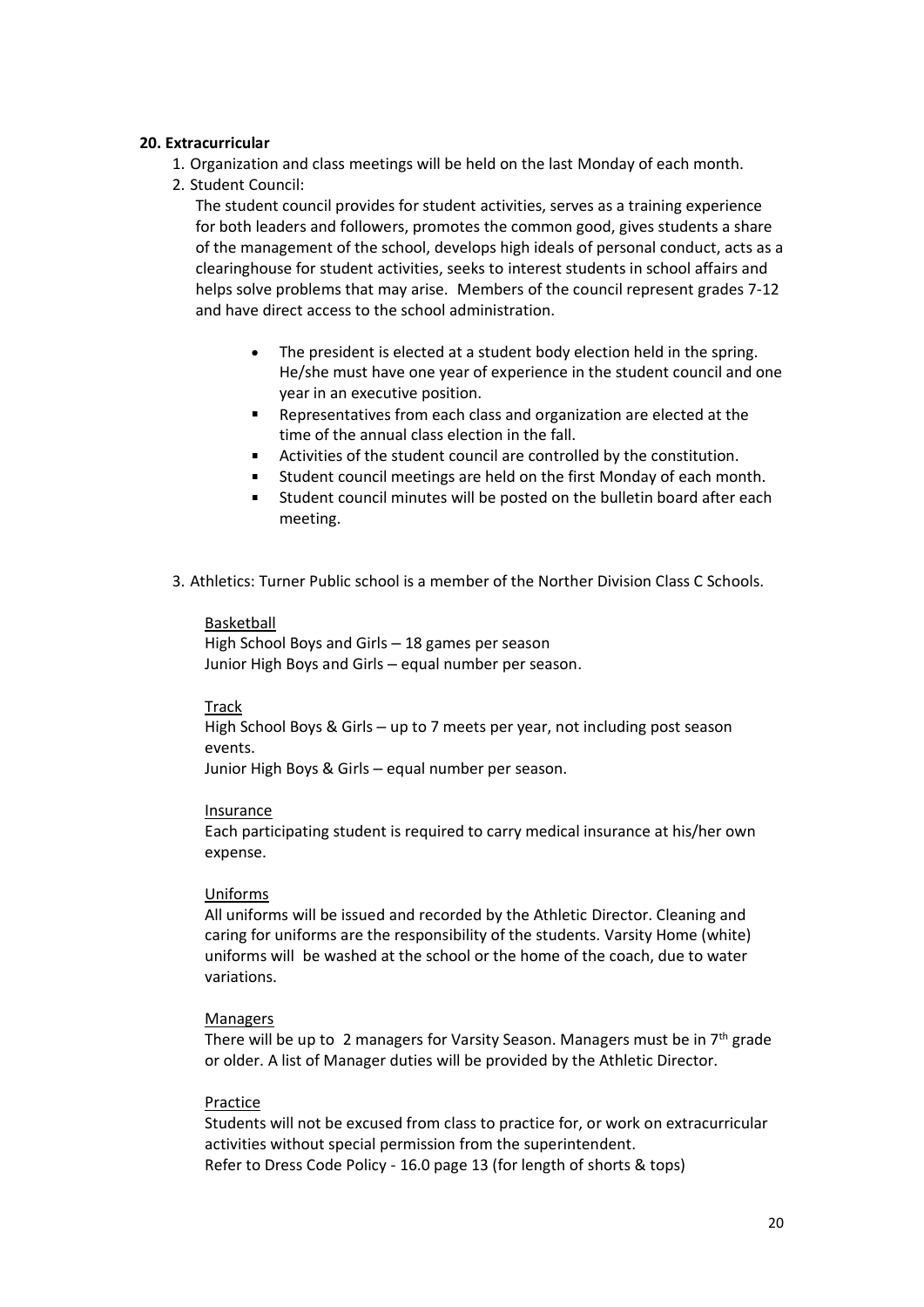# 4. School Sponsored Activities

Only team member and support personnel (managers, statistician) will be excused from class to participate in athletic events. If a student chooses not to participate in school sponsored trip or activity, the expectation is that they attend school, as any regular instructional day.

5. School Clubs

Pep Club

- All students in grades 7-12 will be members of the Pep Club.
- The purpose of pep club shall be to promote school spirit and good sportsmanship at high school athletic events.
- All members will be required to work at concessions and help with pep rallies.

•

National Honor Society: See above.

6. Dress Code (For All Extra Curricular Activities)

The dress code for participation in any extracurricular activity is the following:

- No blue jeans of any type will be allowed at any time. Nice colored jeans are okay.
- No tee shirts.
- Clothing is to be nice dress clothes and follow all restrictions from section 16.0.
- Open ended shoes are not allowed during winter months on any bus trip.
- After games, home and away, the students still need to wear nice dress clothes. No sweats or jeans after games. Team attire may be worn after games, such as team activity suits and shirts, as long as everyone has the same team attire.
- Dress requirements are for all students 7-12 for all school-related trips and activities.
- After the game, team members are to follow the same dress code stated above. If "team attire" is available, then it ca, and must, be worn by each team member after the game. If no team attire is available, then you must follow the dress code stated above.

7. Extra and Co-Curricular Alcohol, Drug, and Tobacco Use (See Section 48) and Activity Participation Guidelines (attachment).

8. Career & Technical Student Organization Guidelines and Requirements The following guidelines and requirements have been set in place for all CTSO (Career and Technical Student Organizations) members at Turner Public School:

- The member will adhere to the student handbook, activities participation guidelines. Board policy, and guidelines of each state organization, as they apply to eligibility and behavior expectations.
- CTSO organizations may require dues, registration, fees, and other expenses related to attending a competition to be paid by each member and/or family of the member.
- If a member does not attend a conference, for any reason, Turner Public School reserves the right to require the member and/or family of that member to refund Regional, State, and National expenses that are not refundable to the CTSO.
- Each member is expected to fundraise for the organization(s). If the member doesn't raise enough money fundraising to cover the expenses of attending a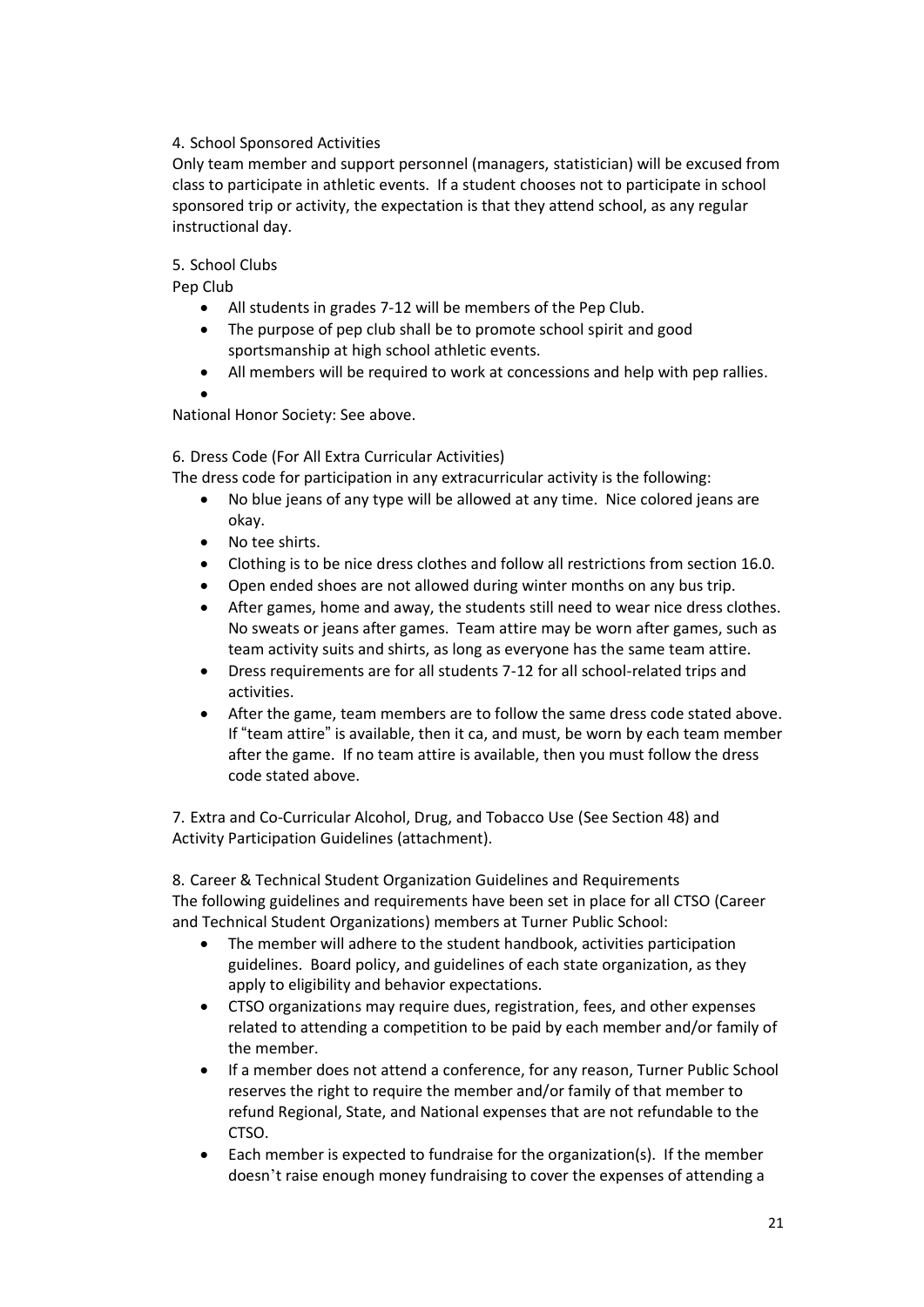competition, the member and/or family of that member will be responsible for the difference. Individuals/teams may attend a National competition if they have met the National requirements of the organization, if funds are available, if an individual places in that top 5 at the state competition and/or at the discretion of the Superintendent.

- Attendance at a National conference is not automatically guaranteed just because a member qualifies. Member attendance at such conferences may not occur if he/she has prior commitments that cannot be resolved. Should an advisor not be able to attend the conference in a given year, the school will make an effort to secure alternative adult supervision.
- The member and/or family of that member attending a National competition are responsible for the entire cost of the trip. The cost of attending a National competition is estimated between \$1,500 and \$2,000 per contestant.
- A minimum deposit of \$750 will be required from all members attending a national competition by a date specified by each organization. This money may apply to conference expenditures, if needed.
- Members must confirm their desire to attend a National competition in writing. The document must be signed by the member and parent/guardian. This documentation is due to the advisor of the organization by the week following the State competition to allow for adequate time to meet registration deadlines.
- The member, along with the advisor, may fundraise, in addition to yearly fundraisers, to supplement the cost of attending a national competition. If additional funds are available from outside sources/grants, this money may also decrease the cost for that member. Funds may be disbursed from the organization's account depending on availability and student participation/fundraising within the organization(s). A minimum balance will be kept in the organization's account at all times. (Balances may vary by organization and costs they incur.)

9.4-Step Communication & Conflict Resolution Process**:** Turner Public School has a 4-step process of communication to use in resolving conflicts. Communication in this order helps to ensure strong relationships and trust amongst all who are involved in resolving problems. The process is as follows:

Step 1: Student meets with coach.

Step 2: Student and parent meet with coach.

Step 3: Student, parent and coach meet with Activities Director.

Step 4: Student, parent, coach and Activities Director meet with Superintendent.

#### **21. Fees**

Materials that are part of the basic educational program are provided with state and local funds and are at no charge to a student. A student, however, is expected to provide his or her own pencils, paper, erasers, and notebooks and may be required to pay certain and other fees or deposits (See Policy 3520).

#### **22. Fundraising**

Activities to raise money for a wide variety of school activities and equipment are held at various times throughout the course of the school year. All fund-raising activities must be conducted under the direct supervision of staff or other authorized individuals and approved by the Superintendent prior to the activity being initiated. Fund-raising requests must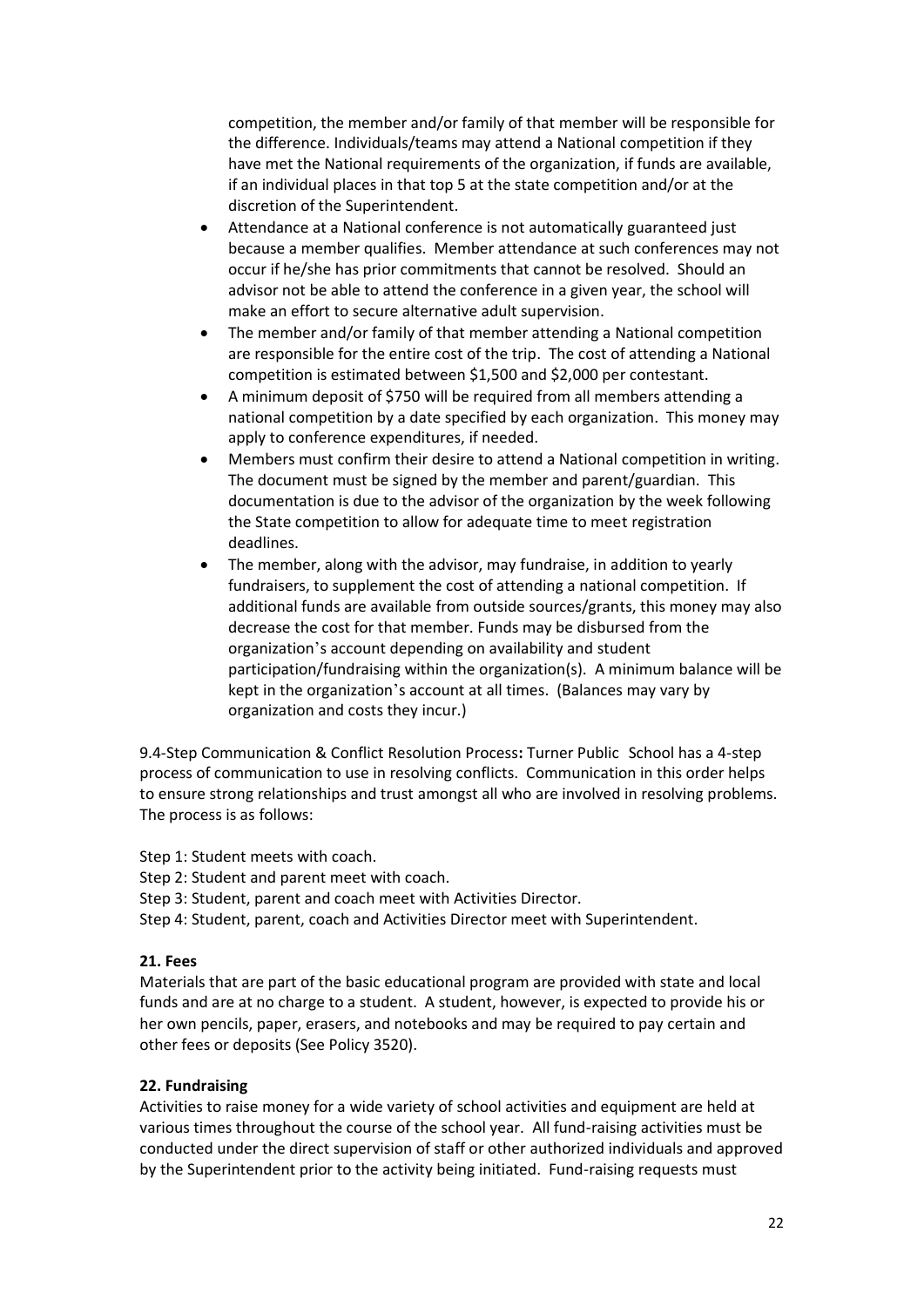include an explanation or justification for the proposal, consistent with school goals. Fund raising must not interfere with or disrupt school. All money raised must be receipted and deposited with the district. Staff and students should take all reasonable precautions to provide for the security of any items/materials/products being sold.

Student clubs or classes, outside organizations, and/or parent groups occasionally may be permitted to conduct fund-raising drives for approved school purposes. All fund-raising money MUST be turned in at the office within 30 days of the close of your fundraising project.

Except as approved by policy, fund-raising by non-school groups is not permitted on school property. [For further information, see policies 3530 and 4210]

| $\sim$ and medication continuity in grading p |                   |               |  |
|-----------------------------------------------|-------------------|---------------|--|
| <b>GRADE</b>                                  | <b>PERCENTAGE</b> | <b>POINTS</b> |  |
| Α                                             | 95-100            | 4.0000        |  |
| А-                                            | 94-90             | 3.6670        |  |
| B+                                            | 89-87             | 3.3330        |  |
| в                                             | 86-83             | 3.0000        |  |
| в-                                            | 82-80             | 2.6670        |  |
| C+                                            | 79-77             | 2.3330        |  |
| C                                             | 76-73             | 2.0000        |  |
| C-                                            | 72-70             | 1.6670        |  |
| D+                                            | 69-67             | 1.3330        |  |
| D                                             | 66-63             | 1.0000        |  |
| D-                                            | 62-60             | 0.6670        |  |
| F                                             | $0 - 59$          | 0.0000        |  |
|                                               | <b>INCOMPLETE</b> |               |  |

#### **23. Grading Guidelines**

In the interest of continuity in grading procedures, the following grading scale is used:

An incomplete grade on the report card must be made up within one week from the time it is issued.

Any work not made up by this time will receive zero ("0") points or credit.

The student will be issued their grade based on their score with the missed work averaged in (zero points or earned score).

#### **24. Graduation**

To graduate from Turner High School, a student must have satisfactorily completed the last quarter prior to graduation as a Turner High School student. Highly unusual exceptions may be considered by the Superintendent, such as a student exchange program in a recognized school. A student may be denied participation in graduation ceremonies. Such exclusion will be regarded as a school suspension. In such instances the diploma will be awarded after the official ceremony has been held. (See Policy 3310 and 3310P).

A. Requirements for a Diploma

A student must have a total of 22 credits for graduation. The credits required are as follows; English 4 credits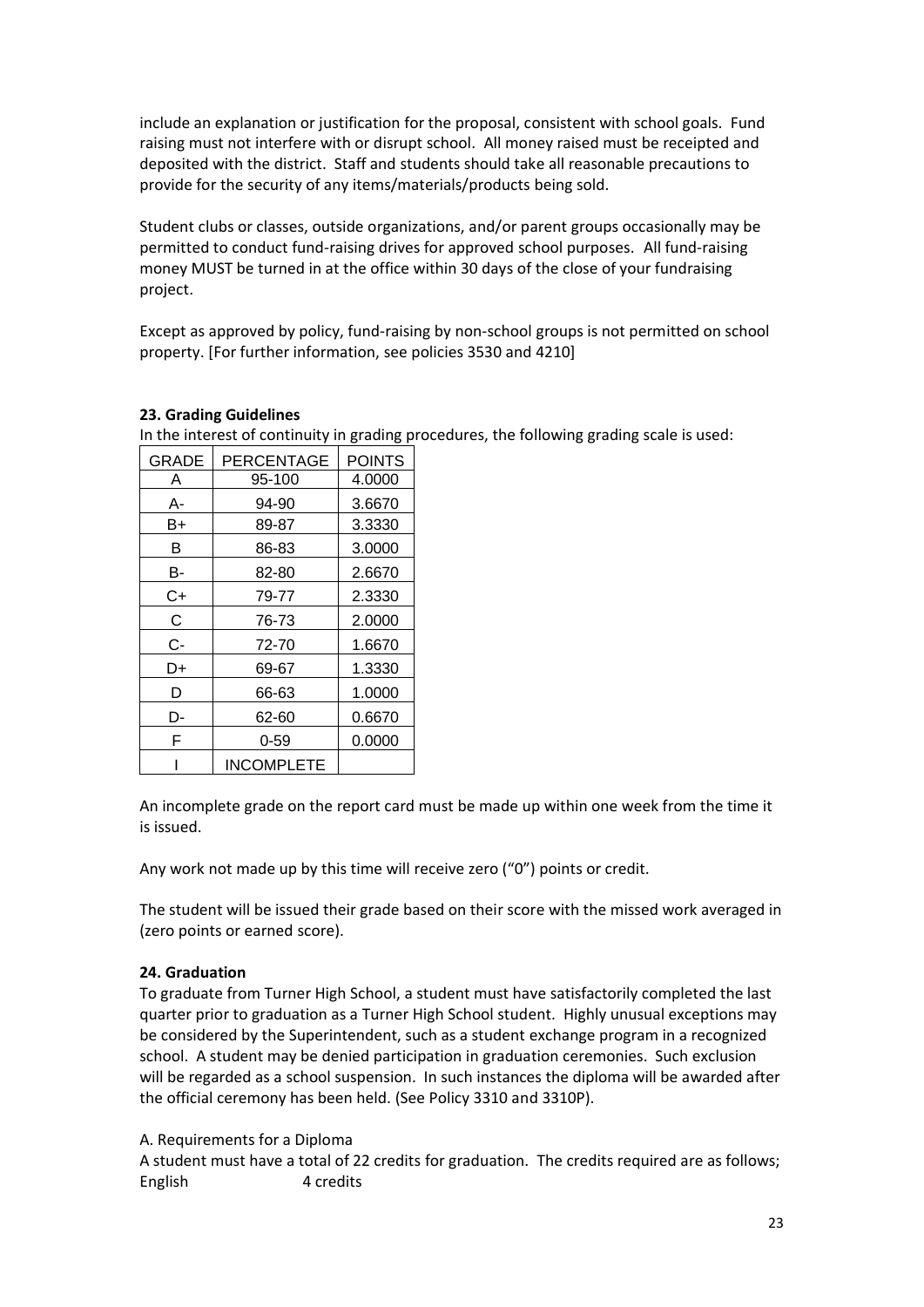| Science                               | 3 credits                                             |
|---------------------------------------|-------------------------------------------------------|
| Social Studies                        | 3 credits                                             |
| <b>Health Enhancement</b>             | 1 credit (.5 credit each year in grades nine and ten) |
| Math                                  | 3 credits                                             |
| <b>Computer Applications 1 credit</b> |                                                       |
| Speech                                | .5 credit (1 semester)                                |
|                                       | Vocational/Technical 1.5 credits (Business/Shop)      |
| <b>Fine Arts</b>                      | 1 credit                                              |
| Economics                             | .5 credit (1 semester)                                |
| <b>Electives</b>                      | 3.5 credits                                           |

A teacher aide will receive .5 credit per year.

B. Graduation Speaker: The Board must approve the commencement speaker at a regular or special board meeting.

C. School Prayer: Whether an invocation and/or benediction are given at graduation ceremonies, it will be at the discretion of the graduating senior class. No employee or agent of the school district shall influence or coerce the senior class to either allow or prohibit an invocation and/or benediction. If the senior class decides to have a graduation prayer, the person giving the prayer shall be selected solely by the senior class, and the content of such prayer shall not be influenced or determined by an employee or agent of the school district.

Further, in all matters involving school prayer (invocation/benediction or otherwise), the employees and agents of the school district shall remain neutral and shall have no part in promoting and/or preventing student initiated prayer or meditation.

#### **25. Guns and Weapons**

Board Policy 3310 makes it clear that guns and weapons are not allowed in or near schools. This includes "look-a-likes" and toy guns. It is also against policy to wear clothing that depicts guns or weapons that would conflict with the intent of 3310.

# **26.Grievance Procedures**

#### 1. Definitions

A grievance is defined as a complaint alleging any policy, procedure, or practice which would be prohibited by Title IX/Section 504 and other federal and state civil rights laws, rules, and regulations.

A grievant is a student/parent/guardian or employee of Turner Public Schools, District #43 who submits a grievance.

Title IX means Title IX of the Education amendments of 1972 (20 USC Section 1681), the 1975 Implementing Regulations and any memoranda, directives, guidelines, or subsequent legislation that may be issued or enacted. Section 504 is the Rehabilitation Act of 1973 (29 USC 794). Title IX/Section 504 coordinator means the District Superintendent, Box 40, Turner, MT 59542, phone 379-2315, to coordinate Turner Public Schools, District #43 efforts to comply with and carry out its responsibilities.

#### 2. Basic Procedural Rights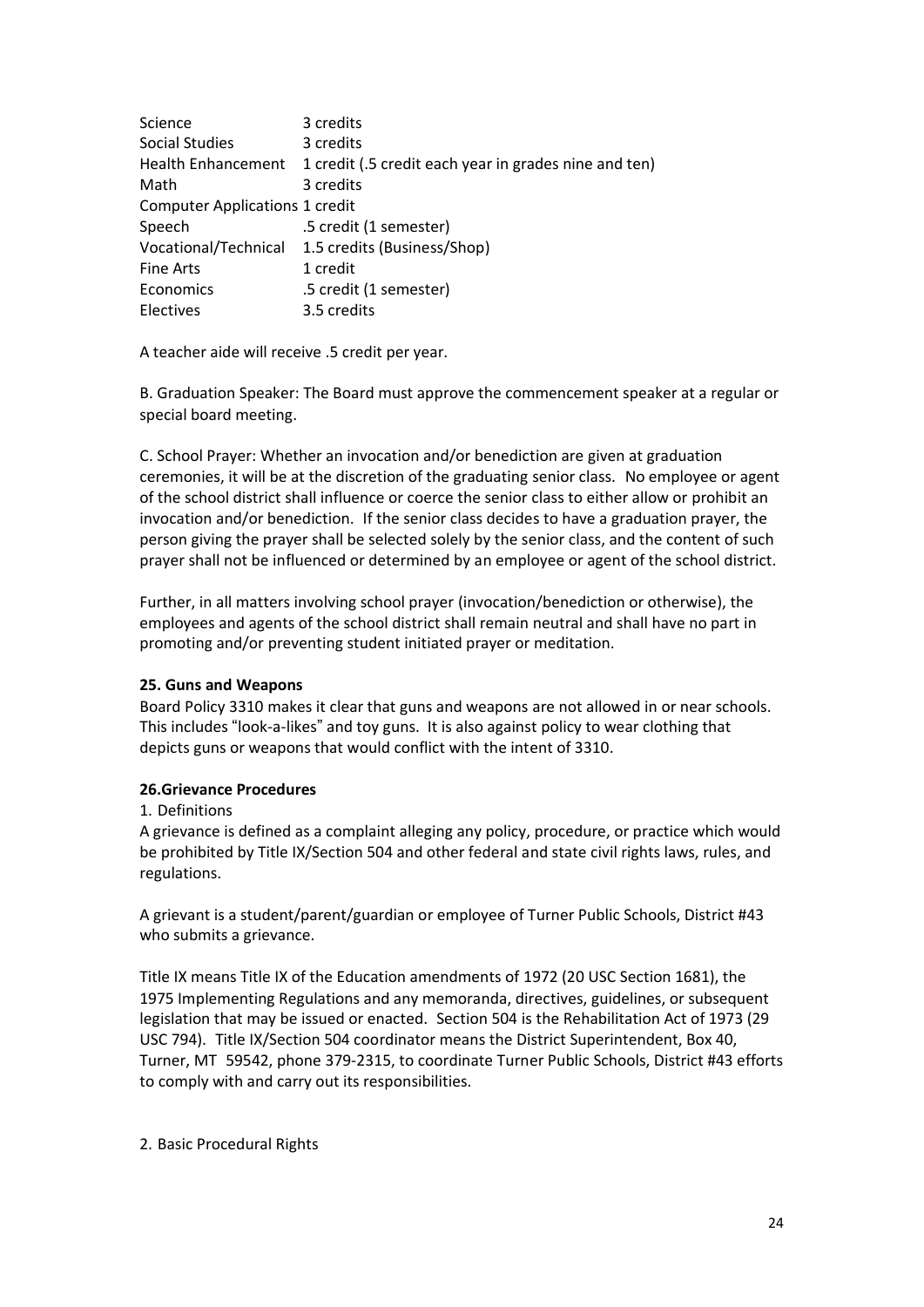A.Each party shall have the right to representation, to present witnesses and evidence, and to question opposing witnesses.

B. The designated coordinator may not have a direct interest in the outcome of the grievance and must remain impartial.

C. Relevant agencies/institutional records shall be available to all parties subject to requirements and clarifications in Guidelines for Student Records, Office of Public Instruction, September 1984.

D.Intimidation or retaliation of any kind is prohibited by law.

E.Prior to a contested case hearing the right of the grievant's confidentiality in proceedings and records shall be respected.

F.This procedure does not deny the right of the grievant to file formal complaints with other state and federal agencies or to seek private counsel for complaints alleging discrimination. G.All records pursuant to the grievance shall be maintained by clerk of the school district separate and apart from student and personnel records for a period of not less than five years. (20-1-212, MCA)

#### 3. Process

Level 1 – Superintendent

A student/parent/guardian with a grievance should first discuss it with the teacher, or counselor, with the objective of resolving the matter promptly and informally. Employees with a grievance should first discuss it with the superintendent or immediate supervisor, with the same objective.

#### Level 2 – Title IX and Section 504 Coordinator

If the grievance is not resolved at Level 1 and the grievant wishes to pursue the grievance, they may formalize it by filing a grievance in writing. The grievance shall state:

- 1. The nature of the grievance;
- 2. The remedy requested;
- 3. Be signed by the grievant

The filing of a written grievance at Level 2 must be to the Coordinator within the twenty days of the event, giving rise to the grievance or from the date the grievant could reasonably become aware of such occurrence.

The Coordinator shall investigate and attempt to resolve the grievance.

A written report regarding the decision and/or action of the Coordinator will be sent to all concerned parties within five days after receipt of the written grievance.

#### Level 3 – Board of Trustees

Either party may process the grievance beyond the decision reached in Level 2 by filing a written grievance within five days with the Chairperson of the Board of Trustees. Upon receiving the grievance, the Board shall meet within 10 days after the receipt of the appeal at level 2, to hear and consider the grievance. A decision shall be made and reported in writing to all parties within five days of said meeting.

#### Level 4 – Rules of Controversy

Either party may appeal the decision of the school board by filing a Notice of Appeal with the County Superintendent within thirty days after the final decision of the board pursuant to the Rules of Controversy.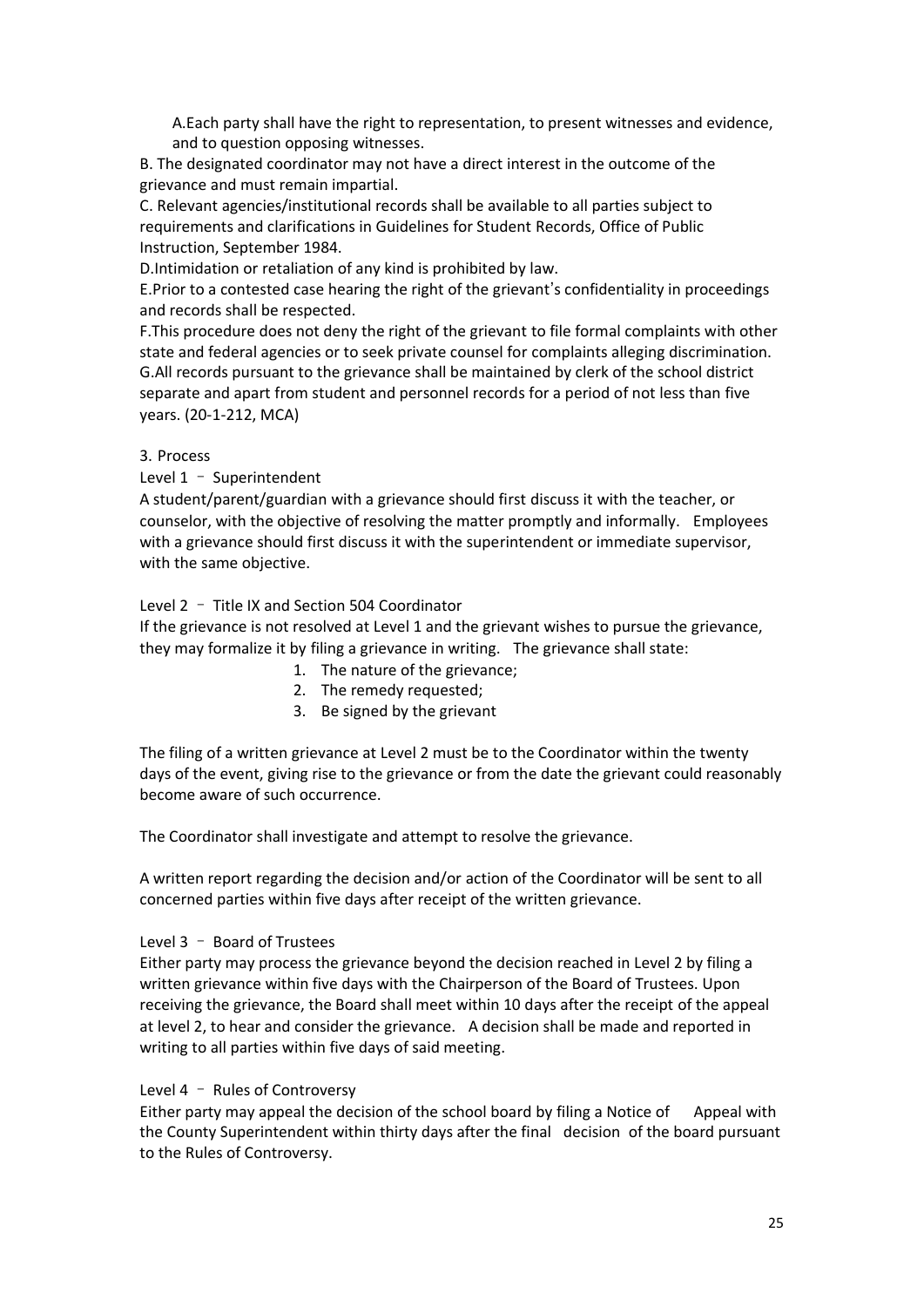#### **27. Assignments**

1. Teachers at all grade levels are encouraged to consistently assign meaningful tasks, which is expected to increase in complexity with the maturity or grade level of the student.

2. Classwork may refer to an assignment prepared during a period of supervised study in class or outside of class or which requires individual work in the home.

3. Assignments is expected to be designed to improve learning, to aid in the mastery of skills and to stimulate interest on the part of the student.

4. The information for any assignment should be clear and specific so that the student can complete the assignment in the setting required. Assignments should not require the use of reference materials not readily available in most homes or the school library. It should require the use of those materials only when the student has had instruction in such use.

#### **28A Immunization:**

A student must be fully immunized against certain diseases or must present a certificate or statement that, for medical or religious reasons, the student will not be immunized. A student will not be allowed in the building without either current immunization forms or religious/medical forms on file at the main office.

A student who transfers into the District may photocopy immunization records in the possession of the school of origin. The District will accept the photocopy as evidence of the immunization. Within thirty (30) days after a transferring student ceases attendance at the school of origin, the District must receive the original immunization records for the student who transfers into the District.

If a student's religious beliefs conflict with the requirement that the student be immunized, the student must present a statement signed by the student (or by the parent, if the student is a minor) stating that immunization conflicts with the beliefs and practices of a recognized church or religious denomination of which the student is an adherent or member. This statement must be renewed yearly.

If a student should not be immunized for medical reasons, the student or parent must present a certificate signed by a Montana licensed physician stating that, in the doctor's opinion, the immunization required would be harmful to the health and well-being of the student or any member of the student's family or household. This certificate must be renewed yearly unless the physician specifies a life-long condition. (For further information, see policy 3413)

#### **28B Illness**

Please keep students home when they have a fever, are feeling ill or have a communicable disease such as chicken pox, flu, staph, pinkeye, strep, impetigo, ring worm, etc. If the Doctor prescribes an antibiotic for your child, he/she needs to be home for 24 hours after taking the first dose. Your child also needs to be fever-free for 24 hours before returning to school. Please notify the school secretary any time your child has a communicable disease.

Parents will be contacted by school personnel if their child has vomited, has any type of fever over 100.4°, or exhibits signs of other illnesses that have been diagnosed recently by doctors. Students are not allowed back at least 24 hours after illness or fever. **Bottom line, if your child is sick, please keep them home as not to expose others. Sick children must be picked up within one hour from receiving the call from the school.**

#### **29. Library Services**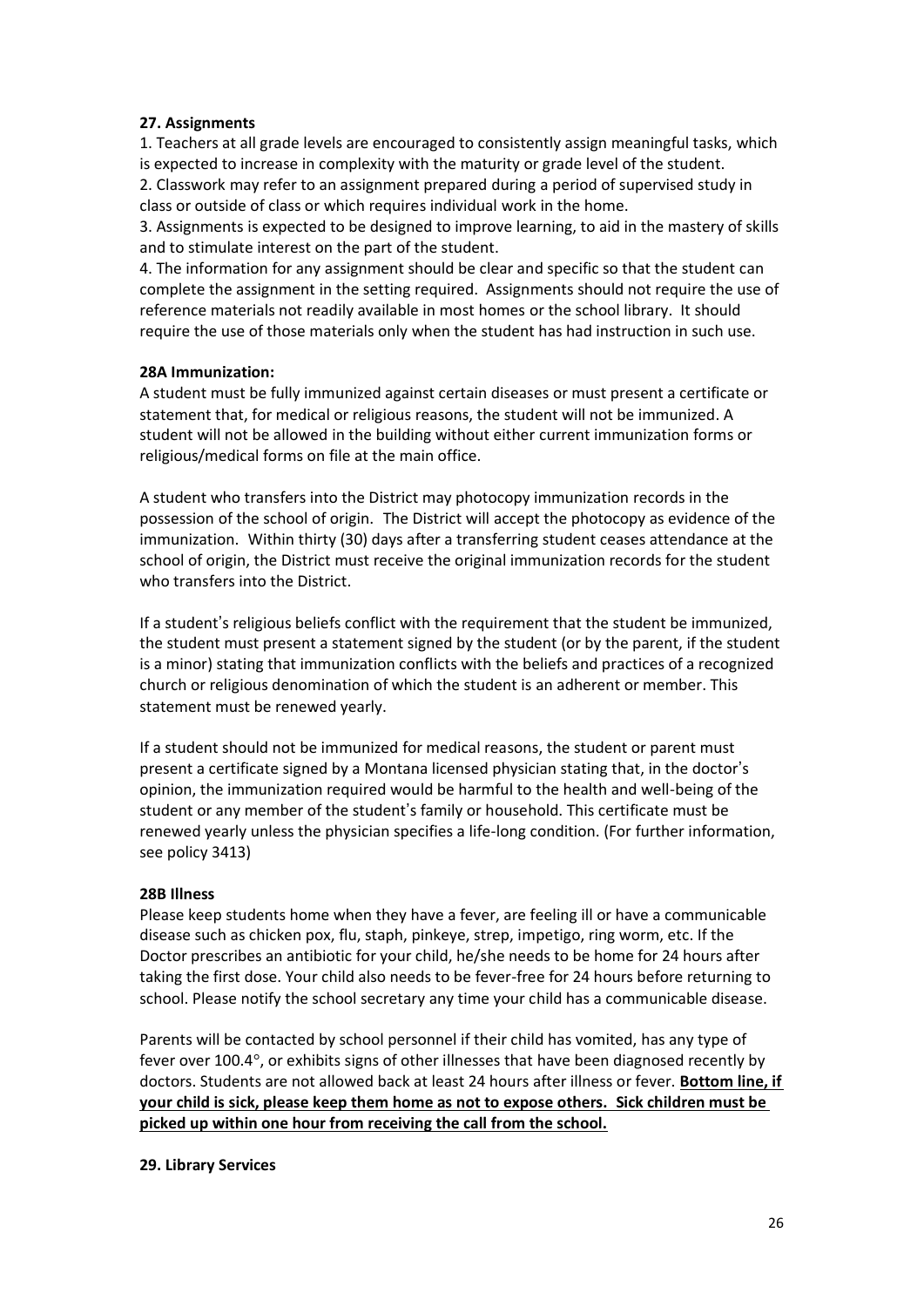The library is open for student use from 8:00 am until the end of the day. Students needing to do research in the library must obtain a pass from a teacher or the librarian.

# **30. Lunch Period/Food Guidelines**

Teachers present in the lunchroom are responsible for the conduct of the students and shall ensure that there is proper discipline, good manners, and limited noise.

- 1. Elementary teachers are responsible for the classes they accompany to the lunchroom. Teachers will insure that student' s plates, silverware, and milk glasses are removed from the table and deposited in the correct container at the kitchen window.
- 2. Elementary students will remain at the table until they are finished eating.
- 3. Students will be brought to the lunchroom at the correct time.
- 4. No food is allowed in any other part of the school building other than the kitchen and multi-purpose room. Students can drink water in their classrooms. Snacks in the afternoon will be considered as a privilege as approved by the Superintendent. For exceptions to this rule (birthdays, class celebrations, etc) please obtain permission from the Superintendent.
- 5. No equipment, dishes, silverware, etc., are to leave the kitchen without permission from the cooks, or office staff in the absence of the cooks.
- 6. Students are not allowed in the kitchen at any time without permission and supervision.
- 7. Classes will not be fed early unless arrangements have been made in advance.
- 8. Noon duty teachers will eat first in order to assume lunch duty obligations.
- 9. Teachers or sponsors of classes, or students who will be absent from lunch due to planned activities will notify the head cook at least three days in advance.
- 10. Classes and organizations wanting to use the kitchen must fill out a building use form. Once the form has been signed by the administration, the head cook will be notified. The kitchen will be left as you found it. Students must be supervised in the kitchen, by school personnel, at all times.
- 11. Students in grades 7-12 are allowed to go off campus for lunch. That being said, our schoolwide behavior expectations still apply. Students are expected to be in their 5<sup>th</sup> period classroom, prepared and ready to work, at the bell. Failure to follow school wide behavioral expectations for arriving late to 5<sup>th</sup> period class may result in having open campus privileges revoked.

# **31. Medicine at School**

A student who must take prescription medicine during the school day must bring a written request from his or her parent, and the medicine in its original, properly labeled container, to the building office. The assigned employee will either give the medicine at the proper time or give the student permission to take the medication as directed. For selfadministration of medicine, refer to Policy 3416 and 3416F. A self-administration of medication form must be filled out prior to having permission to self-administer medication. The form may be obtained from the school office.

# **32. Motor Vehicles**

Any licensed driver may drive a vehicle onto the school premises under the following conditions:

> • No student vehicles will be permitted to leave the school grounds during school hours without permission from the school administrator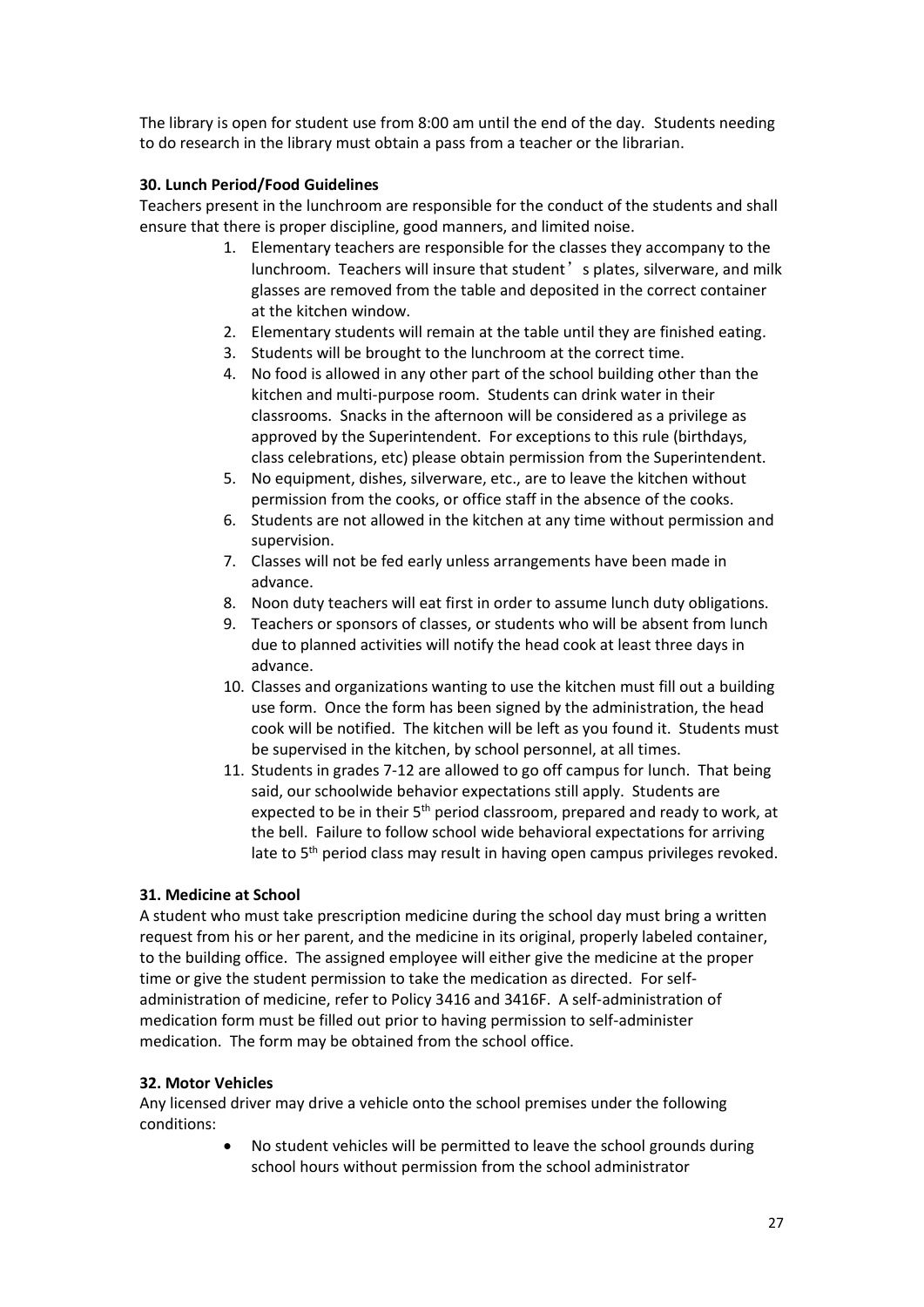- School rules and local and state traffic laws must be followed.
- Student vehicles are to be parked on the west side of the school parking lot.
- No student is to be in a parked vehicle during school hours without permission from the school administrator.

Failure to properly park vehicles or to obey rules regarding student vehicles may result in the loss of parking privileges and/or disciplinary action.

#### **33. Prayer**

Each student has the right to individually, voluntarily, and silently pray or meditate in school in a manner that does not disrupt instructional or other activities of the school. The school will not require, encourage, or coerce a student to engage in or to refrain from such prayer or meditation during any school activity. (See Policy 2332)

#### **34. Promotion and Retention**

It is the philosophy of the District that students thrive best when placed in or promoted to grade levels with other students of compatible age, physical, social, and emotional status. It is the District's philosophy to promote students who demonstrate effort within those compatibilities. It is equally the District's philosophy and practice to retain students who do not make a reasonable effort to meet grade-level expectations, as long as those expectations are commensurate with the individual student's ability and rate of learning. (See Policy 2421)

#### **35. Protection of Student Rights**

#### 1. Surveys

Parents have the right to inspect any survey or evaluation and refuse to allow their child to participate in such survey or evaluation.

#### 2. Instructional Materials

Parents have the right to inspect instructional materials used as a part of their child's educational curriculum, within a reasonable time. This does not include academic tests or assessments.

#### 3.Collection of Personal Information from Students for Marketing

The district will not administer or distribute to students any survey or other instrument for the purposes of collecting or compiling personal information for marketing or selling such information, with the exception of the collection, disclosure, or use of personal information collected for the exclusive purpose of developing, evaluating, or providing educational products/services for, or to, students or educational institutions.

Pursuant to federal law, the district will not request, nor disclose, the identity of a student who completes any survey or evaluation (created by any person or entity, including the district) containing one or more of the following:

- Political affiliations.
- Mental and psychological problems potentially embarrassing to the student or family.
- Sexual behavior and attitudes.
- Illegal, antisocial, self-incriminating, and demeaning behavior.

• Criticism of other individuals with whom the student or the student's family has a close family relationship.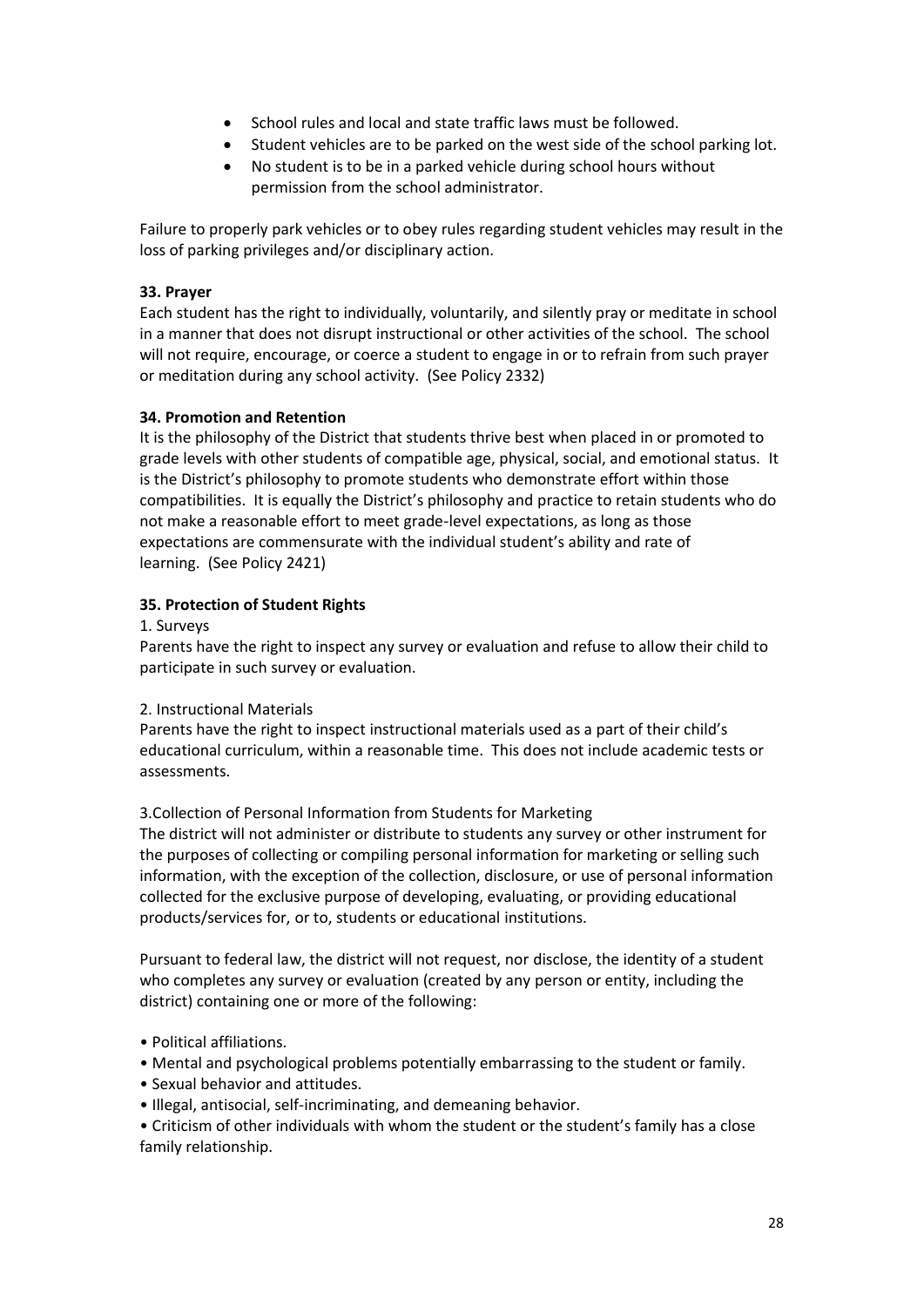• Relationships privileged under law, such as relationships with lawyers, physicians, and ministers.

• Religious practices, affiliations, or beliefs of students or the student's parent/guardian.

• Income, except when the information will be used to determine the student's eligibility to participate in a special program or to receive financial assistance under such a program.

(See Policies 2130, 2132, 3410)

# **36. Registration**

High school students will be pre-registered in the spring before school is out if possible, or in August at the latest. Upcoming seniors will have first choice of course offerings, followed by juniors, sophomores, and freshman in that order. Plan next year's schedule with the assistance of the guidance counselor or administration and coordinate course selection with your future plans. Keep in mind that colleges often desire that you have at least three years of both math and science.

#### **37. Release of Students from School**

A student will not be released from school at times other than at the end of the school day except with permission from the Superintendent or designee and according to the building sign-out procedures. Unless the Superintendent has granted approval because of extenuating circumstances, a student will not regularly be released before the end of the instructional day.

A student who will need to leave school during the day must bring a note from his or her parent that morning. A student who becomes ill during the school day should, with the teacher's permission, report to the office. The administrator/office will decide whether or not the student should be sent home and will notify the student's parent. Students leaving during the day will sign out at the office.

#### **38. Report Cards, Progress Reports, and Conferences**

All grades, mid-term reports and final transcripts are available to parents on the parent portal of Infinite Campus. Parents may check the status of their child/children's grades at any time. Grades are posted to the portal each week. Parents are encouraged to still contact any of the staff, should there be questions about grades.

#### **39. Safety**

# 1. Accident Insurance

The District cannot pay for medical expenses associated with a student's injury. The District does make available, however, an optional, low-cost accident insurance program for students, to assist parents in meeting medical expenses. A parent who desires coverage for his or her child will be responsible for paying insurance premiums and for submitting claims through the claims office.

# 2. Emergency Medical Treatment and Information

If a student has a medical emergency at school or a school-related activity when the parent cannot be reached, the school will need to have written parental consent to obtain emergency medical treatment and information about allergies to medications, etc. Therefore, parents are asked each year to complete an emergency care consent form. Parents should keep emergency care information up to date (name of doctor, emergency phone numbers, allergies, etc.). Please contact the office to update any information. (See Policy 3431)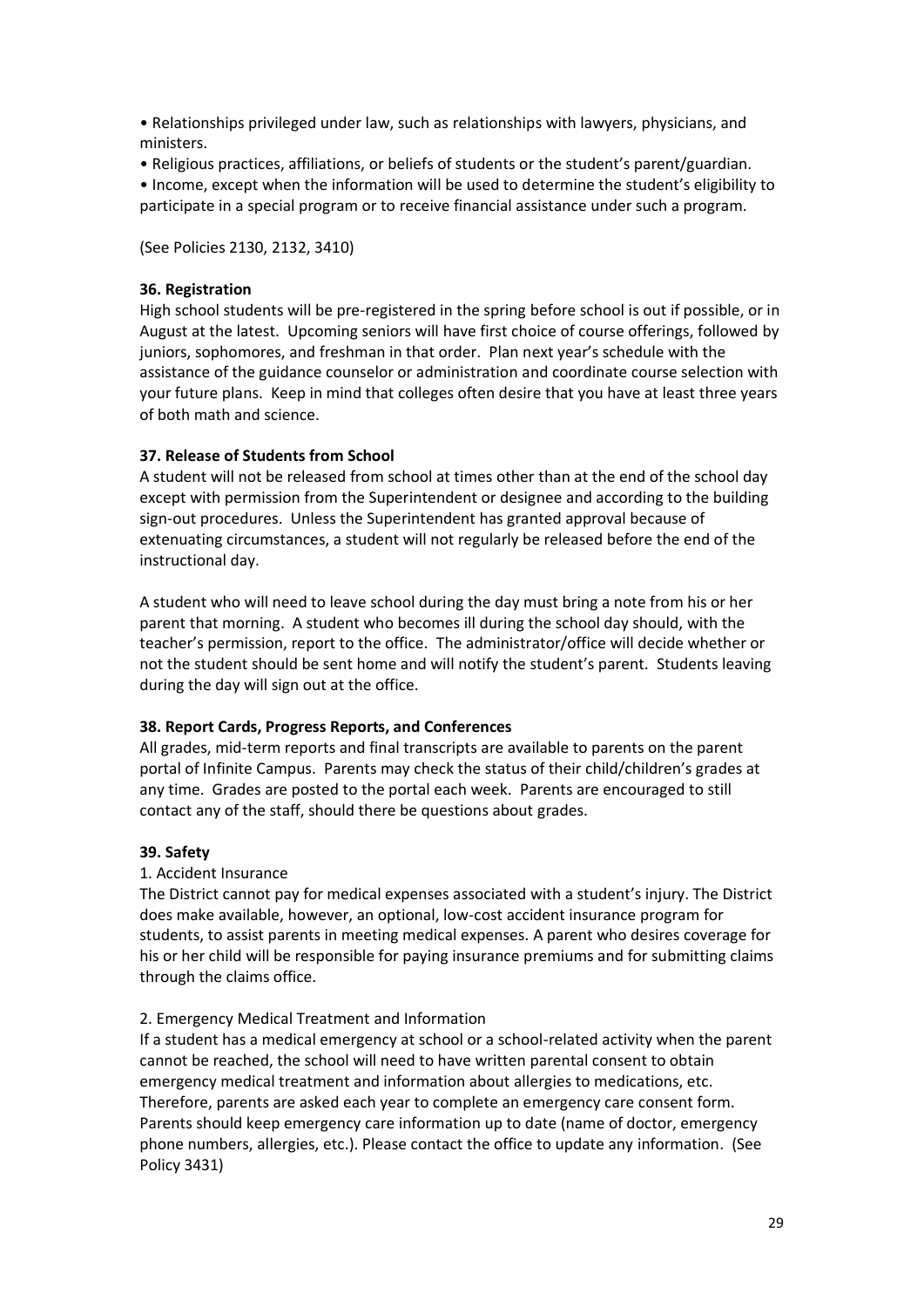#### 3.Emergency Preparedness Drills

From time to time, students, teachers, and other District employees will participate in drills of emergency procedures. When the alarm is sounded, students should follow the direction of teachers or others in charge quickly, quietly, and in an orderly manner. (See Policy 8301)

To ensure students' safety during an emergency, Turner Public School regularly and routinely practices emergency drills. Students are to move quietly, quickly and calmly, leaving all books and materials behind. Students are to remain with their classroom teacher after exiting the building for roll call during the drill. Students should keep a safe distance away from buildings until instructed by their teacher to return to class.

The steps for how teachers respond during each of the emergency drills are as follows:

#### Fire

Check hallways for clear escape route. Immediately evacuate using the nearest available marked exits away from the hazard. Check that everyone is out of the room. Close, but do not lock the door. Proceed with your class to the assigned location.

#### Evacuation

Check hallways for clear escape route. Immediately evacuate using the nearest available marked exits. Check that everyone is out of the room. Turn off the lights. Close, but do not lock the door. Proceed on foot to Student Rally Point. At the Student Rally Point take roll and report any missing students to the Superintendent immediately.

Only release students directly to their parents.

# Active Threat

Go into lockdown if the threat is near (follow lockdown steps below) If route is clear, follow these steps: Find a clear escape route. Immediatley evacuate using the nearest safest exits. Lead students to safe place. Take roll and report any missing students to the Superintendent immediately. Only release students directly to their parents or law enforcement.

# Lockdown

Lock doors. Close door window if needed.

Barricade door if needed.

Turn off lights.

Move to the center of the room, or an area where you cannot be seen through the windows. Take roll and ensure that all students are together.

DO NOT respond to a knock/voice at the door.

Wait for the "All Clear" on PA.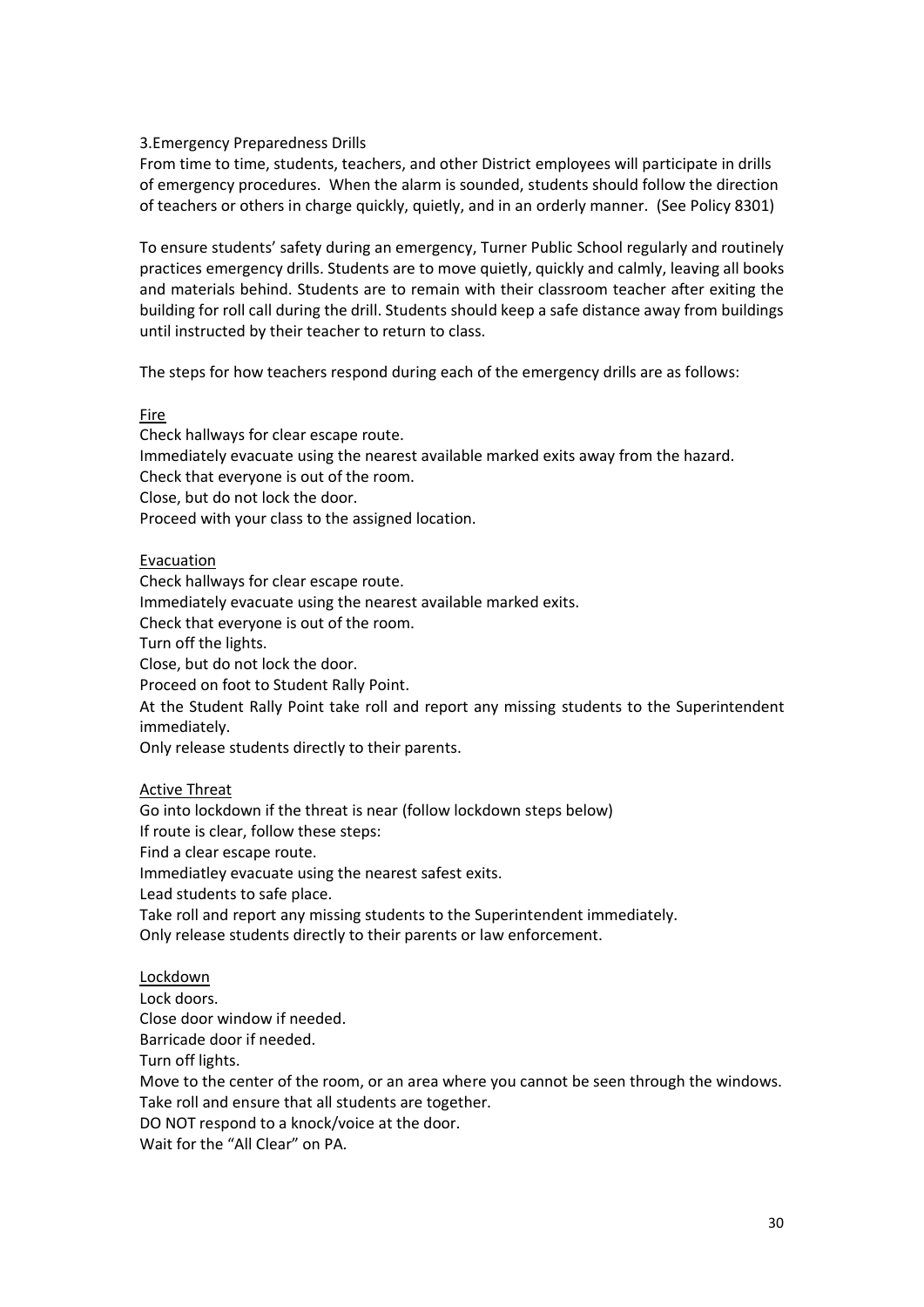#### 4. Emergency School-Closing Information

- If school will not be in session at all, the following procedures will be employed:
- Bus drivers will be contacted right away
- Bus drivers will contact families on their route
- The superintendent will inform local radios stations as soon as a decision has been rendered.

If school is released early, the following procedures will be employed:

- Bus drivers will be contacted to come to the school early
- The school will attempt to contact all parents before students are sent home.
- If parents can't be reached, the school will contact the person listed on your emergency form stating where they can go in an emergency.
- If we can't make contact with parent or any secondary persons, the student will remain at school until someone can be reached.

#### **40. Searches**

In the interest of promoting student safety and attempting to ensure that schools are safe and drug free, District officials may from time to time conduct searches. Such searches are conducted without warrant and as permitted by law.

# **Students' desks and lockers are school property and remain under the control and jurisdiction of the school even when assigned to an individual student.**

Searches of desks or lockers may be conducted at any time there is reasonable cause to believe that they contain articles or materials prohibited by District policy, whether or not a student is present. Searches may also be conducted at random, in accordance with the law and District policy. See Policy 3231.

# 1. Vehicles on Campus

Vehicles parked on school property are under the jurisdiction of the school. School officials may search any vehicle any time there is reasonable cause to do so, with or without the presence of the student. A student has full responsibility for the security of his or her vehicle and must make certain that it is locked and that the keys are not given to others.

# 2. Drug Detection Dogs

The Superintendent may request the assistance of law enforcement personnel or private individuals to conduct inspections and searches through the use of specially trained dogs.

#### **41. Semester Exams**

Semester Exams/Nine week Tests-Comprehensive exams are an integral part for any high school student who wishes to pursue post high school studies. Therefore, all high school (9- 12) core teachers (Math, English, Science, Social Studies, and Business) must give semester exams or require a culminating final project. Junior high (7-8) students will be similarly tested at the end of each quarter (nine weeks). All semester exams will take place the final week of the semester, all quarter tests the last week of the quarter. All students will be required to take the exam.

#### **42. Senior Trips**

The following will apply to all senior trips: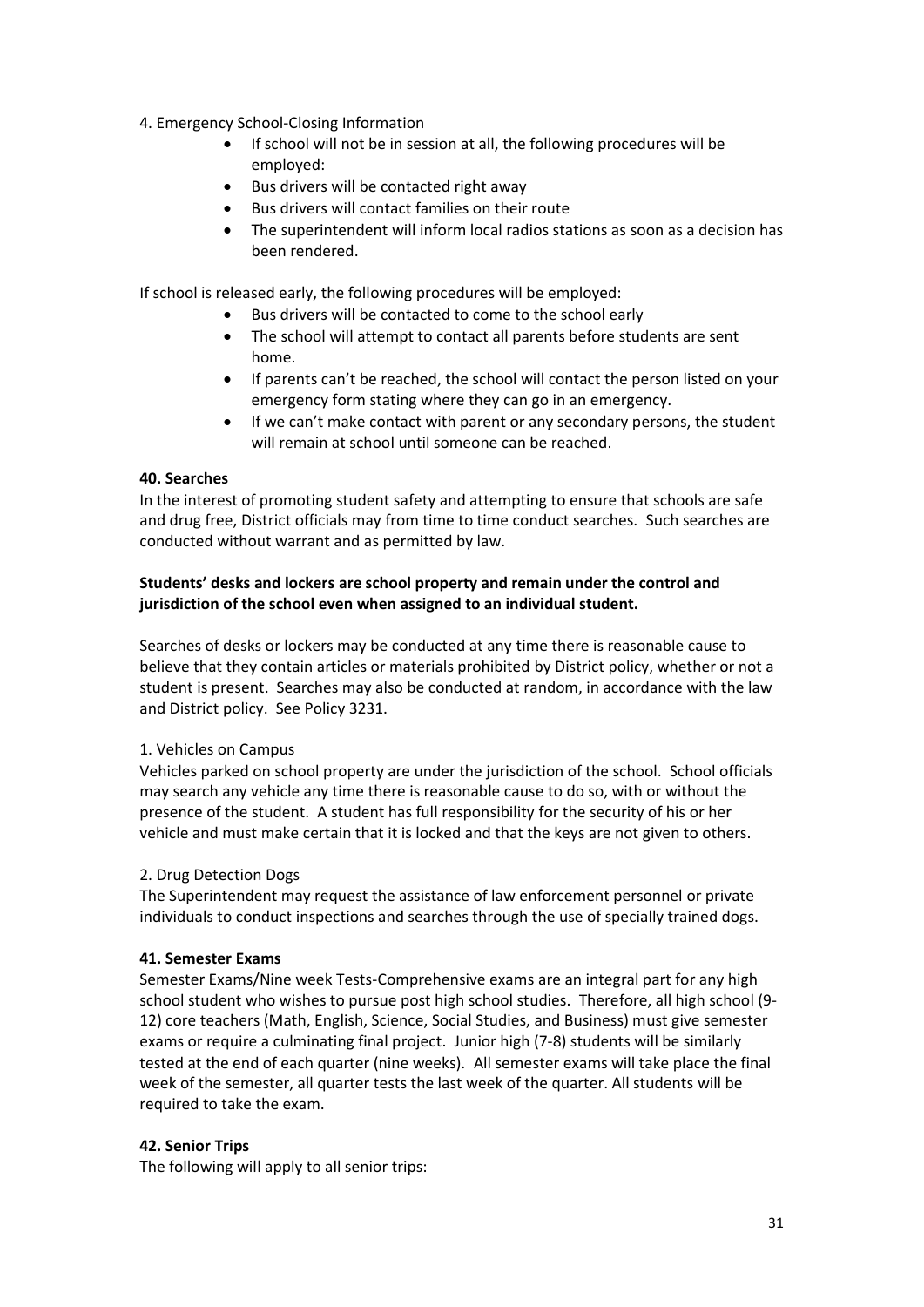- 1. The senior trip will be no more than seven (7) days in length.
- 2. Only graduating seniors will be allowed to go on the trip.
- 3. All school schedules must be considered prior to setting the date of any senior trip to avoid conflicts
- 4. Chaperones: The Senior Class Advisor will travel with the class, as well as There must be senior parent chaperone(s) chosen by the District Superintendent and approved by the Board of Trustees no later than the December Board of Trustees meeting. In the instance the Senior Class Advisor cannot travel, a substitute individual employed by the District will be chosen by the District Superintendent and approved by the Board of Trustees. All chaperones. These individuals will be fully responsible for the appropriate expenditure of class funds. All chaperones will be required to sign form 5430F Chaperone Letter of Understanding prior to travel. No luxury or personal items may be purchased with class funds. All receipts will be kept and turned in to the District Student Account Manager Clerk upon return.
- 5. The trip must be taken after March 1st and before graduation. Late trips must be taken so as to allow students to have returned no later than the Wednesday prior to graduation.
- 6. A listing of proposed destinations must be submitted to the District Superintendent no later than the October Board meeting.
- 7. A list of proposed chaperones and a proposed itinerary must be submitted to the Superintendent no later than the December Board meeting.
- 8. A final itinerary and an itemized listing of expenses shall be submitted no later than sixty (60) days prior to the date of departure.
- 9. Two (2) weeks prior to travel, a financial report from the account manager is to be balanced. The trip expenses are to be designated, as well as year-end expenses. A statement signed by the class advisor, class treasurer and Superintendent, designating all funds, will be submitted to the account manager prior to travel.
- 10. A Procurement Card will be checked out from the Business Manager with the designated trip funds requested
- 11. Other specific rules will be left up to the chaperones to develop as necessary with the approval of the Superintendent and the Board of Trustees.
- 12. A mandatory parent/student meeting will be held with the Superintendent the week prior to departure.
- 13. All remaining money in the Senior's activity fund must be expended by June  $30<sup>th</sup>$  of the year they graduate or the remaining funds will be transferred to the student council fund
- 14. Any student who chooses to not travel on the senior trip will be required to attend school as any regular school instruction day.

# **43. Sexual Harassment/Sexual Discrimination**

The District encourages parental and student support in its efforts to address and prevent sexual harassment and sexual discrimination in the public schools. Students and/or parents are encouraged to discuss their questions or concerns about the expectations in this area with a teacher, counselor, Superintendent, or the District Title IX coordinator for students.

Students must not engage in unwanted and unwelcome verbal or physical conduct of a sexual nature directed toward another student or a District employee. This prohibition applies whether the conduct is by word, gesture, or any other sexual conduct, including requests for sexual favors. All students are expected to treat other students and District employees with courtesy and respect; to avoid any behaviors known to be offensive; and to stop these behaviors when asked or told to stop.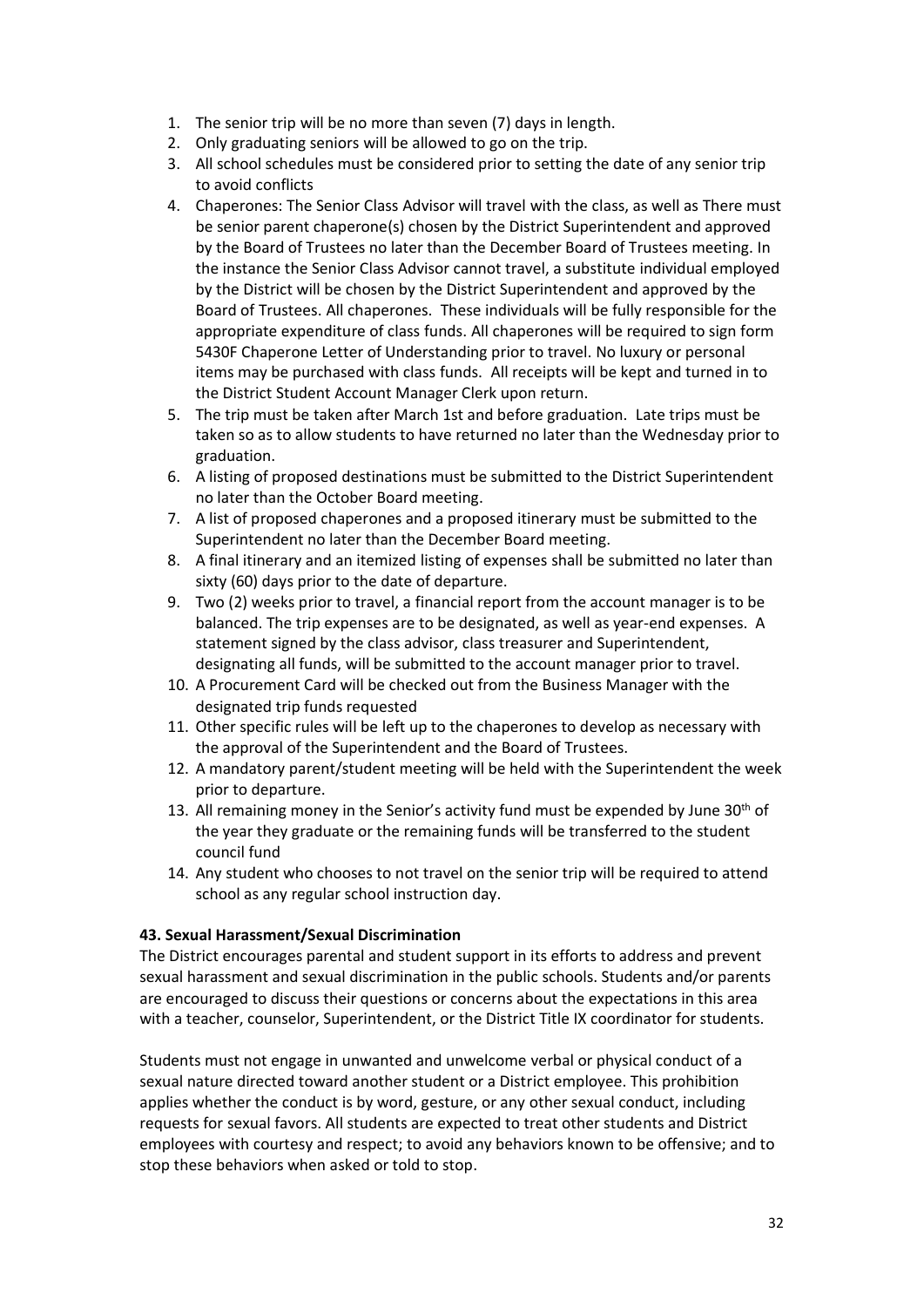A substantiated complaint against a student will result in appropriate disciplinary action, according to the nature of the offense.

The District will notify the parents of all students involved in sexual harassment by student(s) when the allegations are not minor, and will notify parents of any incident of sexual harassment or sexual discrimination by an employee. To the greatest extent possible, complaints will be treated as confidential. Limited disclosure may be necessary to complete a thorough investigation.

A complaint alleging sexual harassment by another student or sexual harassment or sexual discrimination by a staff member may be presented by a student and/or parent in a conference with the Superintendent or with the Title IX coordinator. The parent or other advisor may accompany the student throughout the complaint process. The first conference with the student ordinarily will be held by a person of the same gender as the student. The conference will be scheduled and held as soon as possible. The Superintendent or Title IX coordinator will conduct an appropriate investigation. The student will not be required to present a complaint to a person who is the subject of the complaint.

If the resolution of the complaint by the Title IX coordinator is not satisfactory to the student or parent, the student or parent may, within fifteen calendar days, request a conference with the Superintendent.

Prior to or at this conference, the student and/or parent must submit the complaint in writing and must include (1) a complete statement of the complaint, (2) any evidence supporting the complaint, (3) a statement about how the matter should be resolved, (4) the student's and/or parent's signature and the date of the conference with the Title IX coordinator.

If the resolution by the Superintendent or designee is not satisfactory, the student and/or parent may present the complaint to the Board, in writing, within 15 days of receiving the Superintendent's decision. Following the receipt of the appeal, the matter shall be placed on the agenda at the next regularly scheduled Board meeting. Information on the procedure for addressing the Board can be obtained from the Superintendent's office. (See Policy 3225)

For more information about the District's complaint procedure, see Policy 1700.

#### **44. Bullying/Harassment/Intimidation/Hazing**

**Bullying, harassment, intimidation, or hazing, by students, staff, or third parties, is strictly prohibited and shall not be tolerated.**

Turner Public School strives to provide a positive and productive learning and working environment. Bullying, harassment, intimidation, or hazing, by students, staff, or third parties, is strictly prohibited and shall not be tolerated. This includes bullying, harassment, or intimidation via electronic communication devices ("cyber bullying").

"Hazing" includes, but is not limited to, any act that recklessly or intentionally endangers the mental or physical health or safety of a student for the purpose of initiation or as a condition or precondition of attaining membership in or affiliation with any District-sponsored activity or grade-level attainment, including, but not limited to, forced consumption of any drink,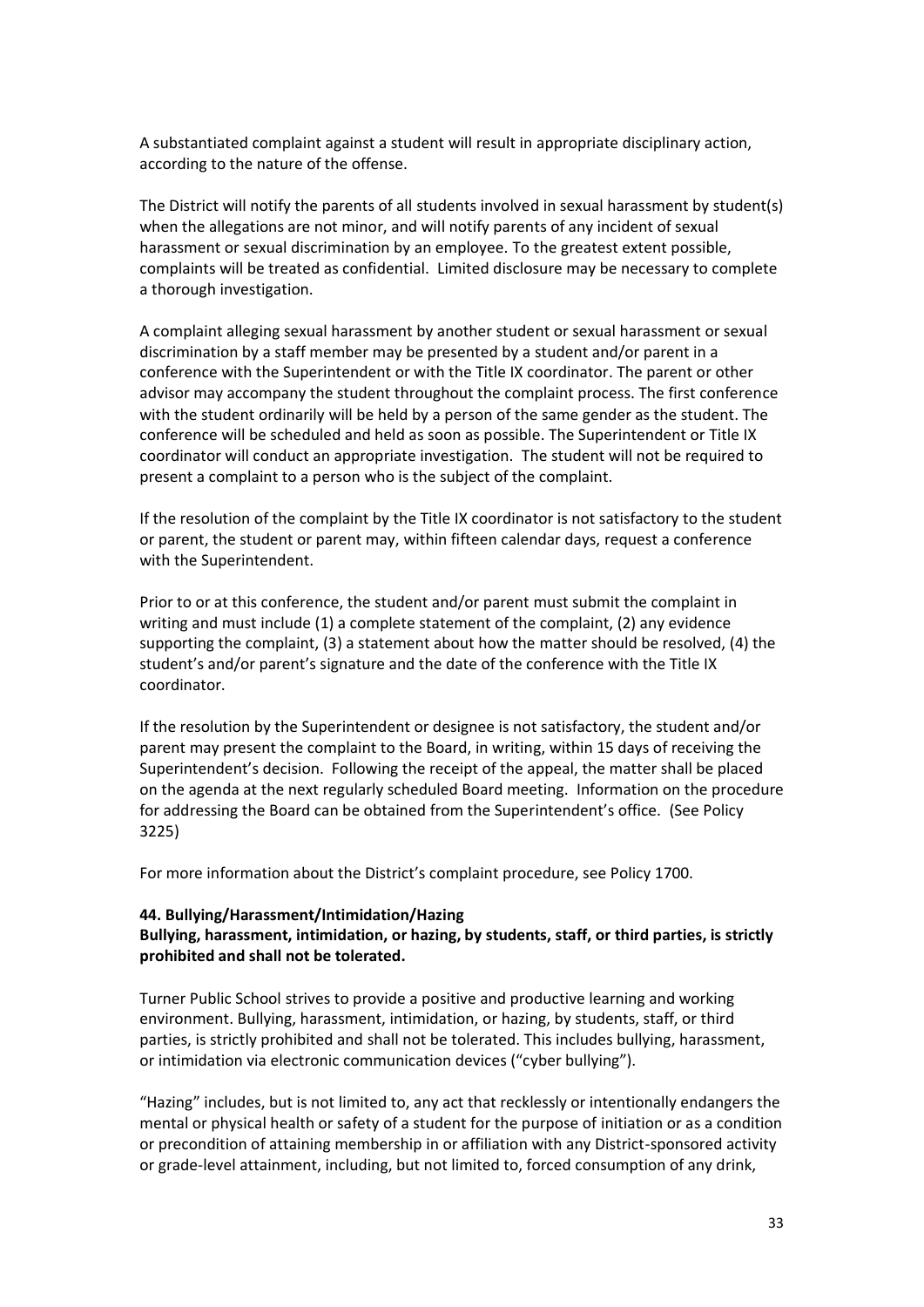alcoholic beverage, drug, or controlled substance, forced exposure to the elements, forced prolonged exclusion from social contact, sleep deprivation, or any other forced activity that could adversely affect the mental or physical health or safety of a student; requires, encourages, authorizes, or permits another to be subject to wearing or carrying any obscene or physically burdensome article, assignment of pranks to be performed, or other such activities intended to degrade or humiliate.

Bullying, harassment, intimidation, or hazing that occurs on school grounds immediately before, after or during school hours, anytime the school is being used by a school group/organization, off school grounds at a school-sponsored event or activity, traveling to or from school or school-sponsored event, or off school grounds when actions may be considered a disruption to the school day or educational environment of any student(s) is prohibited and is subject to discipline action.

"Bullying" means anyone who repeatedly uses physical, verbal (including spoken and written language), and/or cyber forces in a negative manner toward or in regard to another person. This may include but is not limited to: actions of mal intent concerning age, color, creed, race, national origin, ancestry, religion, gender, sexual orientation, gender identity, physical attributes, physical or mental ability or disability, political beliefs, socioeconomic status, perceived reputation or family status.

"Physical Bullying" means the repeated use of force toward a person's body or personal belongings. Examples could include: Hitting, punching, shoving, kicking, tripping, spitting, elbowing, shoulder checking, pinching, flicking, throwing objects, hair pulling, restraining, inappropriate touching, damaging physical property.

"Verbal Bullying" means repeatedly using negative and/or damaging words (including both spoken and written) toward or in regard to another person (with mal intent). Examples could include: Negative comments, name calling, lies, rumors, racial slurs, teasing, cussing, threats, fake compliments, using the R word, sexual orientation attacks.

"Cyber Bullying" means repeatedly using social media, email, or electronic devices in a negative manner toward or in regard to another person. Examples could include: Posting negative comments, fake profiles, sexting, making fun of photos, tagging photos, Twitter fights, posting negative videos, texting photos, negative status posts, hate blogs, hate pledges, texting rumors, hacking profiles, nasty emails, sending mean forwards.

"Harassment, intimidation, or bullying" means any act that substantially interferes with a student's educational benefits, opportunities, or performance, that takes place on or immediately adjacent to school grounds, at any school-sponsored activity, on schoolprovided transportation, at any official school bus stop, or anywhere conduct may reasonably be considered to be a threat or an attempted intimidation of a student or staff member or an interference with school purposes or an educational function, and that has the effect of:

- Physically harming a student or damaging a student's property;
- Knowingly placing a student in reasonable fear of physical harm to the student or damage to the student's property.
- Creating a hostile educational environment.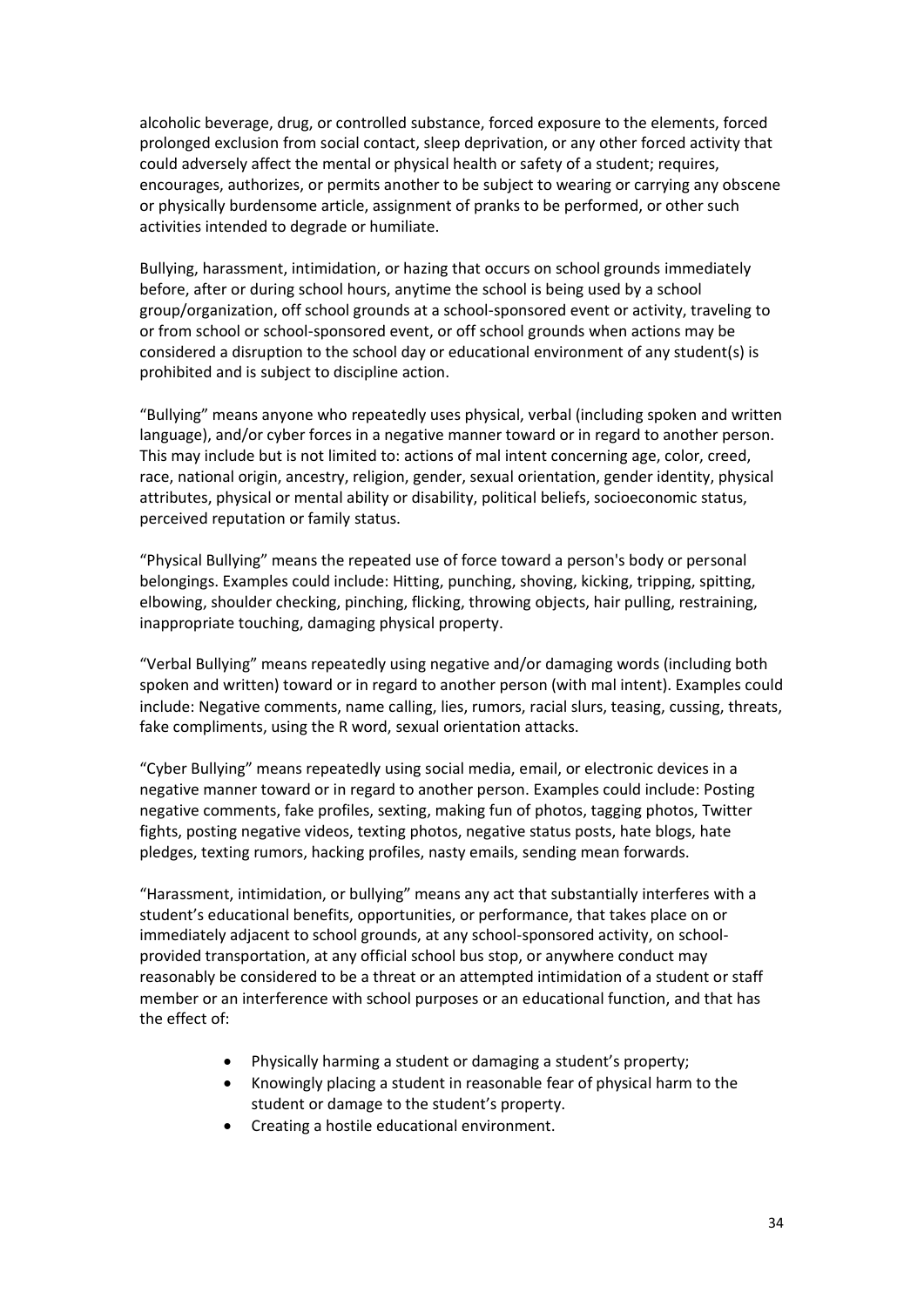Any student, employee, or third party who has knowledge of conduct in violation of this policy or feels he/she has been a victim of hazing, harassment, intimidation, or bullying in violation of this policy is encouraged to immediately report his/her concerns to the Superintendent who has overall responsibility for such investigations. A student may also report concerns to a teacher who will be responsible for notifying the appropriate school official.

Students whose behavior is found to be in violation of this policy will be subject to discipline up to and including expulsion.

#### Retaliation and Reprisal

Retaliation is prohibited against any person who reports or is thought to have reported a violation, files a complaint, or otherwise participates in an investigation or inquiry. Such retaliation shall be considered a serious violation of Board of Trustees policy, whether or not a complaint is substantiated. False charges shall also be regarded as a serious offense and will result in disciplinary action or other appropriate sanctions.

#### Sexual Harassment

Sexual harassment is a form of sex discrimination and is prohibited. An employee, District agent, or student engages in sexual harassment whenever that individual makes unwelcome advances, requests sexual favors, or engages in other verbal, non-verbal, or physical conduct of a sexual or sex-based nature, imposed on the basis of sex, that:

1. Denies or limits the provision of educational aid, benefits, services, opportunities, or treatment, or that makes such conduct a condition of a student's academic status; or 2. Has the purpose or effect of:

- Substantially interfering with a student's educational environment;
- Creating an intimidating, hostile, or offensive educational environment;
- Depriving a student of educational aid, benefits, services, opportunities, or treatment; or
- Making submission to or rejection of such unwelcome conduct the basis for academic decisions affecting a student.

The terms "intimidating," "hostile," and "offensive" include conduct that has the effect of humiliation, embarrassment or discomfort. Examples of sexual harassment include, but are not limited to, unwelcome touching, crude jokes or pictures, discussions of sexual experiences, pressure for sexual activity, intimidation by words, actions, insults, or name calling, teasing related to sexual characteristics, and spreading rumors related to a person's alleged sexual activities.

Students who believe that they may have been sexually harassed or intimidated should consult a school teacher or Superintendent who will assist them in the complaint process.

Any student of the District who is determined after an investigation to have engaged in sexual harassment will be subject to disciplinary action including, but not limited to suspension and expulsion consistent with the District's discipline policy. Any person who knowingly makes a false accusation regarding sexual harassment likewise will be subject to disciplinary action up to and including discharge with regard to employees or suspension and expulsion with regard to students.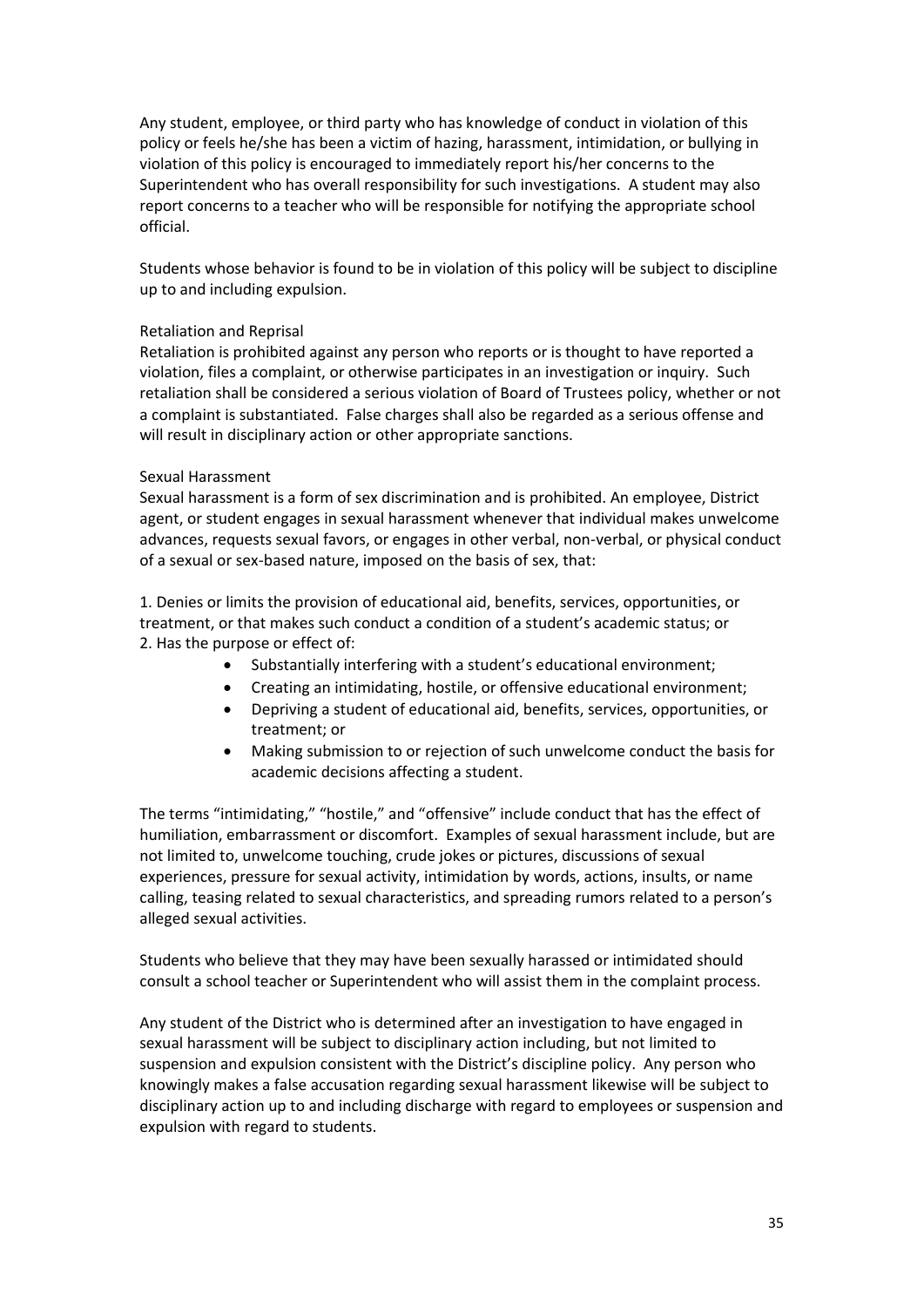The District will make every effort to ensure that employees or students accused of sexual harassment or intimidation are given an appropriate opportunity to defend themselves against such accusations. To the greatest extent possible the District will treat complaints in a confidential manner. The District realizes that limited disclosure may be necessary in order to complete a thorough investigation. Retaliation against persons who file a complaint is a violation of law prohibiting discrimination and will lead to disciplinary action against an offender.

An individual with a complaint alleging a violation of this policy should follow the Uniform Complaint Procedure.

All complaints about behavior that may violate this policy shall be promptly investigated. Retaliation is prohibited against any person who reports or is thought to have reported a violation, files a complaint, or otherwise participates in an investigation or inquiry.

#### **45. Student Records**

A student's school records are confidential and are protected from unauthorized inspection or use. A cumulative record is maintained for each student from the time the student enters the District until the time the student withdraws or graduates. A copy of this record moves with the student from school to school.

By law, both parents, whether married, separated, or divorced, have access to the records of a student who is under 18 or a dependent for tax purposes. A parent whose rights have been legally terminated will be denied access to the records, if the school is given a copy of the court order terminating these rights.

The Superintendent is custodian of all records. Records may be reviewed during regular school hours, upon completion of the written request form. The records custodian or designee will respond to reasonable requests for explanation and interpretation of the records. If circumstances prevent a parent or eligible student from inspecting the records, the District will either provide a copy of the requested records or make other arrangements for the parent or student to review the requested records.

Parents of a minor or of a student who is a dependent for tax purposes, the student (if 18 or older), and school officials with legitimate educational interests are the only persons who have general access to a student's records. "School officials with legitimate educational interests" include any employees, agents, or Trustees of the District; cooperatives of which the District is a member; or facilities with which the District contracts for the placement of students with disabilities, as well as their attorneys and consultants, who are: Working with the student; Considering disciplinary or academic actions, the student's case, an individual education plan (IEP) for a student with disabilities under IDEA, or an individually designed program for a student with disabilities under Section 504; Compiling statistical data; or Investigating or evaluating programs.

The parent's or student's right of access to and copies of, student records does not extend to all records. Materials that are not considered educational records, such as teachers' personal notes on a student that are shared only with a substitute teacher, records pertaining to former students of the District, and records maintained by school law enforcement officials for purposes other than school discipline do not have to be made available to the parents or student. (See Policies 3600, 3600P, 3600F1, 3600F2)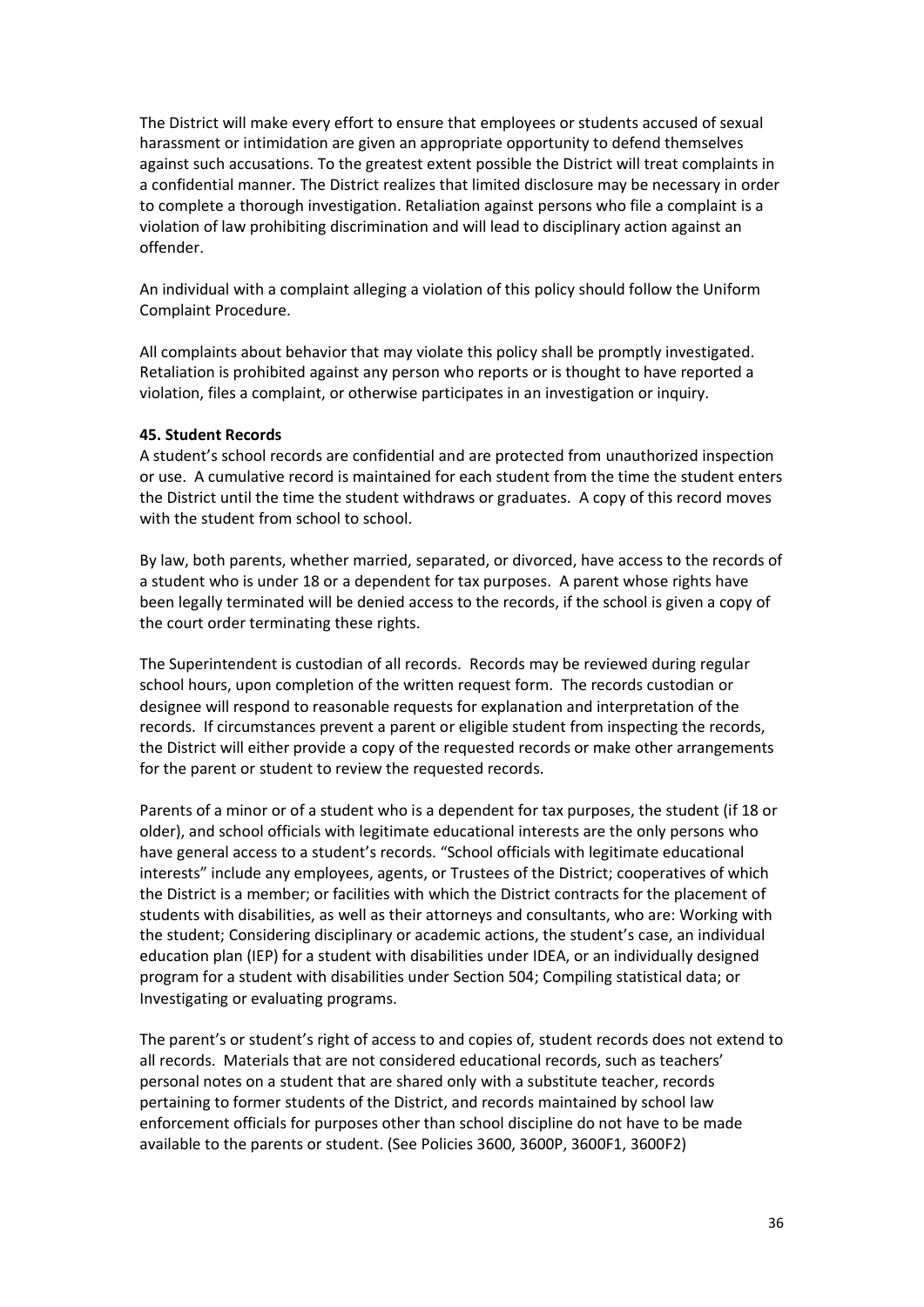#### **46. Student Load**

Each student must carry a minimum of four (4) solid courses per year. Solids include math, science, English, history, business and social science. Students shall not register for more than one study hall except by permission of the Superintendent. Seniors will complete an English term paper. Classroom, office, and library aide positions are open only to **juniors and seniors, and only with joint teacher and Superintendent approval.**

#### **47. Students Leaving the School**

All students who leave the school, during the school day, must check out through the main office. **Failure to do so could result in an unexcused absence, truancy, and/or loss of classroom credit for that day.**

#### **48. Substance Abuse Policy: Use, Sale, Purchase, or Possession of Drugs**

It is Turner School District No. 43's policy to make every effort to provide its employees and students with a safe, clean and wholesome place to work and study. Illicit sale, purchase, possession, under the influence of or use of illegal drugs, including alcohol and tobacco, by employees or students in or on the school premises or while on school business is prohibited. Any employee or student who engages in such conduct will be subject to immediate suspension or termination. This policy applies to all drugs except those prescribed by a competent physician. (see Board Policy #3340)

Any student using, possessing, under the influence or selling alcohol or other illegal drugs during school hours, before reporting to school for the regular school day, while on school property or during any school activity will be subject to the following:

A file will be kept regarding incidents or suspected incidents.

- The student will be suspended pending a special Board meeting at which time both the student and parents must be in attendance.
- Parents will be called to pick up the student and take them home.
- Law enforcement agencies will be called if the student is in possession, selling or behaves in such a way that physical harm to self and others is deemed eminent.

The penalty will be as follows:

- On the first offense, the user will be suspended for a period of up to four (4) days and placed on probation for a period of twenty (20) school days during which time the student will not participate in any school activities.
- On the second offense, the user will be suspended for a period of up to four (4) days and must show proof of enrollment in a substance abuse treatment program before the student will be allowed back in school.
- On the third offense, the user will be expelled.

For students selling, the Board will have two (2) options:

- Expulsion
- Suspension until a substance abuse treatment program is successfully completed.

The substance abuse treatment described above will be at no cost to the district and will be the student's responsibility. Failure to complete the substance abuse treatment program as described in this policy will result in the immediate expulsion of the student.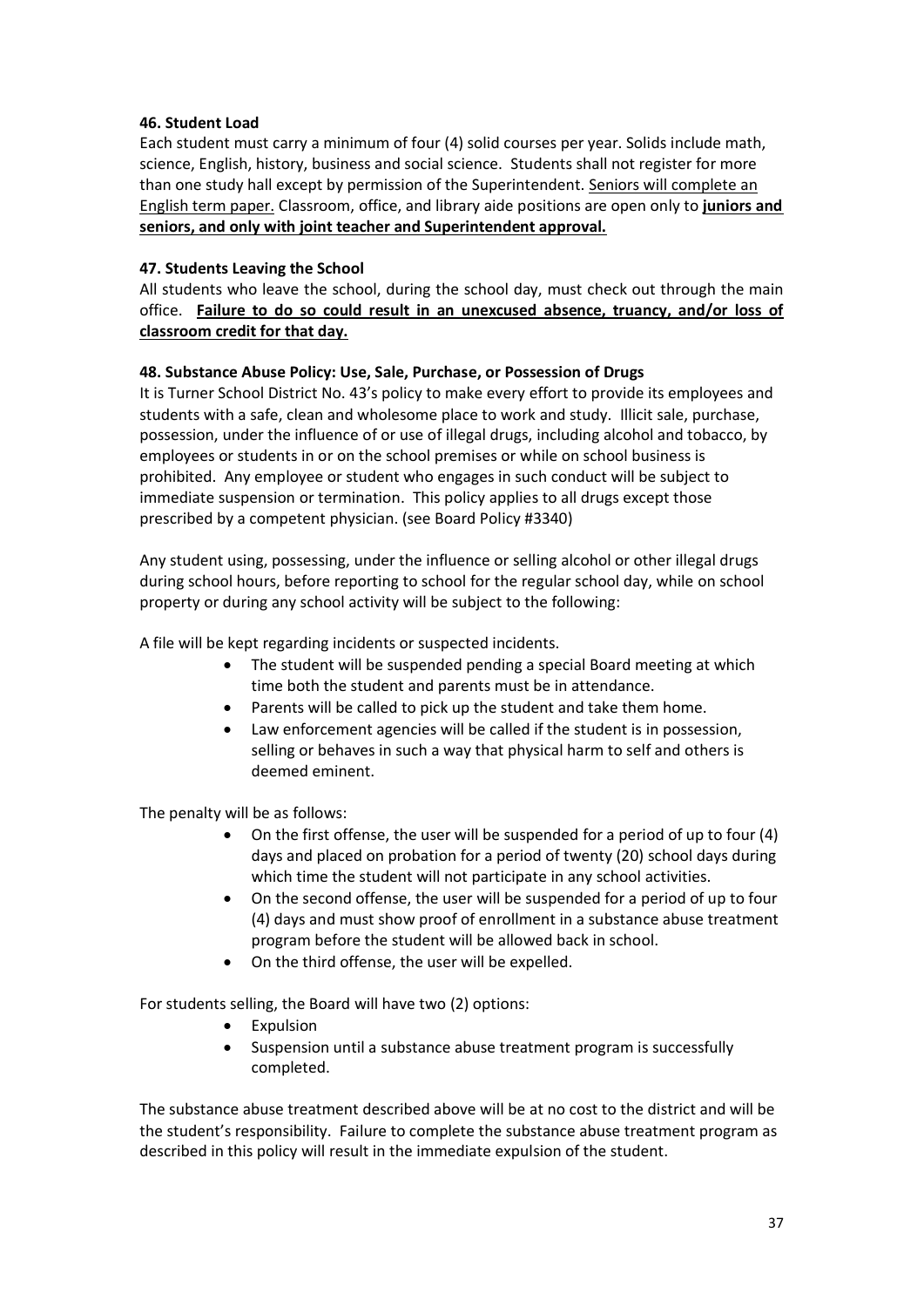#### **49. Suspension & Expulsion**

Parents or guardians of pupils suspended will be so notified and given ample opportunity to further discuss the situation with the superintendent. After this discussion, the suspension may be appealed to the Trustees for their consideration. Expulsion is a disciplinary action available only to the Trustees. The superintendent has the authority to recommend expulsion of any student for good cause to the Board of Trustees. See discipline section for infractions that may be, but not limited to, cause for suspension or expulsion. Students **will not** be allowed to make up school work missed during an out of school suspension.

Students under out of school suspension or expulsion are not allowed to attend, participate or compete in any school related function or activity. This includes, but is not limited to, games, fundraisers, parties, or dances.

#### **50. Transportation**

#### School Sponsored

All students must ride to and from athletic and school sponsored events on the bus provided for that activity. The only exception will be if children ride with their parents. The school is not responsible for students who leave the bus with their parents. All bus regulations apply to the activity bus.

Daily Bus Riding: See 5 Bus Regulations above.

#### **51. Video Taping of Students**

The District uses video cameras, with audio, on District property to ensure the health, welfare, and safety of all staff, students, and visitors to District property, and to safeguard District facilities and equipment. Video cameras may be used in locations as deemed appropriate by the Superintendent. Students in violation of Board policies, administrative regulations, building rules, or law shall be subject to appropriate disciplinary action. Others may be referred to law enforcement agencies.

Video recordings may become a part of a student's educational record. The District shall comply with all applicable state and federal laws related to record maintenance and retention. (See Policy 3235)

#### **52. Visitors**

Parents and others are welcome to visit Turner Public School. For the safety of those within the school visitors must first report to the office.

Visits to individual classrooms during instructional time are permitted only with approval of the teacher and Superintendent and so long as their duration or frequency does not interfere with the delivery of instruction or disrupt the normal school environment.

#### Dance Guidelines

General school parties and student dances are restricted to Turner High School students and their dates. Any dates must be currently enrolled high school students. (Policy 3510) Such dances and parties must be sponsored by a reasonable number of adult chaperones as determined by the Superintendent. Any out of town dates need to be approved by the district Superintendent. Alcoholic beverages are not permitted in the building at any time.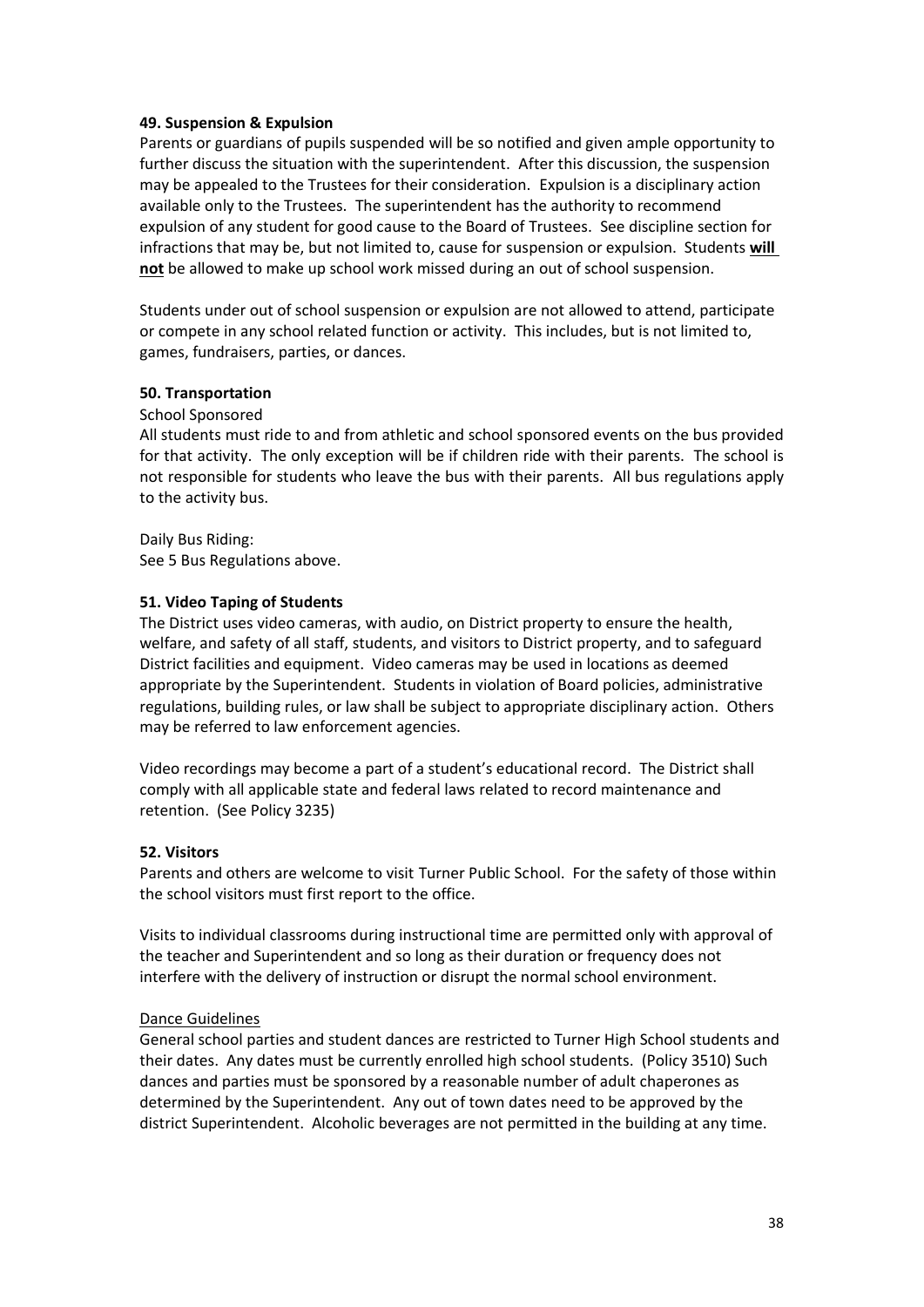53. Please keep students home when they have a fever, are feeling ill or have a communicable disease such as chicken pox, flu, staph, pinkeye, strep, impetigo, ring worm, etc. If the Doctor prescribes an antibiotic for your child, he/she needs to be home for 24 hours after taking the first dose. Your child also needs to be fever-free for 24 hours before returning to school. Please notify the school secretary any time your child has a communicable disease.

Parents will be contacted by school personnel if their child has vomited, has any type of fever over 100.4°, or exhibits signs of other illnesses that have been diagnosed recently by doctors. Students are not allowed back at least 24 hours after illness or fever. **Bottom line, if your child is sick, please keep them home as not to expose others. Sick children must be picked up within one hour from receiving the call from the school.**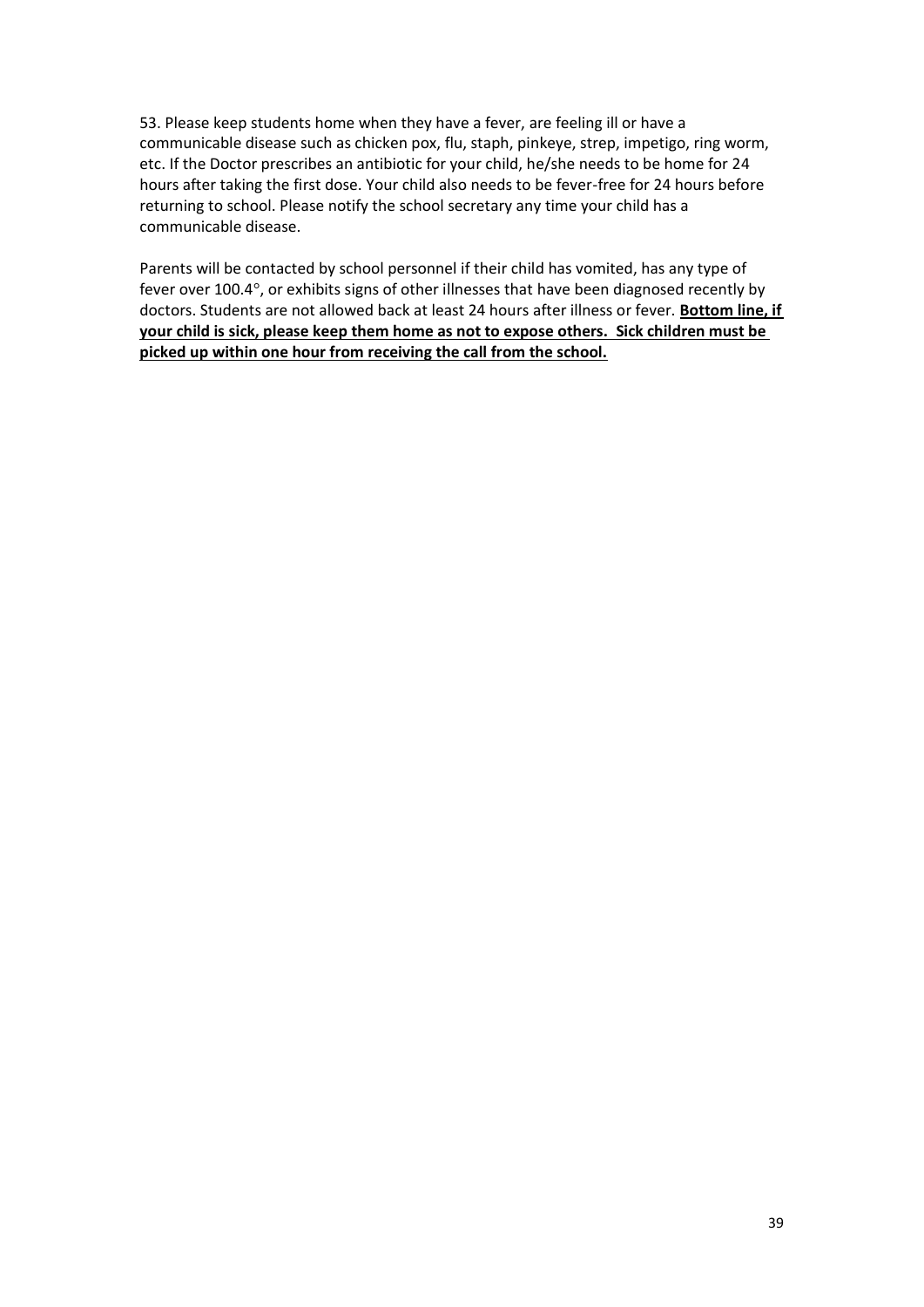# **Student Acceptable Use Policy: Reference Board Policy 3612 and 3612P Acceptable Use of Electronic Networks**

All use of electronic networks shall be consistent with the District's goal of promoting educational excellence by facilitating resource sharing, innovation, and communication. These procedures do not attempt to state all required or proscribed behaviors by users. However, some specific examples are provided. The failure of any user to follow these procedures will result in the loss of privileges, disciplinary action, and/or appropriate legal action.

#### 1. Terms and Conditions

Acceptable Use: Access to the District's electronic networks must be: (a) for the purpose of education or research and consistent with the educational objectives of the District; or (b) for legitimate business use.

#### 2. Privileges

The use of the District's electronic networks is a privilege, not a right, and inappropriate use will result in a cancellation of those privileges. The system administrator and/or Superintendent will make all decisions regarding whether or not a user has violated these procedures and may deny, revoke, or suspend access at any time. His or her decision is final.

#### 3. Unacceptable Use

The user is responsible for his or her actions and activities involving the network. Some examples of unacceptable uses are:

- A. Using the network for any illegal activity, including violation of copyright or other contracts, or transmitting any material in violation of any federal or state law;
- B. Unauthorized downloading of software, regardless of whether it is copyrighted or devirused;
- C. Downloading copyrighted material for other than personal use;
- D. Using the network for private financial or commercial gain.
- E. Wastefully using resources, such as file space;
- F. Hacking or gaining unauthorized access to files, resources, or entities.
- G. Invading the privacy of individuals, which includes the unauthorized disclosure, dissemination, and use of information of a personal nature about anyone.
- H. Using another user's account or password;
- I. Posting material authored or created by another; without his/her consent;
- J. Posting anonymous messages;
- K. Using the network for commercial or private advertising;
- L. Defamatory, inaccurate, abusive, obscene, profane, sexually oriented, threatening, racially offensive, harassing, or illegal material;
- M. Utilizing a personal e-mail site without specific approval or direction from a staff member; and
- N. Using the network while access privileges are suspended or revoked.

#### 4. Network Etiquette

The user is expected to abide by the generally accepted rules of network etiquette. These include, but are limited to, the following:

- A. Be polite. Do not become abusive in messages to others.
- B. Use appropriate language. Do not swear or use vulgarities or any other inappropriate language.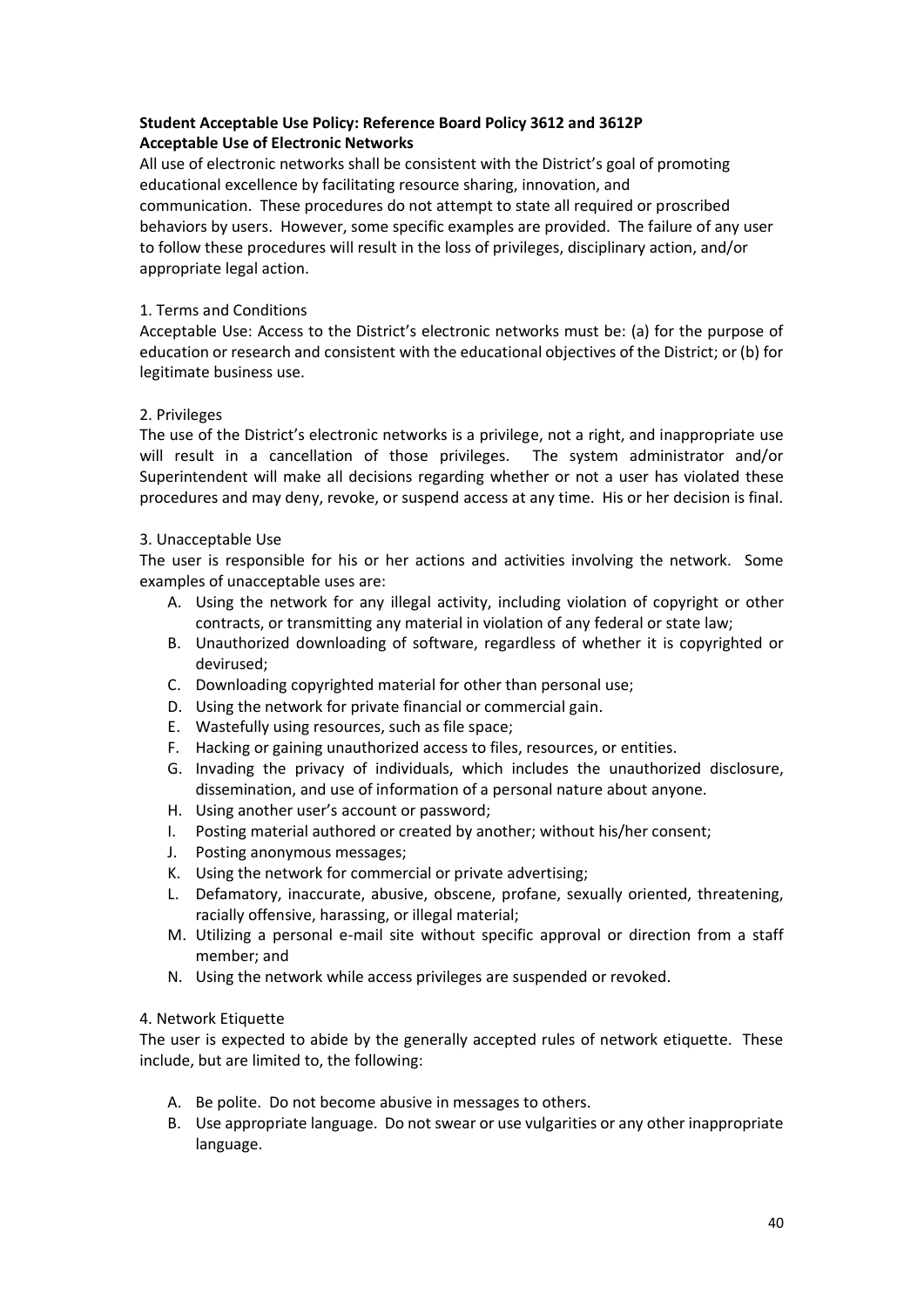- C. Do not reveal personal information, including addresses or telephone numbers, of students or colleagues.
- D. Recognize that electric mail (e-mail) is not private. People who operate the system have access to all mail. Messages relating to or in support of illegal activities may be reported to authorities.
- E. Do not use the network in any way that would disrupt its use by others.
- F. Consider all communications and information accessible via the network to be private property.

#### 5. No Warranties

The district makes no warranties of any kind, whether expressed or implied, for the service it is providing. The District will not be responsible for any damages the user suffers. This includes loss of data resulting from delays, non-deliveries, missed deliveries, or service interruptions caused by its negligence or the user's errors or omissions. Use of any information obtained via the Internet is at the user's own risk. The District specifically denies any responsibility for the accuracy or quality of information obtained through its services.

#### 6. Indemnification

The user agrees to indemnify the District for any losses, costs, or damages, including reasonable attorney fees, incurred by the District, relating to or arising out of any violation of these procedures.

#### 7. Security

Network security is a high priority. If the user can identify a security problem on the Internet, the user must notify the system administrator or Superintendent. Do not demonstrate the problem to other users. Keep your account and password confidential. Do not user another individual's account without written permission from that individual. Attempts to log on to the Internet as a system administrator will result in cancellation of user privileges. Any user identified as a security risk may be denied access to the network.

#### 8. Vandalism

Vandalism will result in cancellation of privileges, and other disciplinary action. Vandalism is defined as any malicious attempt to harm or destroy data of another user, the Internet, or any other network. This includes, but is not limited to, the uploading or creating of computer viruses.

#### 9. Telephone Charges

The District assumes no responsibility for any unauthorized charges or fees, including telephone charges, long-distance charges, per-minute surcharges, and/or equipment or line costs.

#### 10. Copyright Web Publishing Rules

Copyright law and District policy prohibit the republishing of text or graphics found on the Web or on District Websites or file servers, without explicit written permission.

- A. For each republication (on a Website or file server) of a graphic or text file that was produced externally, there must be a notice at the bottom of the page crediting the original producer and noting how and when permission was granted. If possible, the notice should also include the Web address of the original source.
- B. Students and staff engaged in producing Web pages must provide library media specialists with e-mail or hard copy permissions before the Web pages are published. Printed evidence of the status of "public domain" documents must be provided.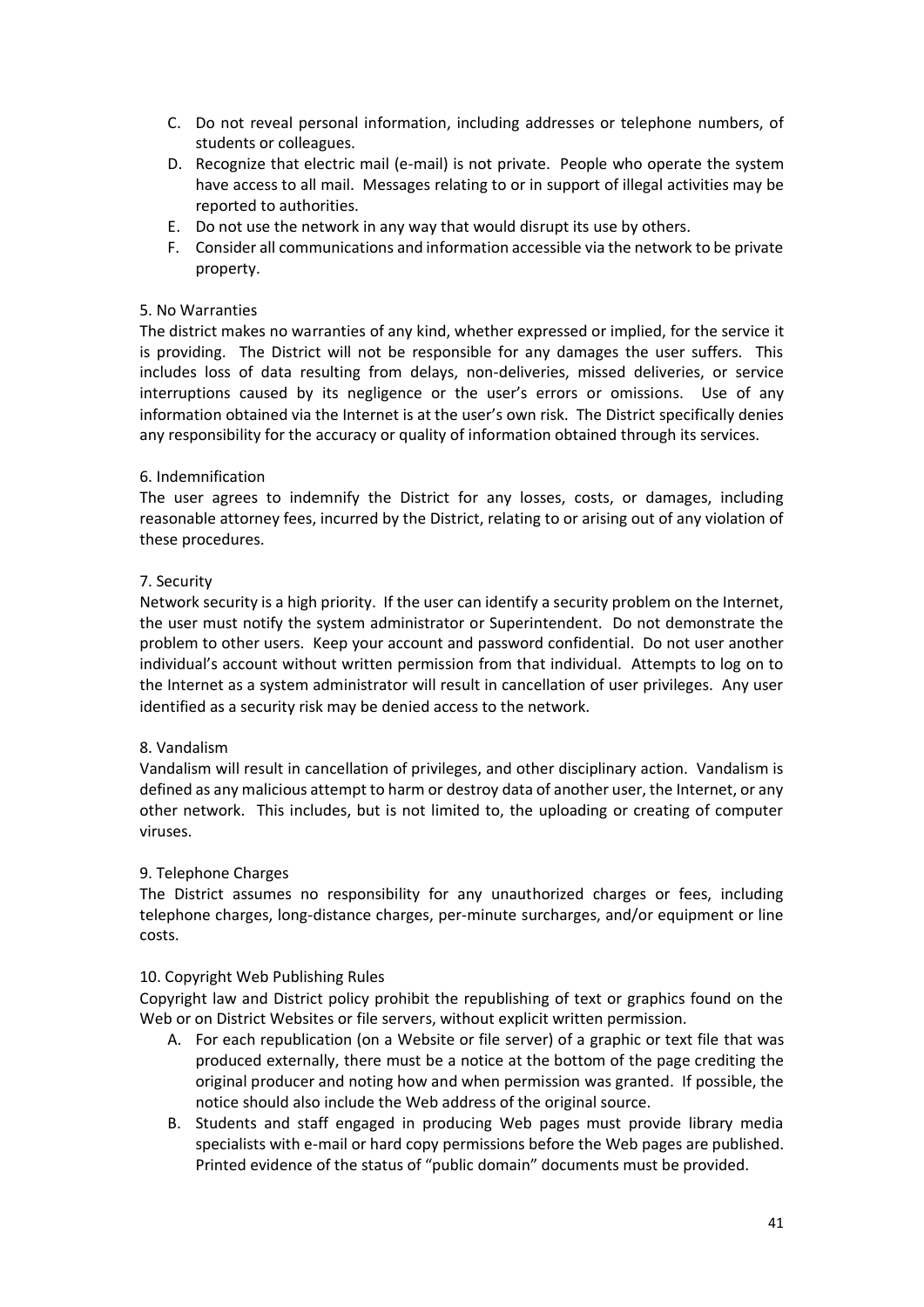- C. The absence of a copyright notice may not be interpreted as permission to copy the materials. Only the copyright owner may provide the permission. The manager of the Website displaying the material may not be considered a source of permission.
- D. The "fair use" rules governing student reports in classrooms are less stringent and permit limited use of graphics and text.
- E. Student work may only be published if there is written permission from both the parent/guardian and the student.

#### 11 Use of Electronic Mail

- A. The District's electronic mail system, and its constituent software, hardware, and data files, are owned and controlled by the District. The District provides e-mail to aid students and staff members in fulfilling their duties and responsibilities and as an education tool.
- B. Prior to using an e-mail site, students are to obtain permission or be directed from either their supervising teacher, the Technology Coordinator, or an administrator.
- C. Each person should use the same degree of care in drafting an electronic mail message as would be put into a written memorandum or document. Nothing should be transmitted in an e-mail message that would be inappropriate in a letter or memorandum.
- D. Electronic messages transmitted via the District's Internet gateway carry with them an identification of the user's Internet "domain." The domain name is a registered domain name and identifies the author as being with the District. Great care should be taken, therefore, in the composition of such messages and how such messages might reflect on the name and reputation of this District. Users will be held personally responsible for the content of any and all electronic mail messages transmitted to external recipients.
- E. Any message received from an unknown sender via the Internet should either be immediately deleted or forwarded to the system administrator. Downloading any file attached to any Internet-based message is prohibited, unless the user is certain of that message's authenticity and the nature of the file so transmitted.
- F. Use of the District's electronic mail system constitutes consent to these regulations.

#### Internet Safety

Internet safety is almost assured if users will not engage in "unacceptable uses," as detailed in these procedures, and will otherwise follow these procedures.

- A. Staff members shall supervise students while students are using District Internet access, to ensure that the students abide by the Terms and Conditions for Internet access, as contained in these procedures.
- B. Each District computer with Internet access has a filtering device that blocks entry to visual depictions that are: (1) obscene; (2) pornographic; or (3) harmful or inappropriate for students, as defined by the Children's Internet Protection Act and as determined by the Superintendent or designee.
- C. The system administrator and/or Superintendent shall monitor student Internet access.

#### Inappropriate Use of Computers and/or the Internet

Any action by a student that is determined by the classroom teacher or an administrator to constitute an inappropriate use of the Internet or e-mail shall:

- 1. Be restricted from network access.
- 2. Face disciplinary or legal action that may include suspension and expulsion.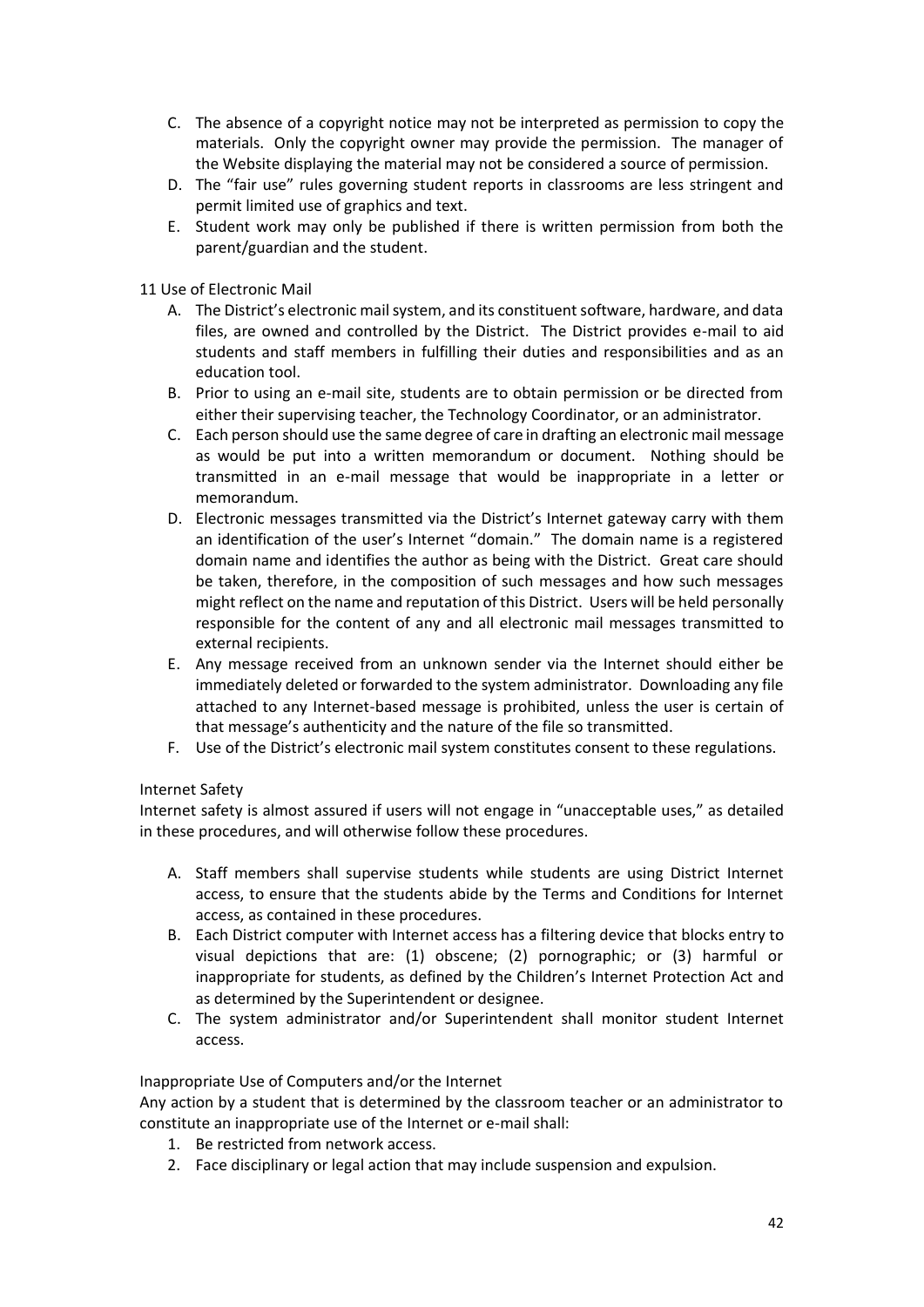- A. Reporting of Inappropriate Site or Usage Problem If a problem arises, a teacher or supervisor is to be contacted **immediately**. A delay of time in reporting may result in implementation of the consequences listed below.
- B. Consequences To be determined by the District Superintendent and Tech Coordinator.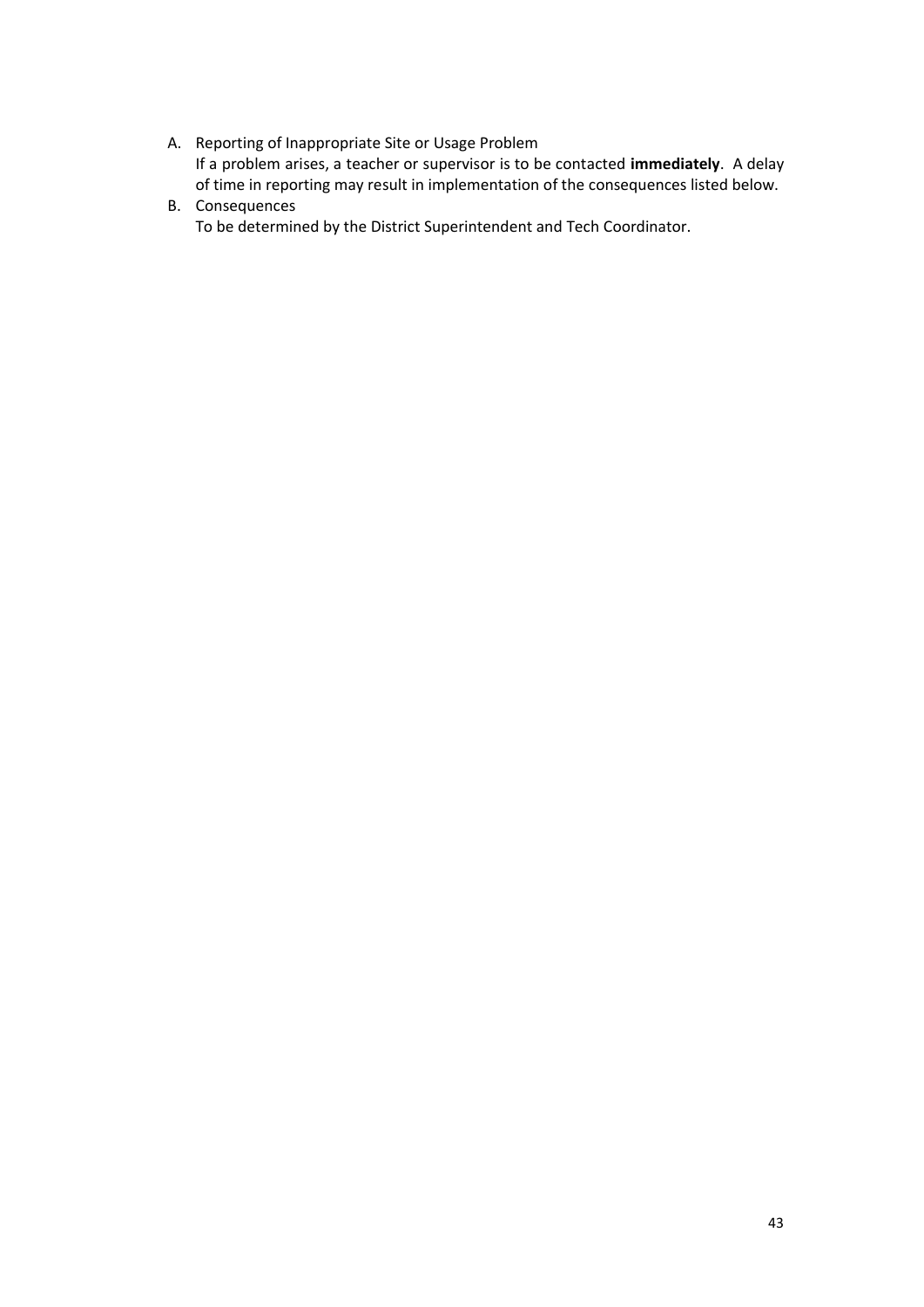# **Turner Schools Student Account Agreement**

I have read the "Student Acceptable Use Policy". I agree to follow the rules contained in the policy. I understand that if I violate the rules, my account may be terminated and I may face other disciplinary measures addressed by school code or State and Federal Laws.

I have read the "Student Acceptable Use Policy".

I hereby release the District, its personnel, and any institutions with which it is affiliated, from any and all claims and damages of any nature arising from my child's use of, or inability to use, the District system to purchase products or services.

I will instruct my child regarding any restrictions against accessing material that are in addition to the restrictions set forth in the "Student Acceptable Use Policy". I will emphasize to my child the importance of following the rules for personal safety.

I give permission to Turner Schools to issue an account to my child.

# **K-12 Student Laptop Computer Use Agreement and Signature Sheet**

I have read, understand and agree to abide by the terms of the District's policy regarding District Provided Access to Electronic Information, Services, and Networks (Policy #3612) located in the student handbook. I understand that the computer is available to me for the current academic calendar and will be turned in at the end of the year. I understand this policy applies to use of District provided laptop computers, loaned to me, whether or not the computer is connected to a school network. I further agree not to attempt alteration of the computer's security software or administrator configured operating system settings. I further agree not to add any applications to the District provided laptop. I understand that I must provide a backpack or some form of computer bag for the District provided laptop. If I cannot afford a backpack or computer bag, the District will have a small number available for my use that will be returned upon completion of the school year. Should I commit any violation or in any way misuse this equipment, I understand and agree the privilege may be revoked and disciplinary actions may be taken against me, including notification of law enforcement if any federal or state laws are broken. I also understand and agree that I may be required to compensate the District for any loss or damage to the equipment caused through misuse or neglect.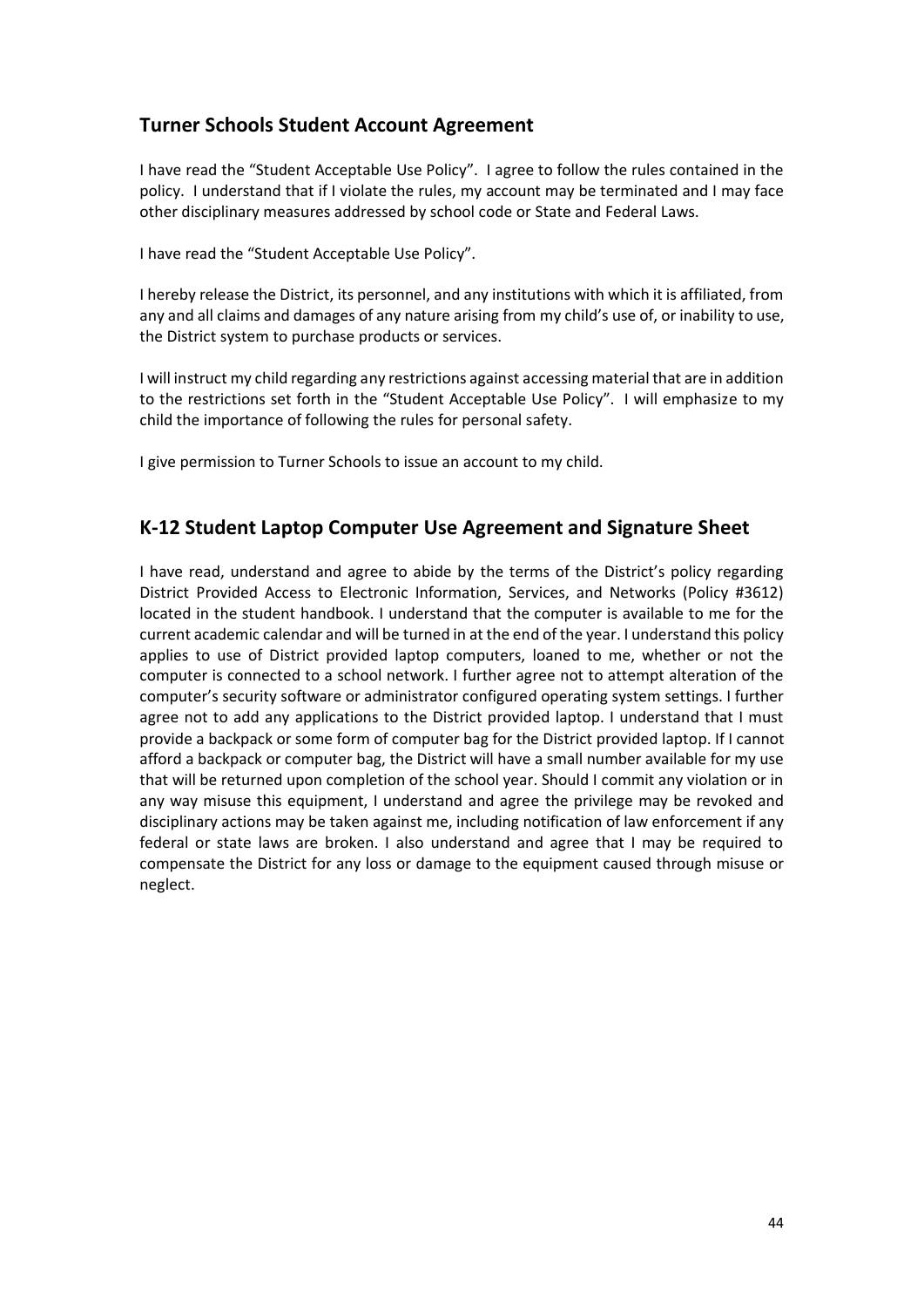# **Internet Access Conduct Agreement: Board Policy 3612F**

*Every student, regardless of age, must read this agreement, sign and return to District Secretary.* I have read, understand, and agree to abide by the terms of Turner School District's Policy regarding District-Provided access to Electronic Information, Services, and Networks (Policy #3612). Should I commit any violation or in any way misuse my access to the District's computer network and/or the Internet, I understand and agree that my access privileges may be revoked and school disciplinary action may be taken against me.

User's Name (Print): \_\_\_\_\_\_\_\_\_\_\_\_\_\_\_\_\_\_\_\_\_\_\_\_\_\_\_\_\_\_\_\_\_\_Home Phone: \_\_\_\_\_\_\_\_\_\_\_\_\_\_

User's Signature: \_\_\_\_\_\_\_\_\_\_\_\_\_\_\_\_\_\_\_\_\_\_\_\_ Date: \_\_\_\_\_\_\_\_\_\_\_\_\_\_\_\_\_\_

Address: \_\_\_\_\_\_\_\_\_\_\_\_\_\_\_\_\_\_\_\_\_\_\_\_\_\_\_\_\_\_\_\_\_\_\_\_\_\_\_\_\_\_\_\_

Status: Student \_\_\_\_\_ Staff \_\_\_\_\_ Patron \_\_\_\_\_ I am 18 or older \_\_\_\_\_\_ I am under 18

If I am signing this policy when I am under 18, I understand that when I turn 18, this policy will continue to be in full force and effect and agree to abide by this policy. Parent or Legal Guardian. (If applicant is under 18 years of age, a parent/legal guardian must also read and sign this agreement.) As the parent or legal guardian of the above-named student, I have read, understand, and agree that my child shall comply with the terms of the District's policy regarding District-Provided Access to Electronic Information, Services, and Networks for the student's access to the District's computer network and/or the Internet. I understand that it is impossible for the school to restrict access to all offensive and controversial materials and understand my child\'s responsibility for abiding by the policy. I am, therefore, signing this Agreement and agree to indemnify and hold harmless the District, Trustees, Administrators, teacher and other staff against all claims, damages, losses, and costs, of whatever kind, that may result from my child's use of or access to such networks or his/her violation of the District's policy. Further, I accept full responsibility for supervision of my child's use of his/her access account if and when such access is not in the school setting. I hereby give my child permission to use the building approved account to access the District's computer network and the Internet.

|                                                                                                                                                                                                                                | Date:                                                                                                                                                                                                                          |  |  |
|--------------------------------------------------------------------------------------------------------------------------------------------------------------------------------------------------------------------------------|--------------------------------------------------------------------------------------------------------------------------------------------------------------------------------------------------------------------------------|--|--|
| Home Phone: New York Phone State Phone State Phone State Phone State Phone State Phone State Phone State Phone State Phone State Phone State Phone State Phone State Phone State Phone State Phone State Phone State Phone Sta | Address: and the state of the state of the state of the state of the state of the state of the state of the state of the state of the state of the state of the state of the state of the state of the state of the state of t |  |  |
| This Agreement is valid for the                                                                                                                                                                                                | school year only.                                                                                                                                                                                                              |  |  |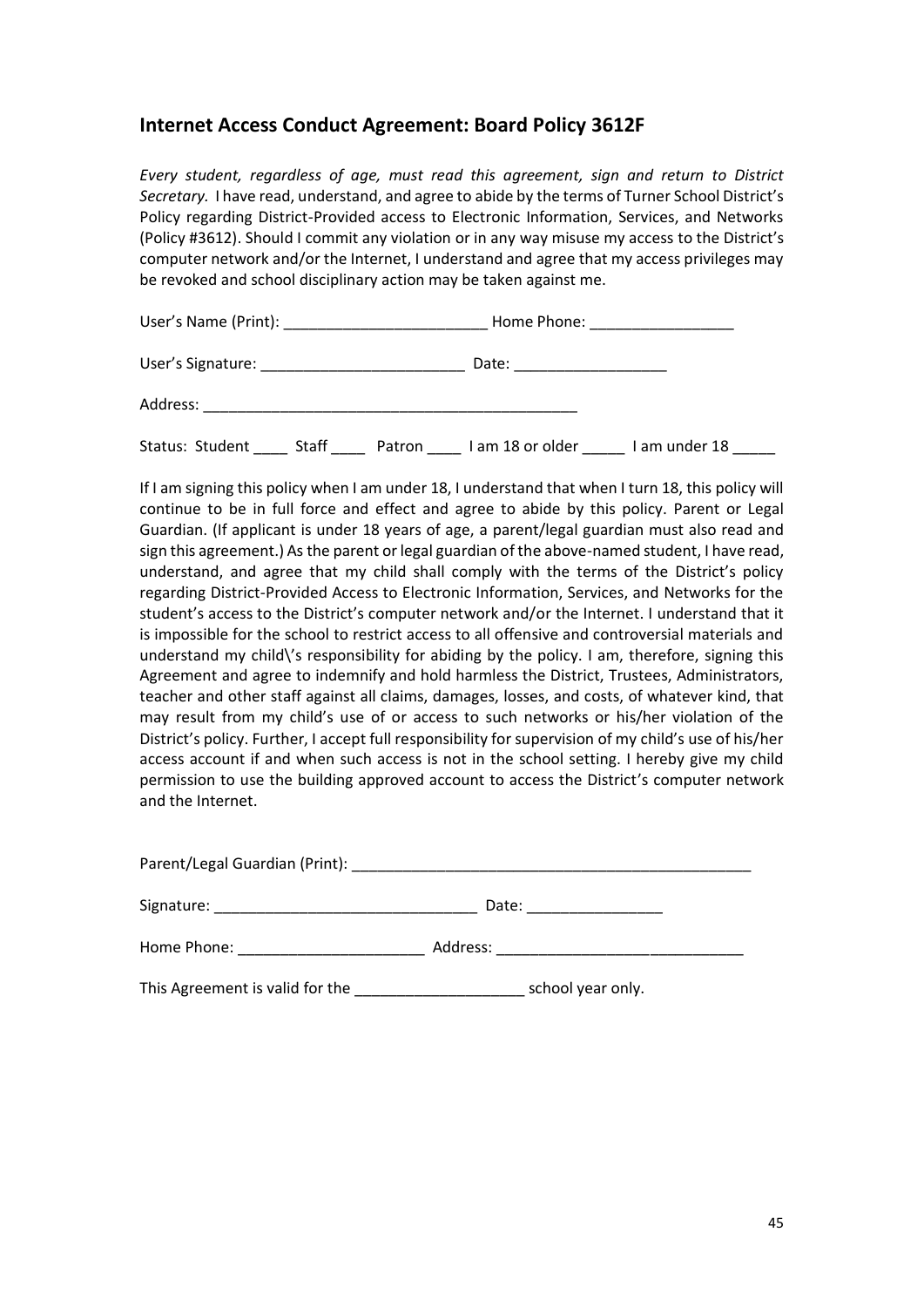#### STUDENT HANDBOOK

#### APPENDIX A

#### D.C. CLUB/TRIP

The following will apply to D.C. trip:

- 1. The D.C. trip will be taken on alternating years, with only juniors and seniors allowed to participate.
- 2. All school schedules must be considered prior to setting the date of the D.C. trip, and must coordinate with Chinook as long as they are willing to co-travel.
- 3. The D.C. Club advisor must travel with the group, as well as approved parent(s) chaperone. Parent(s) chaperone and D.C. Club Advisor fees will be paid by the D.C. Club. All individuals who will travel must be approved prior to travel by the Board of Trustees.
- 4. The D.C. Club advisor is responsible for management of funds. No luxury or personal items may be purchased with D.C. funds. All receipts will be kept and turned in to the Student Account manager upon return.
- 5. An itinerary must be submitted to the District Superintendent at least 30 days prior to travel.
- 6. Two (2) weeks prior to travel, a financial report from the account manager is to be balanced. The trip expenses are to be designated, as well as year-end expenses. A statement signed by the D.C. Club Advisor, treasurer and Superintendent, designating all funds, will be submitted to the account manager prior to travel.
- 7. All fundraising must be approved by the Student Council in accordance with the Student Council By-Laws.
- 8. D.C. Club advisor will manage all funds and record individual participation to prorate funds evenly per participant. If an individual has not earned the total amount needed to travel, it will be their personal responsibility to pay the balance prior to travel.
- 9. Funds raised will be raised and accrued for two years. The 2 classes traveling are the 2 classes raising the funds. D.C. Club fund balance will be zeroed out after each Junior/Senior group travels. In the event the D.C. Club is unable to travel due to unforeseen circumstances, the club will decide how to donate the money they've raised to Turner School or another Turner School student activity fund.
- 10. Transportation to and from the airport will be provided by advisor/chaperone. The D.C. Club will reimburse the advisor/chaperone \$100.00 for each vehicle driven. Any overnight lodging necessary prior to travel, or upon return, will be paid by the D.C. Club and must be budgeted prior to travel.
- 11. All students in grades 11 and 12, participating in D.C. Club, will follow all rules in the Student Handbook referring to 19.6 Dress Code, 21.0 Fundraising, and 18.0 Eligibility.
- 12. Participants in D.C. Club will be required to sign a participation agreement provided by the advisor. Parents of the participant will also be required to sign this form. (see attached form DC Participation Form)

Adopted by the Turner Public Schools District #43 Board of Trustees September 19, 2018.